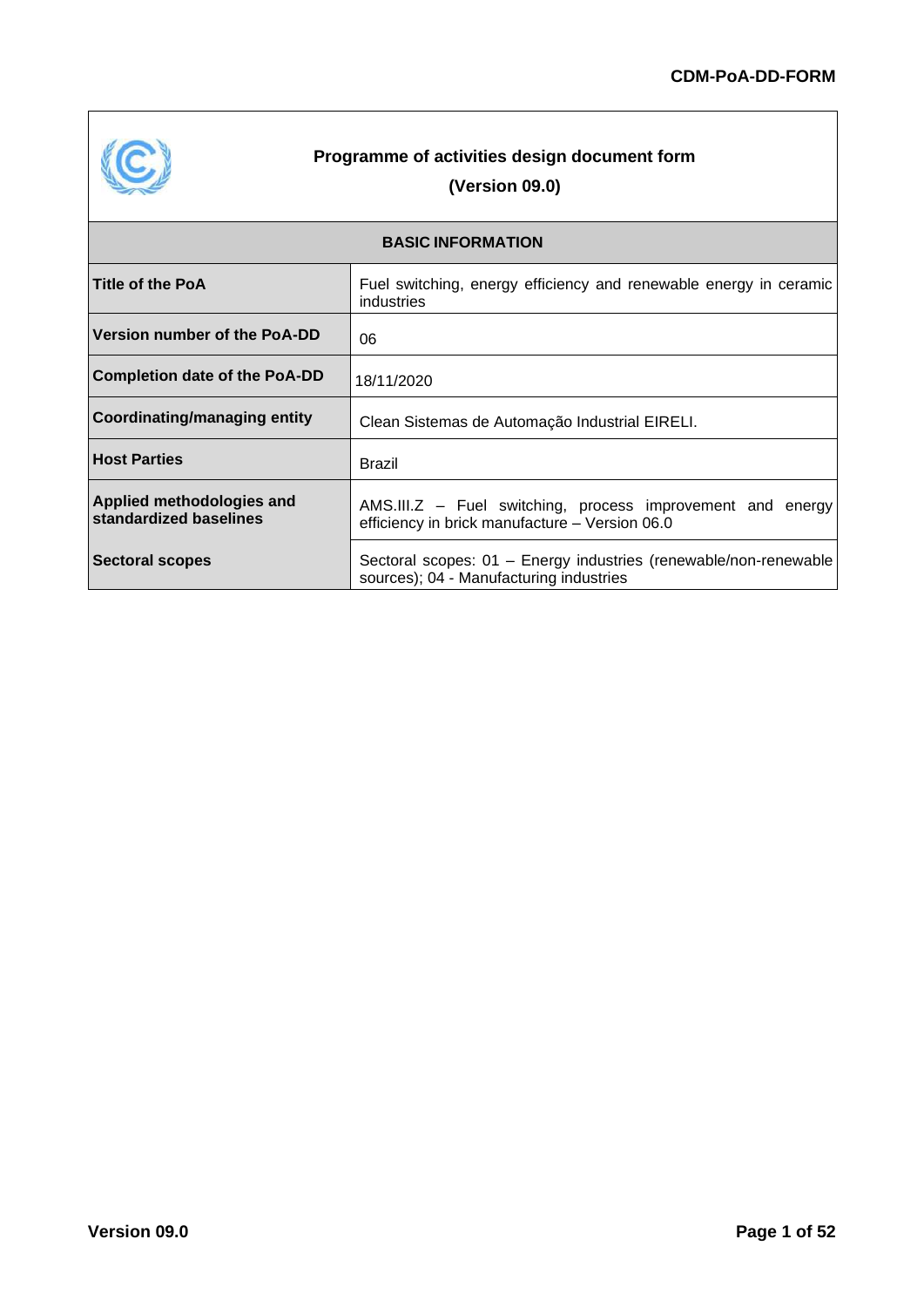# **PART I. Programme of activities (PoA)**

# **SECTION A. Description of PoA**

#### **A.1. Purpose and general description of PoA**

The objective of this Programme of Activities (PoA) is to contribute to environmental, social and economic sustainability by promoting the adoption of improved and cleaner technologies and fuel switching from non-renewable biomass to renewable biomass in brick-ceramic industries in Brazil.

The purpose of this PoA is to permanently avoid the use of non-renewable native firewood through the fuel switching to biomass residues, which are renewable according to CDM definitions on renewable biomass<sup>1</sup>. Thus, this PoA will contribute to reduce the land clearing of native forests where firewood is sourced, also providing useful destination to agro-industrial and urban biomass residues that currently do not find safe and proper means of disposal.

This PoA was elaborated by Clean Sistemas de Automação Industrial EIRELI, which has developed kilns for renewable biomass utilization in brick ceramic industries. It follows the methodology AMS.III.Z – *Fuel switching, process improvement and energy efficiency in brick manufacture – Version 06.0.*

The PoA will include activities that promote fuel switching in brick ceramic industries that use nonrenewable biomass in the baseline and will use renewable biomass, to reduce greenhouse gases (GHG) emissions for brick manufacturing, replacing traditional kilns by the innovative kiln developed by Clean. These kilns will also provide additional benefits to the ceramic industries, such as higher productivity, better product quality, lower emissions of air pollutants, and better work conditions for their labor force; besides generating carbon credits and reducing other environmental impacts related to non-renewable biomass consumption. Furthermore, all kilns used under the PoA will not allow the utilization of firewood; on the other hand, they have been designed for the utilization of only biomass residues, as described in Section A.3 below.

The Component Project Activities (CPAs) that will be included in this PoA may be implemented in the North, Northeast and Central West regions of Brazil, specifically in the Amazon, Caatinga and Cerrado biomes.

The PoA seeks to foster the implementation of fuel switching to renewable residual biomass alternatives, thus helping to achieve Brazilian voluntary climate change mitigation goals. It will also contribute to the sustainable development of regional economies by using biomass residues as a valuable clean fuel, so improving the livelihoods and the quality of life of local communities.

The Coordinating and Managing Entity (CME) – Clean Sistemas de Automação Industrial EIRELI. (hereafter, Clean Sistemas) – will promote the program and coordinate the efforts to develop, implement and operate the PoA. Clean Sistemas will conduct the inclusion of CPAs in the PoA, provided that they comply with eligibility criteria, all applicable CDM requirements and methodology, and national legislation. Further details are described in Section B below.

The organizational structure of the programme is described below:

<sup>&</sup>lt;sup>1</sup> CDM EB 23, Annex 18 – Definition of Renewable Biomass. Available at: <https://cdm.unfccc.int/EB/023/eb23\_repan18.pdf>.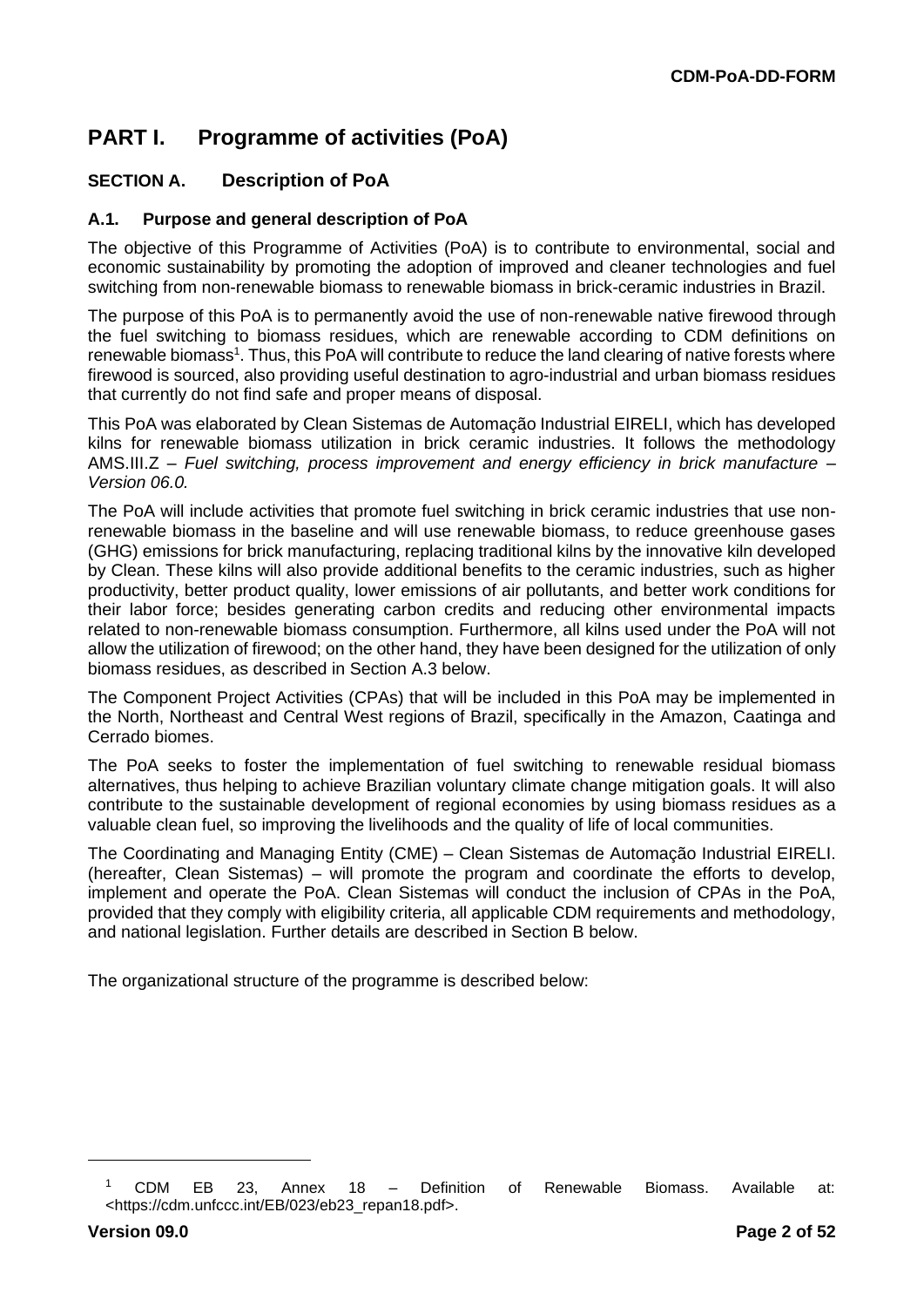

**Figure 1. Organizational structure of the PoA for Clean Sistemas**

Prior to the submission of the request for registration at the CDM Executive Board, the project participants and the CME will obtain the Letter of Approval from the Designated National Authority  $(DNA)^2$  of Brazil, which will confirm its voluntary participation and that the activity assists in achieving sustainable development and therefore, is in compliance with the required procedure.

The proposed PoA will contribute to the sustainable development of Brazil by:

- Using clean and efficient technologies based on renewable, low carbon intensity biomass as fuel. Therefore, the project agrees to Agenda 21 Sustainable Development Criteria and Sustainable Development Goals;
- Pioneering the deployment of new technologies, switching non-renewable fuels to residual biomass, and granting an efficient recovery of its energy content;
- Switching non-renewable biomass, to achieve GHG emission reductions and to improve local environment by establishing proper treatment and final disposition of organic residues;
- Generating new sources of income by the collection, processing and handling of residues.

The project contributes to the following UN Sustainable Development Goals (SDG)

- SDG 7: Affordable and Clean Energy;
- SDG 8: Decent Work and Economic Growth;
- SDG 13: Climate Action.

# **A.2. Physical/geographical boundary of PoA**

All CPAs to be included in the PoA will be implemented within Brazil's geographical boundary. It is important to note that the south and southeast regions of Brazil have been using renewable biomass as fuel for several years. Therefore, this PoA will be applied in the north, northeast and central west regions of Brazil, specifically in the Amazon, Caatinga and Cerrado biomes.

<sup>&</sup>lt;sup>2</sup> The Designated National Authority (DNA) of Brazil is the General Coordination of Climate Science and Sustainability). Available at <http://antigo.mctic.gov.br/mctic/opencms/ciencia/SEPED/clima/index.html>. Last visit on 05/11/2020.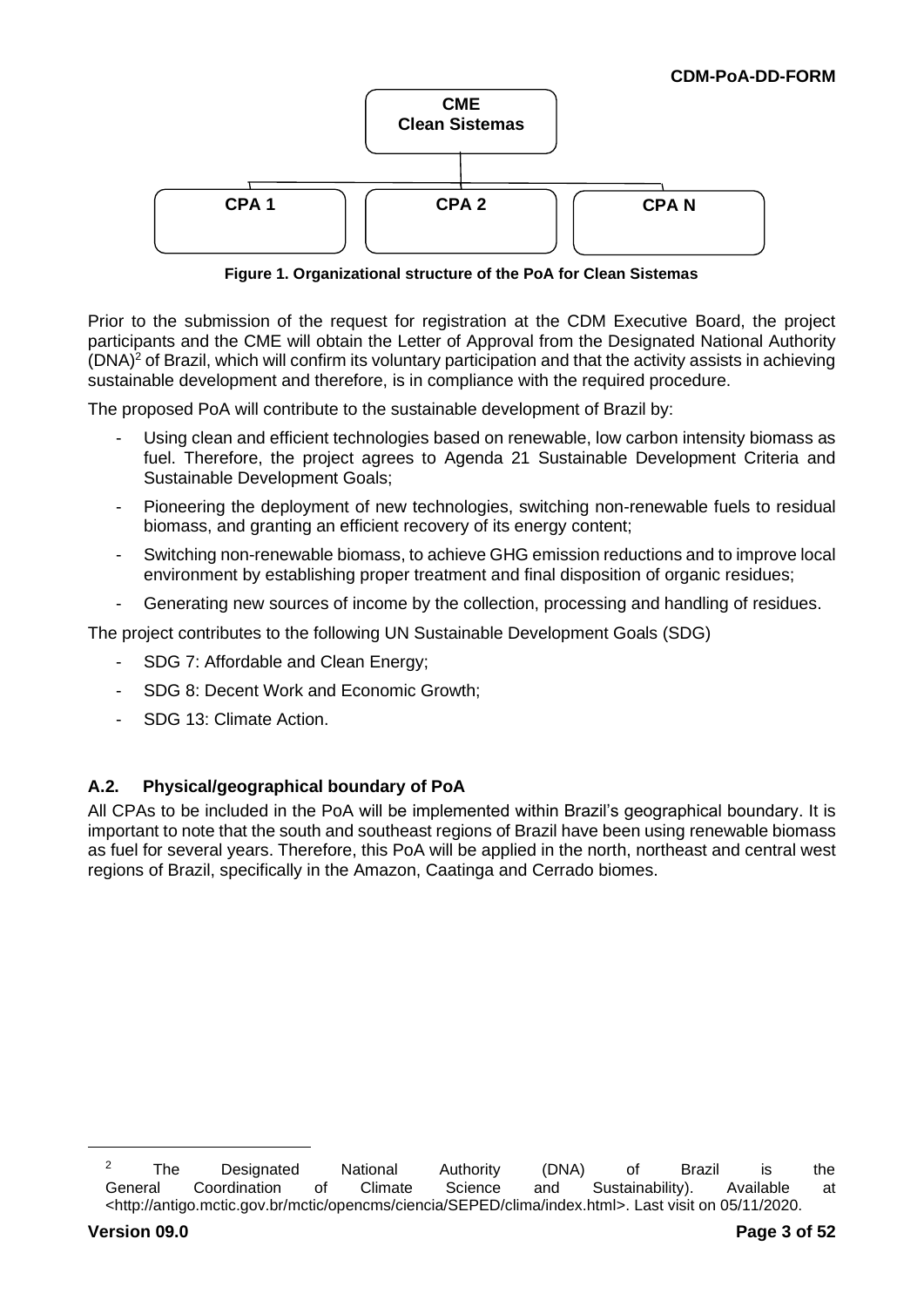

**Figure 2. Regions and Biomes of Brazil**

#### **A.3. Technologies/measures**

The proposed PoA falls in Type III, Scope 1: Energy industries (renewable / non-renewable sources) and Scope 4: Manufacturing Industries.

This PoA focusses on brick industries throughout Brazil, having as its project activity the switching from non-renewable biomass to renewable residual biomass through the implementation of the Clean Kiln.

In order to participate in this PoA, each CPA shall comply with all applicable national legislation for ceramic brick manufacturing.

#### **Version 09.0 Page 4 of 52**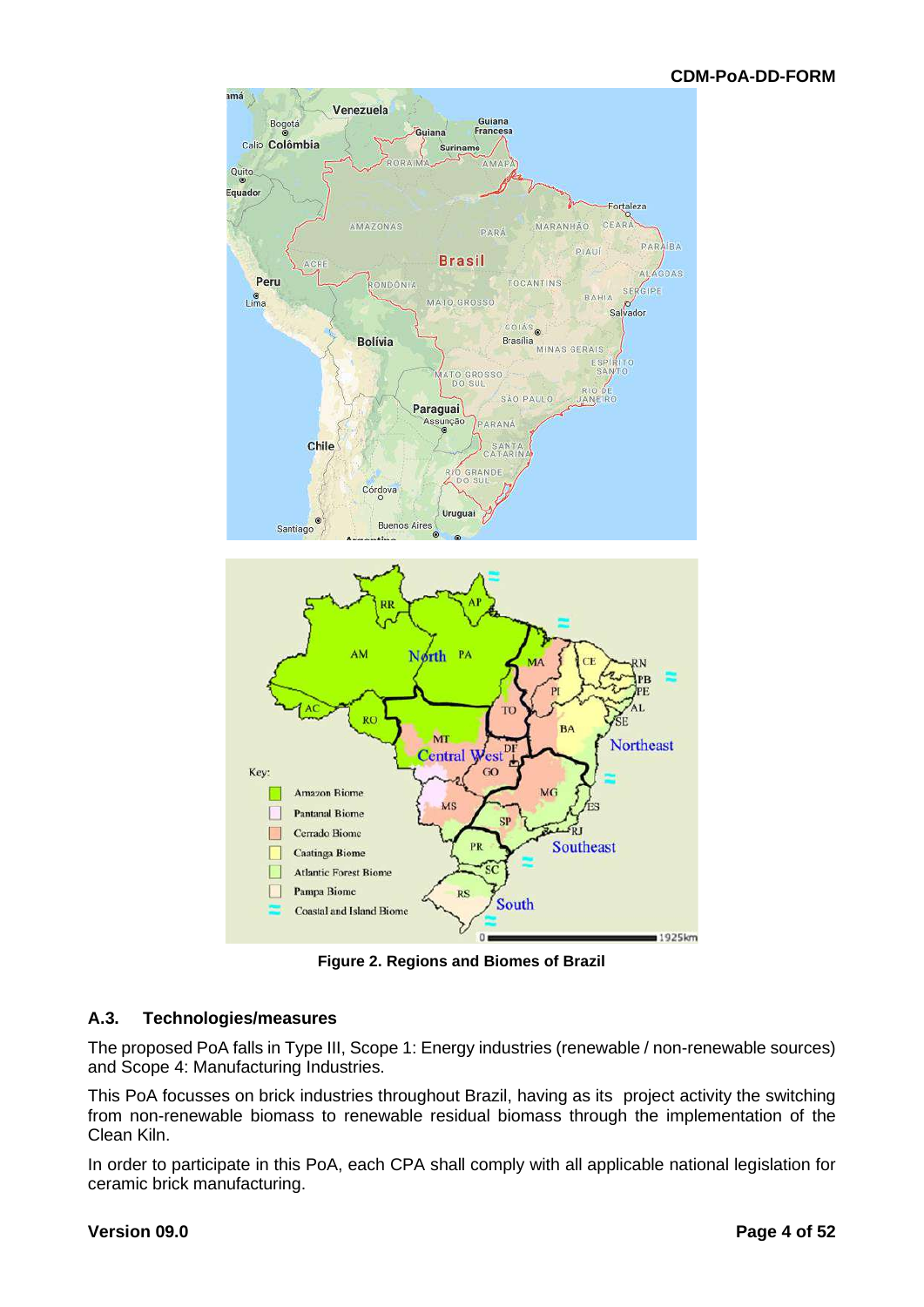The technology to be deployed in this PoA will use the Clean mobile kiln, which is a high performance and extremely efficient kiln for ceramic industries. It is of metallic construction, with steel modules internally lined with high technology ceramic fiber thermal blankets. This allows for uniform burning, yielding products of consistently high quality with very little losses, less than 2%, in short burning cycles. The Clean burning system features an automated, programmable smart system managed by PLC (Programmed Logic Controller), that receives signals from temperature sensors distributed along the equipment, and adjusts fuel and air injection to the burners. Process data are displayed through a Man-Machine Interface (MMI), in an easy to read screen showing temperature, pressure, bricks loaded, burning time, fuel used, fuel consumption per tonne of bricks burned, consumed electricity, among other parameters.

It is also possible to manage the kiln manually, or with pre-defined burning programs that the operator follows.

The equipment has local and remote access. The Local Access is available to monitor the kiln operation through a computer installed at the factory's office, that receives information from the MMI via cable. The Remote Access is remotely available, through the Internet, to the CME central, as demonstrated below.



**Figure 3 – Initial screen of the system**

All the burning cycles data of each Clean kiln are stored in the cloud and can be accessed any time by the system. The stored information can be shown as graphics or tables. The data also can be downloaded from the system. The figures 4 and 5 below demonstrate the stored data and burning cycles generated by the system.

| Santa Luzia    |    | ETTmwStamp                                                      | Temp: Boperior 1 | Terror: Superior 2 | Temp. Superior 3 | Terric Superior 4 | Temp: Superior 5 | Terrar: Superior 6 | Temp. So. |  |
|----------------|----|-----------------------------------------------------------------|------------------|--------------------|------------------|-------------------|------------------|--------------------|-----------|--|
| <b>Bangrad</b> | ٠  | 01/09/2019 23:10:2                                              | 526              | 541                | 543              | 539               | 495              | 512                | 535       |  |
|                |    | 02/09/2019 00:26:22 520                                         |                  | 636                | 537              | 634               | 492              | 606                | 500       |  |
|                |    | 02/09/2019 00:56:22 514                                         |                  | 529                | 531              | 529               | 487              | 500                | 154       |  |
|                |    | 02/09/2019 01:26:22 638                                         |                  | 624                | 426              | 323               | 431              | 495                | 3,825     |  |
|                |    | 02/03/2019 01:50:22 502                                         |                  | 517                | 519              | 518               | 475              | 497                | 488       |  |
|                |    | 02/09/2019 02:20:22 14:05                                       |                  | 511                | 513              | 1611              | 169              | 481                | 1477      |  |
|                |    | 02/09/2019 02:56:22 490                                         |                  | 505                | 507              | 545               | 463              | 475                | 1477      |  |
|                |    | 62/09/2015 00:24:22 4M                                          |                  | 493                | 501              | 210               | 157              | 403                | 455       |  |
|                |    | 02/09/2019 03:50:22 1477                                        |                  | 492                | 195              | 453               | 451              | 462                | 458       |  |
|                |    | 02/03/2019 08:26:22 472                                         |                  | 485                | 488              | 488               | 444              | 497                | 453       |  |
|                |    | 02/09/2019 Du 56 22 482                                         |                  | 191                | 438              | 233               | 147              | 461                | 457       |  |
|                |    | 02/03/2019 05:20:22 491                                         |                  | 494                | 499              | 494               | 442              | 464                | 459       |  |
|                |    | 02/09/2019 05:56:22 1478                                        |                  | 493                | 493              | 491               | 445              | 162                | $-157$    |  |
|                |    | aproxima 06:26:22 473                                           |                  | 486                | 492              | 407               | 445              | 458                | 454       |  |
|                |    | 02109/2019 06:56:22 466                                         |                  | 481                | 489              | 33                | 441              | 455                | 457       |  |
|                |    | 02/09/2019 07:26:22 4.62                                        |                  | 176                | 485              | 779               | 137              | 450                | 4.17      |  |
|                |    | 02/09/2019 07:50:22 419                                         |                  | 427                | 433              | 439               | 400              | 403                | 456       |  |
|                |    | 02/03/2019 08:26:22 410                                         |                  | <b>TEST</b>        | 425              | 488               | 336              | 390                | 354       |  |
|                |    | 02/09/2019 08:50:22 436                                         |                  | 416                | 419              | 421               | 390              | 384                | 350       |  |
|                |    | 02/03/2019 09:26:22 4:02                                        |                  | т                  | <b>TIS</b>       | 417               | 375              | 379                | 383       |  |
|                |    | <b><i><u>ANIMALAMENT CARACTERS</u></i></b><br>Registro IIII 111 | attached de 576  |                    | <b>STER</b>      |                   | $-1$             | $-$                | $-$       |  |
|                | œ. |                                                                 |                  |                    |                  |                   |                  |                    |           |  |

**Figure 4 – Stored Data Table**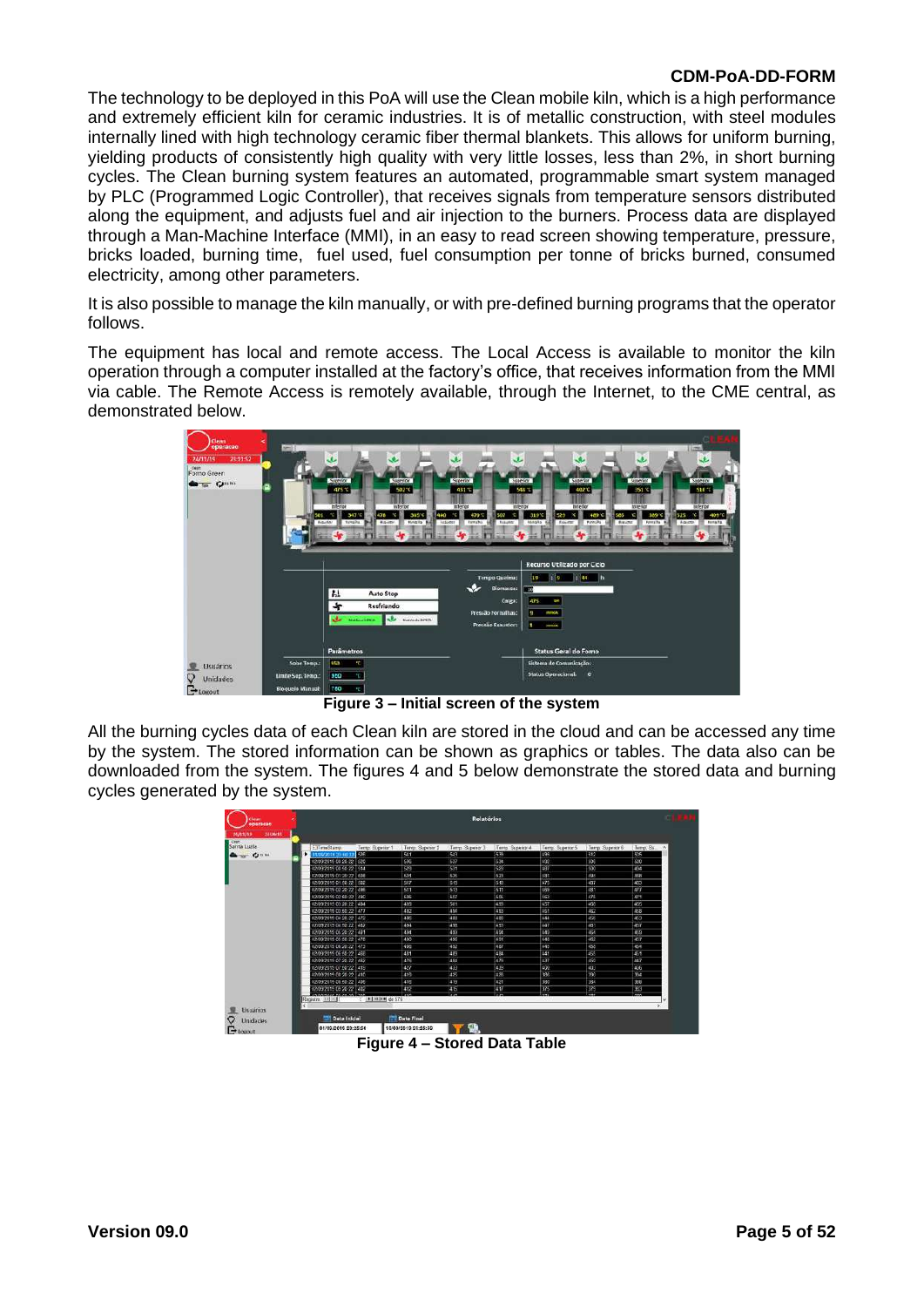

**Figure 5 – Graphics of burning cycles**

The whole system is governed by a mechatronic intelligence that can adjust the burning mode, temperature, air and gas flows, enabling to produce the best finished product in a short time, with high efficiency.



**Figure 6 – Clean Kiln**



**Figure 7 – Clean Kiln**

The production of bricks includes mixing clay and other components to form blocks of specific properties and dimensions by molding. The raw bricks are dried and loaded into kilns for burning. After cooling, they are unloaded and stored.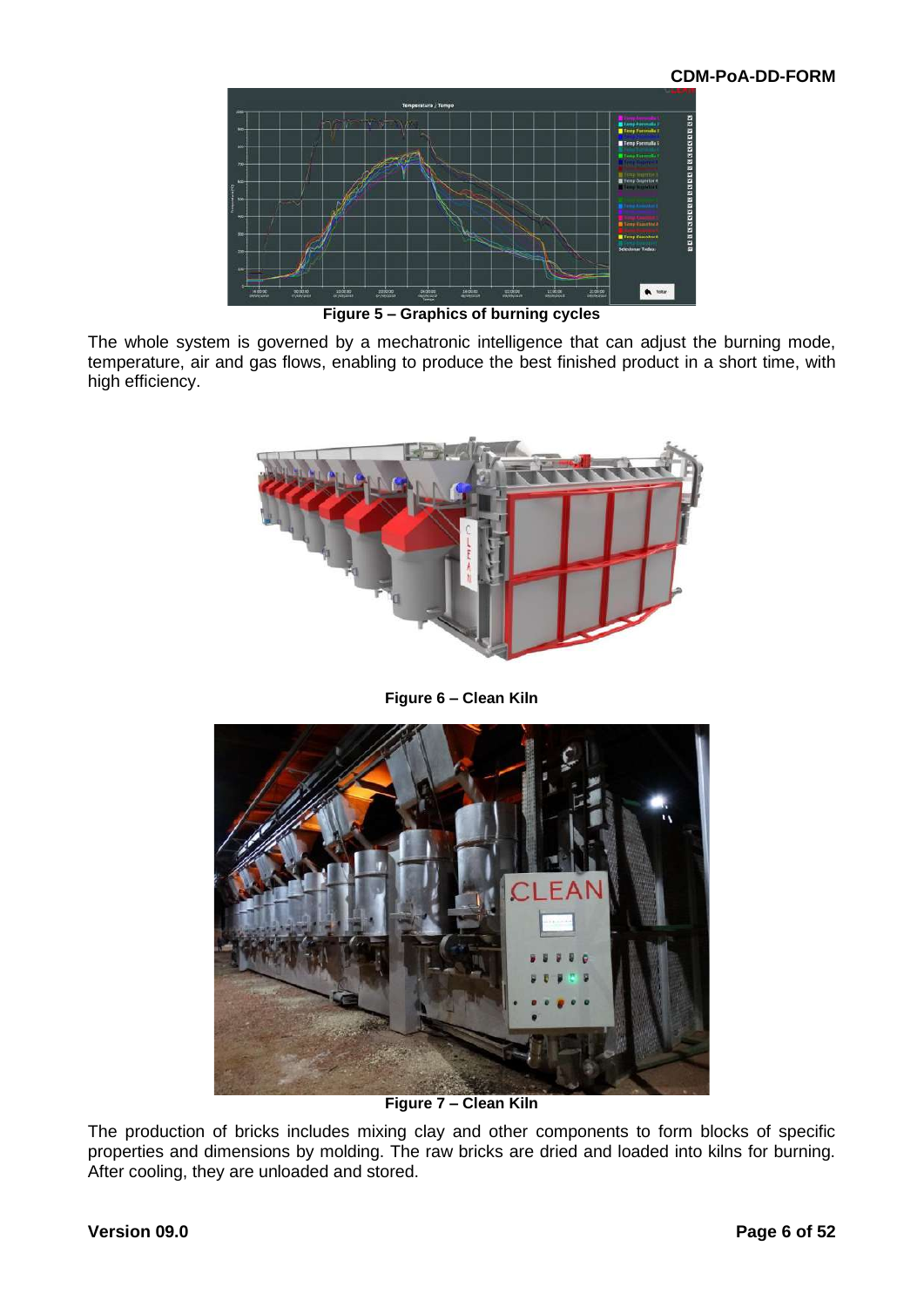This emission reduction project will not involve modifications to the basic production processes of clay preparation, molding and drying. Its scope will be limited to allowing the use of renewable, residual biomass instead of non-renewable firewood in the burning phase.

Furthermore, the following technologies will also be installed together with the Clean Kiln.

- Rotating sieve for biomass selection by granulometry (5 cm<sup>2</sup>);

- Automatic furnace feeding system (conveyor belts and mechanical burners), which releases biomass according to the kiln´s internal temperature, measured by thermocouples;

- Cylindrical furnaces that allow greater burning efficiency and reaching high temperatures;

- Air injection system for combustion of biomass, according to the kiln´s internal temperature, measured by thermocouples.

The figures below show the technologies described above:







**Figure 8 - Clean Kiln´s Rotating sieve**



**Figure 9 - Clean Kiln´s furnace**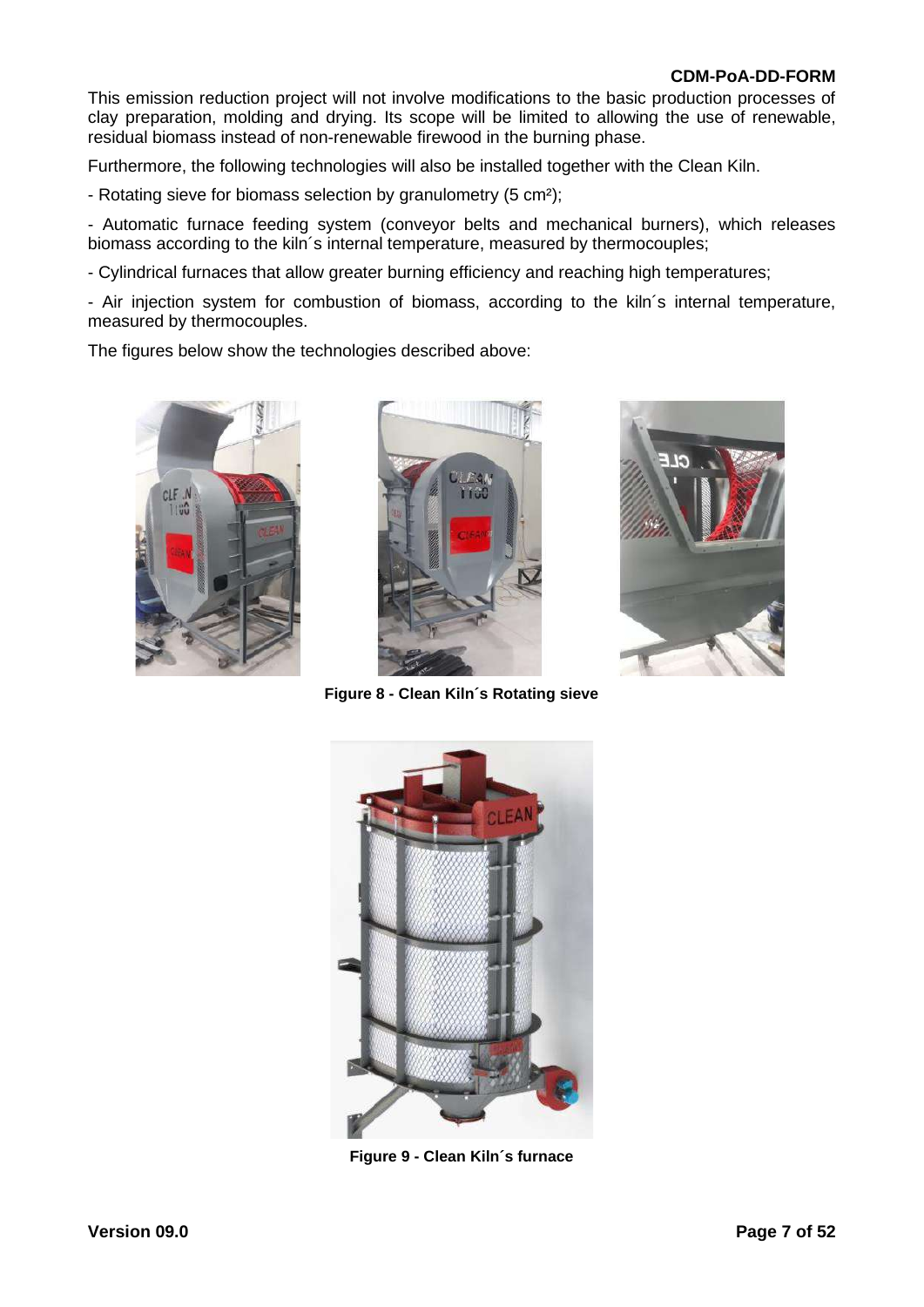

**Figure 10 - Air injection system for combustion of biomass**



**Figure 11 - Clean Kiln with the technologies**

Furthermore, the Clean kiln can work only if granular, dried and clean biomass is constantly supplied to the conveying / metering / feeding system to be burnt in the furnaces. The fuel feeding rate is volumetrically controlled by the PLC to ensure that a proper air / fuel mixture is kept and that the temperature of inlet gases is within the limits set by the burning schedule, within values that change from hour to hour. This operation imposes a careful control of the fuel flow and fuel quality: thus, the particle size, moisture content, calorific value, ash content, and other properties must be kept within certain limits. Only granular biomass, such as sawdust, hulls and shells of dry fruits, husks of seeds, shredded lignocelullosic material, and other biomass residues can be handled by the feeding system of the Clean kiln, provided they are kept within certain moisture content and size limits.

In addition to the Clean features described above, this PoA will ensure the use of renewable biomass through the application of a chain of custody monitoring method in order to guarantee that the CPA uses only residual and renewable biomasses. This procedure is further detailed below.

When the kiln is assembled, the Clean consultants adjust the system to the ceramic industry reality. The burning cycle is determined considering the biomass characteristics, such as the particle size, moisture content, calorific value, ash content, and other properties and the Consultant will generate a pattern for the cycles. Any changes in these parameters will affect the burning cycle and will likely reduce the kiln's efficiency and/or the quality of kilns produced. The burning cycle control system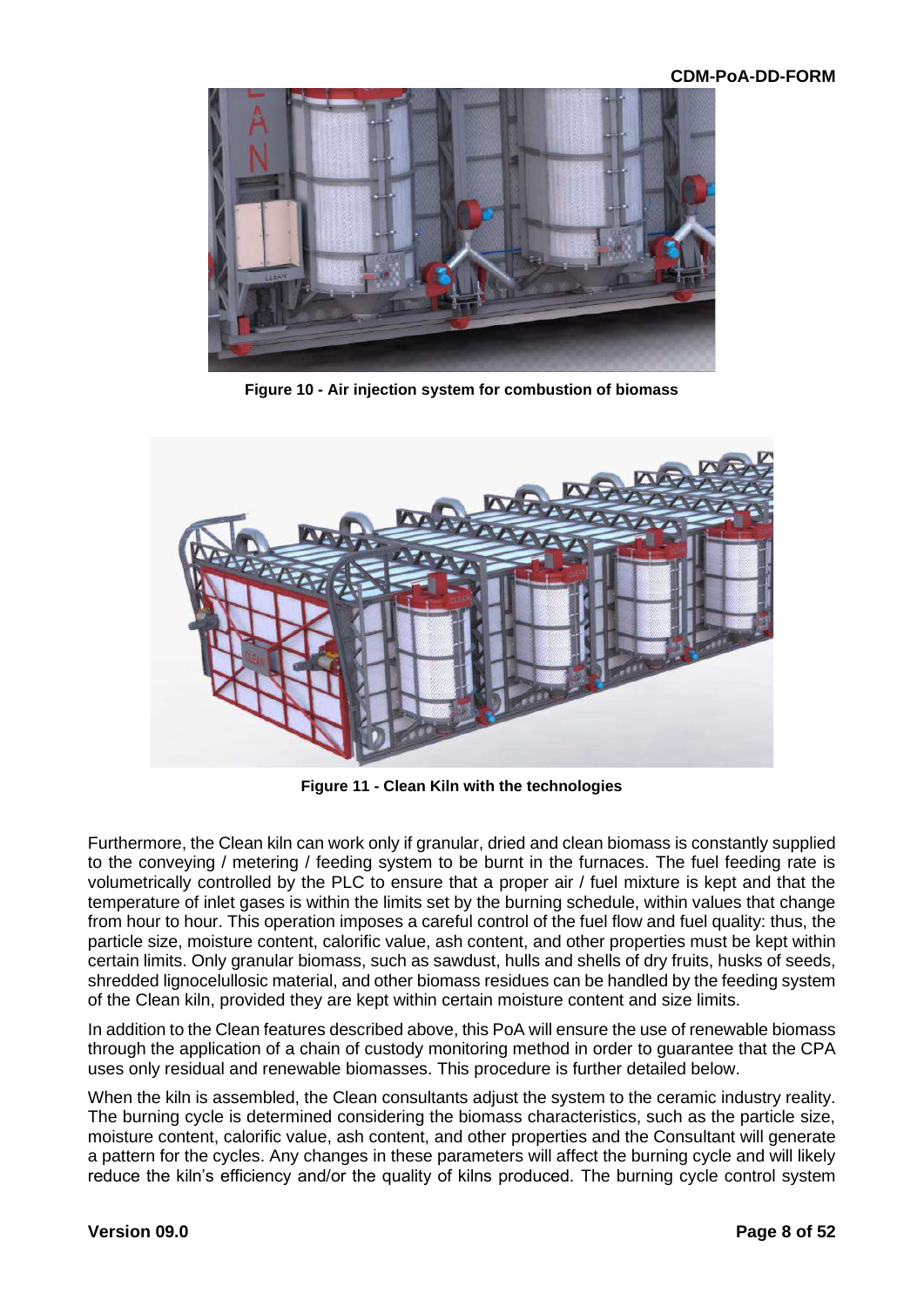ensures that the kiln is operating within the parameters defined for each kiln when the Clean consultants start the kiln in the ceramic industry.

The technologies/measures that will be implemented in this PoA are national, and therefore, no technology transfer to the host country will be carried out. In addition, suitable training will be conducted for the CPA Implementers and their employees/technicians to make sure that all CPAs are correctly and efficiently implemented.

It is important to note that the Clean kiln will replace the traditional kilns existing in the brick ceramic industry in the baseline scenario. Thus, the deactivation of these baseline equipment and the application of the chain of custody in this PoA will avoid the possibility of using firewood and therefore, ensure the generation of GHG emission reductions due to fuel switching.

In case of using wood residues from firewood, such as sawdust or wood chips, the biomass shall be tracked until its origin to guarantee its renewable source according to CDM definitions. The tracking until its origin will be identified by invoice or equivalent documents, which specify the type, volume, weight, place of origin, date and kind of transportation. The ceramic industry shall record and provide the information immediately to CLEAN through the monitoring system.

These conditions aggregated with a continuous monitoring system of the information flow and verification of the documents of origin of the biomass by the CME are necessary steps of the chain of custody and guarantee that the CPA uses only residual and renewable biomasses. This system will include the following steps:

1. Registration of legalized renewable biomass suppliers;

2. Acquisition of renewable biomass from registered sources, provided through invoices and tracked until its origin;

3. Control of specific energy consumption during the burning process;

4. Data of monthly verification between biomass consumption, energy consumption, and ceramic production.

According to the technologies described above in this Section and the steps of the chain of custody, this PoA ensures the origin of renewable biomass.

In addition, the Clean kiln presents one of the lowest specific energy consumptions (SEC) among the most utilized ceramic brick kiln types in Brazil. From all the ceramic brick kilns utilized in Brazil, around 70% are of Paulistinha, Abóboda and Capira types, which are the most inefficient and low technology kilns, and 28% of Hoffmann kiln type<sup>3</sup>. Thus, the Clean kiln is more efficient than 98% of the kilns utilized in Brazil, which means that less energy is necessary to produce the same amount of bricks. The Figure below shows a comparison of the SEC in Brazilian kilns.



<sup>3</sup> *AGÊNCIA BRASILEIRA* DE *DESENVOLVIMENTO INDUSTRIAL* – ABDI. **Estudo técnico setorial da** *cerâmica vermelha*. Brasília, *2016.*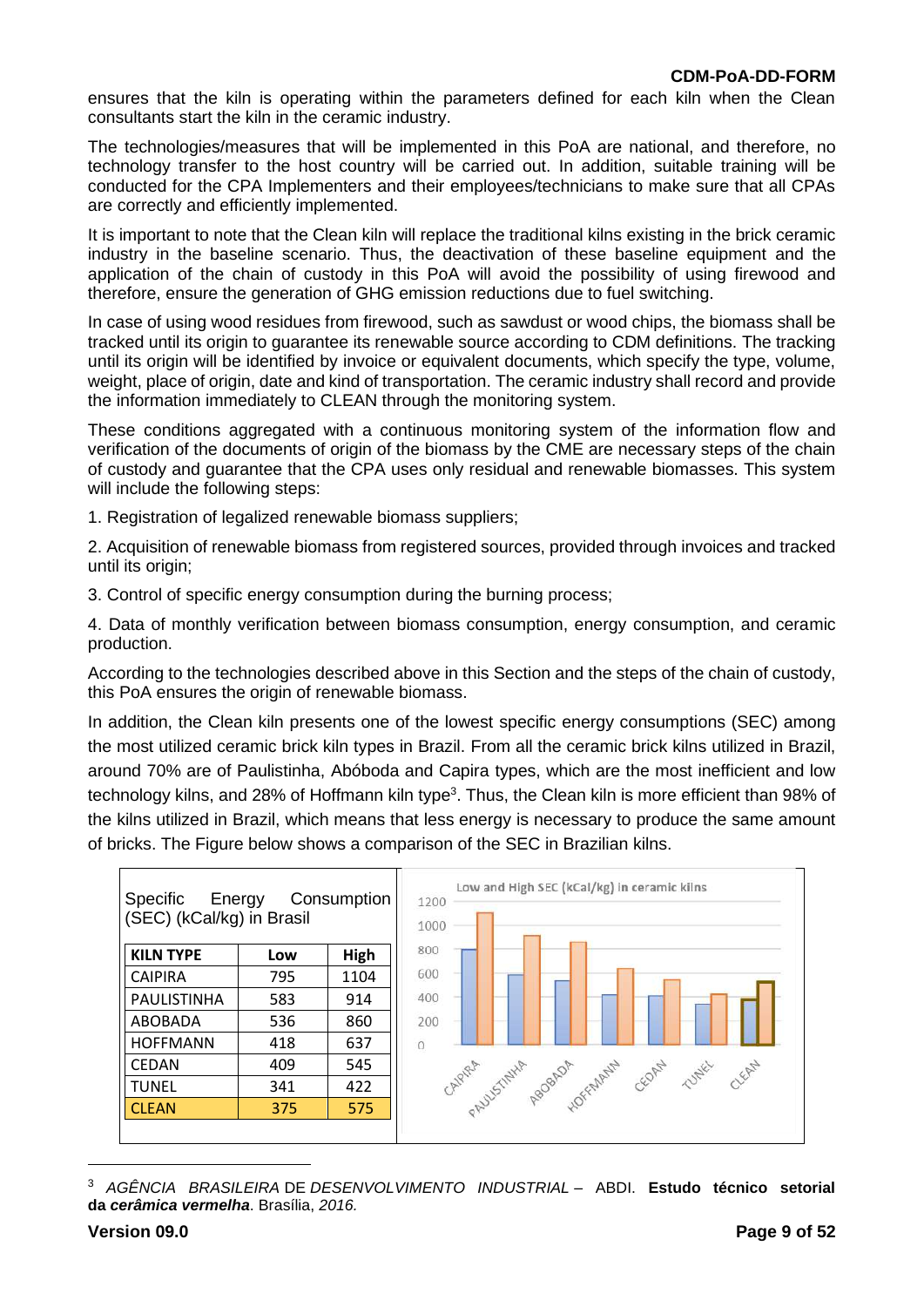#### **Figure 12. Specific consumption of thermal energy per ceramic brick kilns in Brazil Sources: INT (2015)<sup>4</sup> ; own data for CLEAN**

Therefore, this PoA will include activities that reduce GHG emissions in brick manufacturing industries through the fuel switching from non-renewable biomass to renewable biomass, at the same time that it replaces traditional kilns by the innovative kiln developed by Clean.

According to CDM definitions of renewable biomass<sup>5</sup>, a biomass shall be considered "renewable" if one of the following five conditions applies, otherwise, when any of these conditions is not met, biomass is considered "non-renewable":

1. The biomass is originating from land areas that are forests where:

(a) The land area remains a forest; and

(b) Sustainable management practices are undertaken on these land areas to ensure, in particular, that the level of carbon stocks on these land areas does not systematically decrease over time (carbon stocks may temporarily decrease due to harvesting); and

(c) Any national or regional forestry and nature conservation regulations are complied with.

2. The biomass is woody biomass and originates from croplands and/or grasslands where:

(a) The land area remains cropland and/or grasslands or is reverted to forest; and

(b) Sustainable management practices are undertaken on these land areas to ensure in particular that the level of carbon stocks on these land areas does not systematically decrease over time (carbon stocks may temporarily decrease due to harvesting); and

(c) Any national or regional forestry, agriculture and nature conservation regulations are complied with.

3. The biomass is non-woody biomass and originates from croplands and/or grasslands where:

(a) The land area remains cropland and/or grasslands or is reverted to forest; and

(b) Sustainable management practices are undertaken on these land areas to ensure in particular that the level of carbon stocks on these land areas does not systematically decrease over time (carbon stocks may temporarily decrease due to harvesting); and

(c) Any national or regional forestry, agriculture and nature conservation regulations are complied with.

4. The biomass is a biomass residue and the use of that biomass residue in the project activity does not involve a decrease of carbon pools, in particular dead wood, litter or soil organic carbon, on the land areas where the biomass residues are originating from.

5. The biomass is the non-fossil fraction of an industrial or municipal waste.

Otherwise, where none of these conditions apply, the biomass is considered as "non-renewable".

According to the aforementioned CDM definitions, the fuel used in the baseline scenario of this PoA - firewood from native forests - could only be renewable if all the conditions in item 1 (biomass originates from land areas that are forests) are applicable.

The firewood used in the baseline scenario complies with the item 1.c) of the CDM definitions described above, because the suppression of native vegetation was authorized by the competent body, according to the national environmental law. However, the use of native firewood does not comply with the provisions of item 1.a) because the land area does not remain a forest; and also does not meet item 1.b), because sustainable management practices are not adopted in these areas to ensure that the level of carbon stocks does not decrease systematically over time - which would be possible if a Sustainable Forest Management Plan be applied in this forested area. Thus, the

<sup>4</sup> M. F. HENRIQUES JUNIOR et al. **Manual de fornos eficientes para indústria de cerâmica vermelha.** Rio de Janeiro: INT / MCTI, 2015. 80 p . ISBN 978-85-99465-09-7

<sup>&</sup>lt;sup>5</sup> CDM EB 23, Annex 18 – Definition of Renewable Biomass. Available at: <https://cdm.unfccc.int/EB/023/eb23\_repan18.pdf>.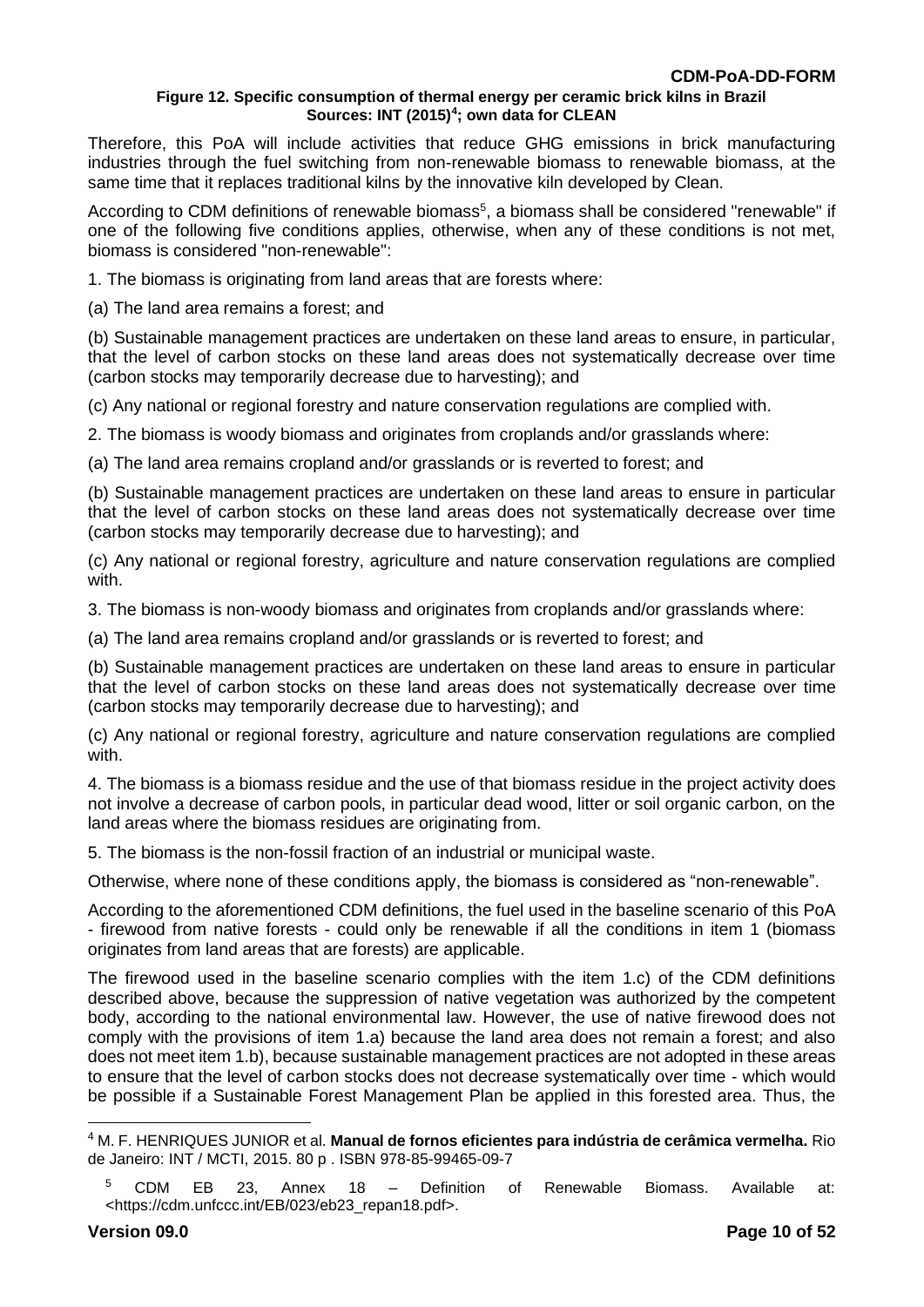suppression of native vegetation inevitably generates the immediate release of carbon stocks to the atmosphere due to irreversible land use change.

The production of residual renewable biomass in priority regions of this PoA is summarized below:

#### Biomass residues obtained from the processing of vegetal extraction products

The activities of harvesting and extraction of vegetal products generate large volumes of residues, which are suitable as fuel in Clean kiln. Moreover, these biomasses are considered renewable according to the CDM definitions. Depending on the region, the most important sources are:

- a. Açaí. Native fruits very abundant on the riversides and floodplains of the Amazon region. These fruits are processed to obtain "wine" and açaí pulp. The pits are discarded as urban waste or thrown into water courses $6$ ; sometimes recovered as fuel<sup>7</sup> for ceramic kilns and plaster calciners<sup>8</sup>. Spherical, with a diameter of 5 to 8 mm;
- b. Babaçu**.** Coconuts collected in native palm areas, which are broken to separate the almonds from the bark (endocarp). The shells can be converted into charcoal or used as fuel. Semispherical, with a diameter of around 50 mm;
- c. Brazilian nuts. Fruits harvested from native trees whose cutting is prohibited by law. The shells (pericarps) are separated in a primary processing in the forest, and the "barks" are separated during industrial processing. Irregularly with diameter and length up to 30 mm<sup>9</sup>.
- d. Sawdust. The industrial and/or commercial processing of wood logs generates "sawdust", which are mainly produced at sawmills. The residue is finely divided, from 0.5 to 2 mm

The assessment of biomass residues outputs was derived from the last available data from IBGE (year of 2017)<sup>10</sup>, multiplied by specific values of Factor of Residues Generation (FRG) obtained from scientific references.

The total generation of residues from vegetal extraction in the three priority regions of this PoA (North, Central-West and Northeast of Brazil) is almost 2 million tonnes per year (see Table 01 below) and contains 34 x 10<sup>9</sup> J<sup>11</sup>. Considering a specific consumption of 0.5 kCal/g or 2 J/g in the most efficient ceramic brick kilns<sup>12</sup>, these residues can sustain a production of 17 million tonnes of

<sup>6</sup> G.K ALENCAR MENEZES et al. **Gestao dos residuos de caroços de açai como instrumento de desenvolvimento local: o caso do municipio de Ananindeua – PA.** IX Congresso Brasileiro de Gestao, 2018

<sup>7</sup> SANTOS ET AL., 2018. **Descarte e aproveitamento dos caroços de açaí das batederiras do Municipio de Laranjal do Jari – AP: uma soluçao possivel**. 1º Congresso Sulamericano de Residuos Solidos e Sustentabilidades, 2018

<sup>8</sup> T. R. CORDEIRO, et al. **Aproveitamento do caroço de açai como fonte de energia termica para as olarias do municipio de Bragança, Pará.**VII Congresso Brasileiro de Gestao Ambiental , 2017.

<sup>9</sup> NASCIMENTO, Vicente Franco et al. **Caracterização de biomassas amazônicas**: ouriço de castanhado-Brasil, ouriço de sapucaia e caroço do fruto do tucumã: visando sua utilização em processos de termoconversão. 2012.

 $10$  According to the Brazilian Institute of Geography and Statistics (IBGE).

<sup>11</sup> DIAS et al. **Produçao de briquetes e péletes a partir de resíduos agrícolas, agroindustriais e florestais.** Brasília, DF: **Embrapa Agroenergia**, 2012.

<sup>12</sup> M. F. HENRIQUES JUNIOR et al. **Manual de eficiência energética na indústria de cerâmica vermelha.**  Rio de Janeiro: INT / MCTI, 2015. 24 p. ISBN 978-85-99465-07-3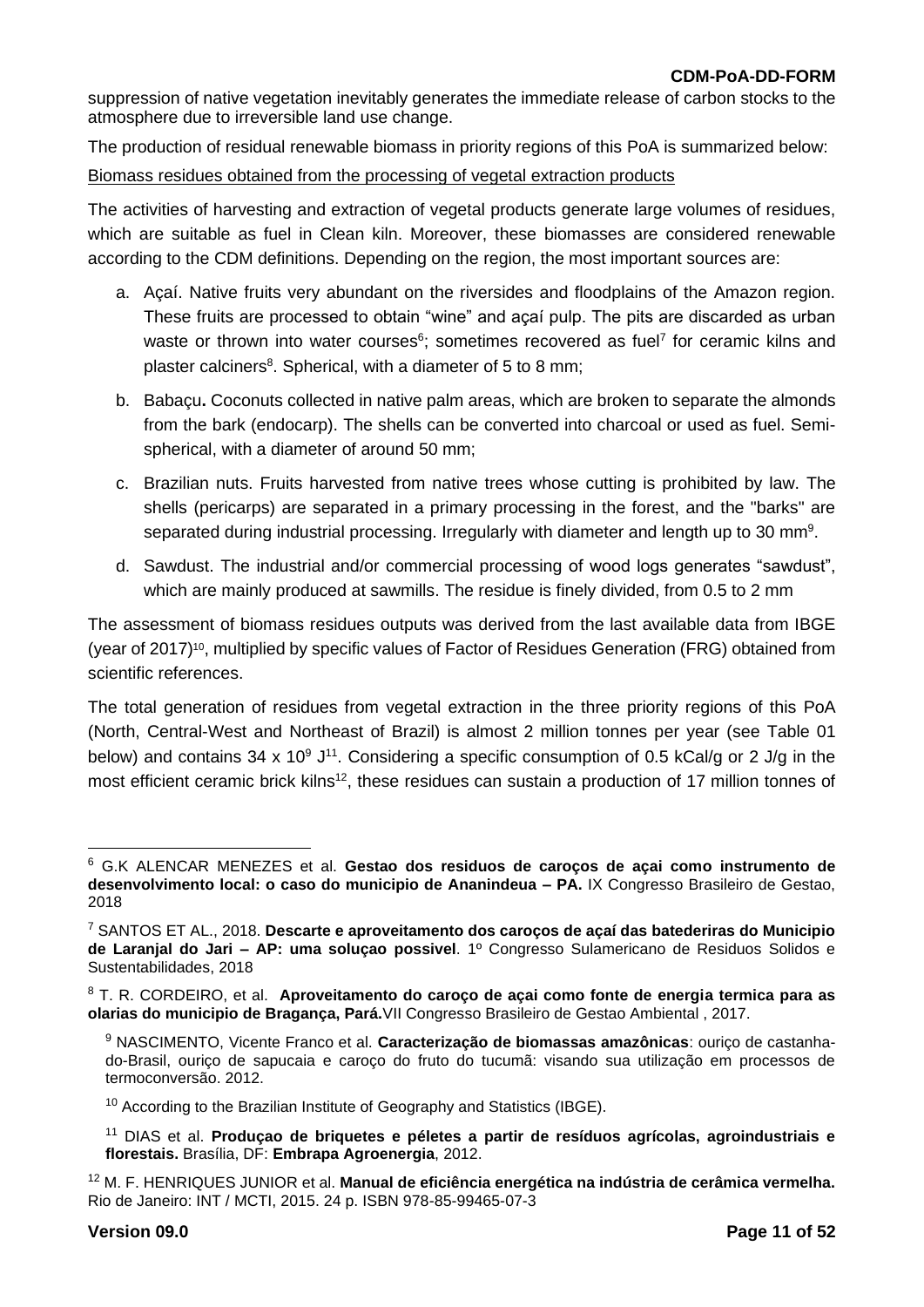ceramic bricks, which is equivalent to 8 billion bricks per year. Since a Clean kiln can produce 14 million bricks a year, these residues would be enough to supply 570 Clean kilns.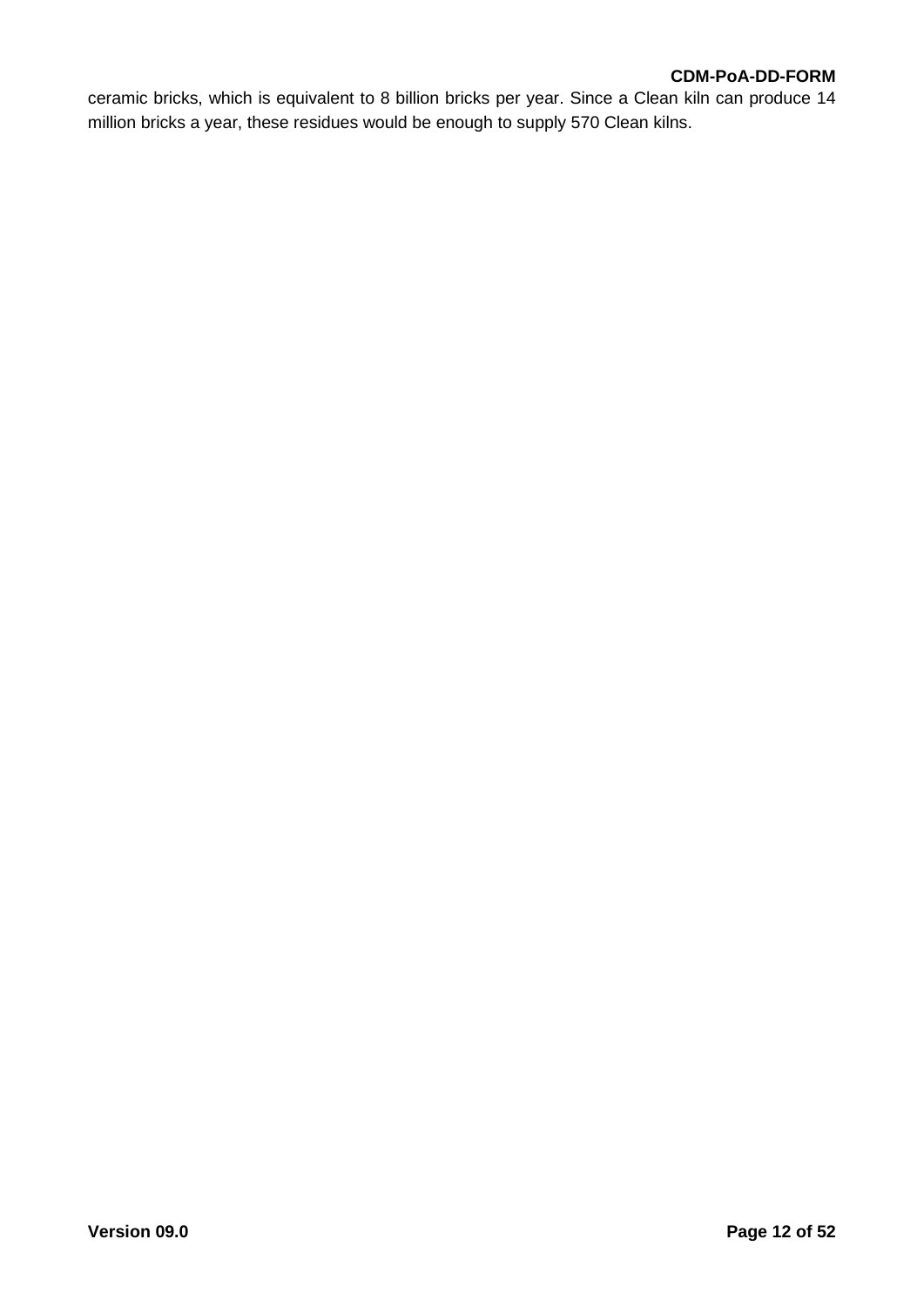|                              | Açaí pits      | Babaçu shells | <b>Brazilian nuts</b><br>shells | Sawdust   | <b>TOTAL</b> |
|------------------------------|----------------|---------------|---------------------------------|-----------|--------------|
| <b>FRG</b>                   | 0.8013         | 0.93 14       | 0.70 <sup>5</sup>               | 0.0915    |              |
| Total - 3 regions            | 359,858        | 57,295        | 21,705                          | 1,526,670 | 1,965,528    |
| <b>North</b>                 | 354,526        | 2,034         | 15,714                          | 1,064,070 | 1,436,344    |
| <b>Central-West</b>          | 6              | 48            | 3,238                           | 61,020    | 64,312       |
| <b>Northeast</b>             | 5,326          | 55,213        | 2,753                           | 401,580   | 464,872      |
| Acre                         | 2,851          |               | 2,463                           | 7,020     | 12,334       |
| Amapá                        | 15,250         | 1             | 958                             | 23,490    | 39,699       |
| Amazonas                     | 17,213         | 4             | 7,637                           | 127,890   | 152,744      |
| Pará                         | 317,660        | 841           | 3,346                           | 213,480   | 535,327      |
| Rondônia                     | 1,276          | 18            | 1,065                           | 8,460     | 10,819       |
| Roraima                      | 269            |               | 243                             | 21,240    | 21,752       |
| <b>Tocantins</b>             | $\overline{7}$ | 1,170         |                                 | 26,820    | 27,998       |
| Goiás                        |                |               |                                 | 18,000    | 18,000       |
| Mato Grosso                  | 6              | 48            | 3,238                           | 8,280     | 11,572       |
| Mato Grosso do Sul           |                |               |                                 | 7,920     | 7,920        |
| Alagoas                      |                |               |                                 | 7,920     | 7,920        |
| <b>Bahia</b>                 | Ξ.             | 77            | 260                             | 181,440   | 181,777      |
| Ceará                        |                | 1,033         | 1,523                           | 388,350   | 390,906      |
| Maranhão                     | 5,326          | 48,899        | 863                             | 95,310    | 150,398      |
| Paraíba                      |                |               |                                 | 197,550   | 197,550      |
| Pernambuco                   | ÷.             |               | ٠                               | 52,830    | 52,830       |
| Piauí                        |                | 5,204         | 108                             | 125,190   | 130,502      |
| Rio<br>Grande<br>do<br>Norte |                |               |                                 | 15,030    | 15,030       |
| Sergipe                      |                |               |                                 | 450       | 450          |

Table 01. Biomass residues originated from the processing of vegetal products, in tonnes, year 2017

#### Biomass residues obtained from the processing of agriculture products

The processing of agricultural products or agricultural crops is an important source of waste. Among these, two groups stand out: permanent crops and temporary crops.

In permanent crops, the total availability of residues in the regions of greatest interest for this PoA were estimated according to Table 02, with production data from the Brazilian Institute of Geography and Statistics (IBGE), year 2017 – last available data. The most important waste residues are:

- a. Cashew. Cashew fruits are processed for extracting the almond, leaving the husks as residues. It has high calorific value and size from 3 to 15 mm<sup>16</sup>;
- b. Coconuts. The fruits of giant coconut trees are peeled to separate the coconut nuts. The mesocarp and epicarp are located in the middle of the fruit; a part is used to obtain fibers and

<sup>13</sup> SANTOS ET AL., 2018. **Descarte e aproveitamento dos caroços de açaí das batederiras do Municipio de Laranjal do Jari – AP: uma soluçao possivel**. 1º Congresso Sulamericano de Residuos Solidos e Sustentabilidades, 2018

<sup>14</sup> JOSÉ MANUEL CABRAL DE SOUSA DIAS ... [et al.]. **Produçao de briquetes e péletes a partir de resíduos agrícolas, agroindustriais e florestais.** Brasília, DF: **Embrapa Agroenergia**, 2012

<sup>15</sup> According to experts on biomass residues from Associação Plantas do Nordeste (APNE), Mr. Riegelhaupt and Mr. Pareyn, May 2020.

<sup>16</sup> TAVARES, P. T. **Caracterizações física e química de resíduos sólidos da cajucultura e avaliação do potencial energético em processos de conversão térmica**. João Pessoa, 2016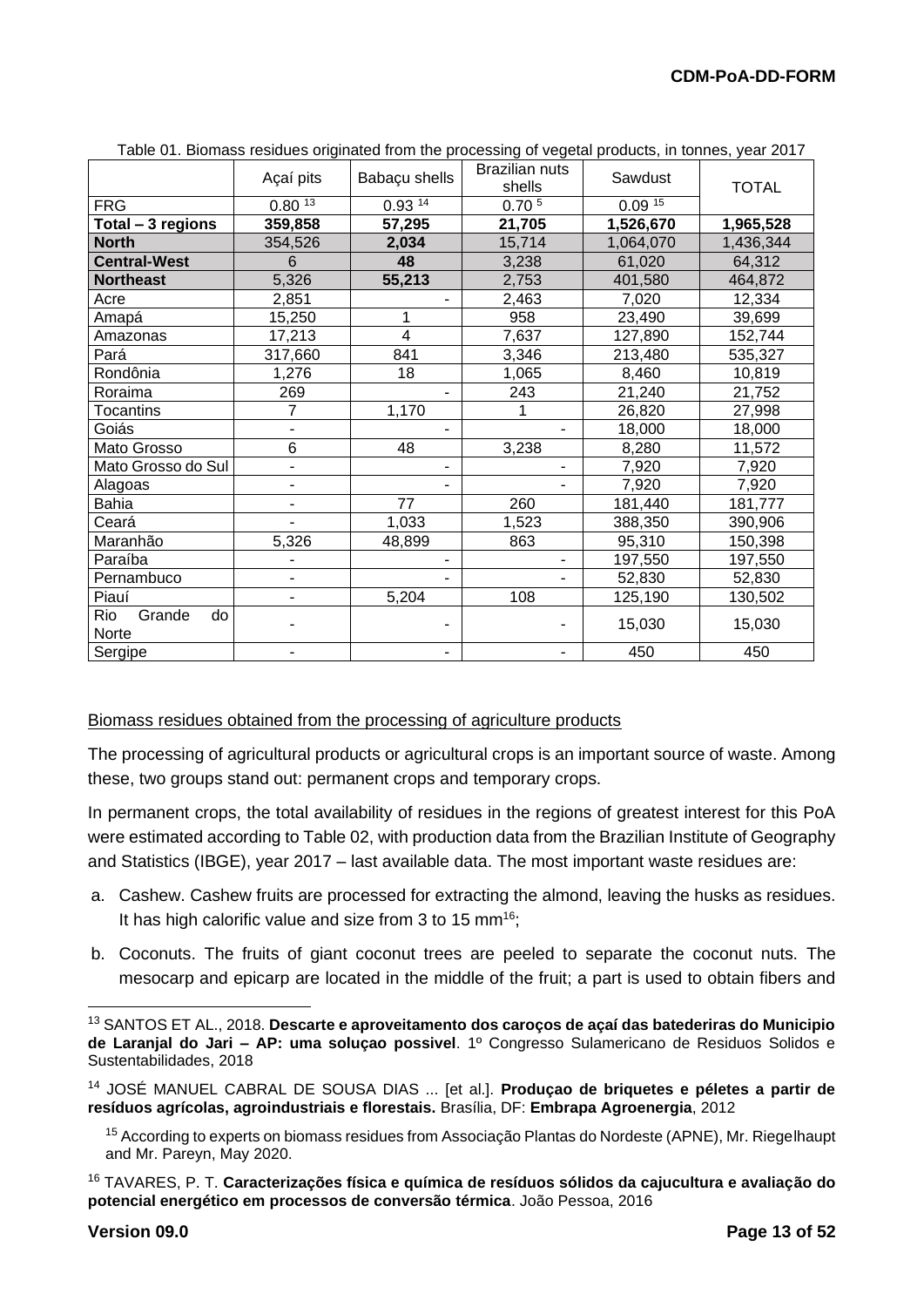powder. Dried, the husk has up to 200 mm in length and should be chopped to be used in Clean type kilns $17$ ;

c. Coffee. After drying, the coffee fruits are processed to obtain the seed, generating husks as waste. These are particles of a few mm in length, and very low moisture content<sup>18</sup>.

|                   | Açaí pits <sup>20</sup> | Cashew husks | Coconut husks | Coffee husks | <b>TOTAL</b> |  |
|-------------------|-------------------------|--------------|---------------|--------------|--------------|--|
| FRG <sup>21</sup> | 0.8                     | 0.18         | 0.25          | 1.00         |              |  |
| Central-West      | 26                      | ۰            | 1.550         | 16.855       | 18,431       |  |
| Northeast         | 819                     | 9,108        | 155,686       | 117,667      | 283,280      |  |
| North             | 26.214                  | 95           | 32,903        | 36,778       | 95,990       |  |
| Total - 3 regions | 27,060                  | 9,203        | 190,139       | 171,301      | 397,703      |  |

Table 02. Production of residues in the processing of permanent crops, in tonnes - Year 2017<sup>19</sup>

Meanwhile, regarding temporary crops, the Table below presents data on rice husk production, according to IBGE<sup>22</sup>. This residue is very dry, with a size of 1 to 3 mm. Due to its high ash content, it tends to generate some difficulties in the burning of ceramic bricks, however it can be mixed with other residues.

| Table 03. Production of rice husk, year 2017<br>Rice with husk |            | Rice husk |
|----------------------------------------------------------------|------------|-----------|
| Central-West                                                   | 595,278    | 130,961   |
| Northeast                                                      | 255,290    | 56,164    |
| North                                                          | 743,767    | 163,629   |
| Total                                                          | 11,056,710 | 350,754   |

Sources: IBGE (2017), factor of residues generation of 0.22 according to EMBRAPA<sup>23</sup>

Therefore, it is estimated an annual production of around 750 thousand tonnes of biomass residues from permanent and temporary crops, which corresponds to 11 x 10<sup>9</sup>  $J^{24}$ , which could provide thermal energy to produce 5 billion ceramic bricks per year, equivalent to the production capacity of 210 Clean kilns.

- <sup>19</sup> According to the Brazilian Institute of Geography and Statistics (IBGE).
- $20$  Corresponds to harvest of açai permanent plantations in "terra firme".
- <sup>21</sup> According to experts on biomass residues from Associação Plantas do Nordeste (APNE), Mr. Riegelhaupt and Mr. Pareyn, May 2020.
- $22$  According to the Brazilian Institute of Geography and Statistics (IBGE).
- <sup>23</sup> JOSÉ MANUEL CABRAL DE SOUSA DIAS ... [et al.]. **Produçao de briquetes e péletes a partir de resíduos agrícolas, agroindustriais e florestais.** Brasília, DF: **Embrapa Agroenergia**, 2012.
- <sup>24</sup> DIAS et al. **Produçao de briquetes e péletes a partir de resíduos agrícolas, agroindustriais e florestais.** Brasília, DF: **Embrapa Agroenergia**, 2012.

<sup>17</sup> EMBRAPA. **Aproveitamento de cascas de coco para geração de energia**: potencialidades e desafios. 2019.

<sup>18</sup> SILVA, J. P. **Caracterização da casca de café (Coffea arábica, L) in natura, e de seus produtos obtidos pelo processo de pirólise**. UNICAMP Campinas, SP: [s.n.], 2012.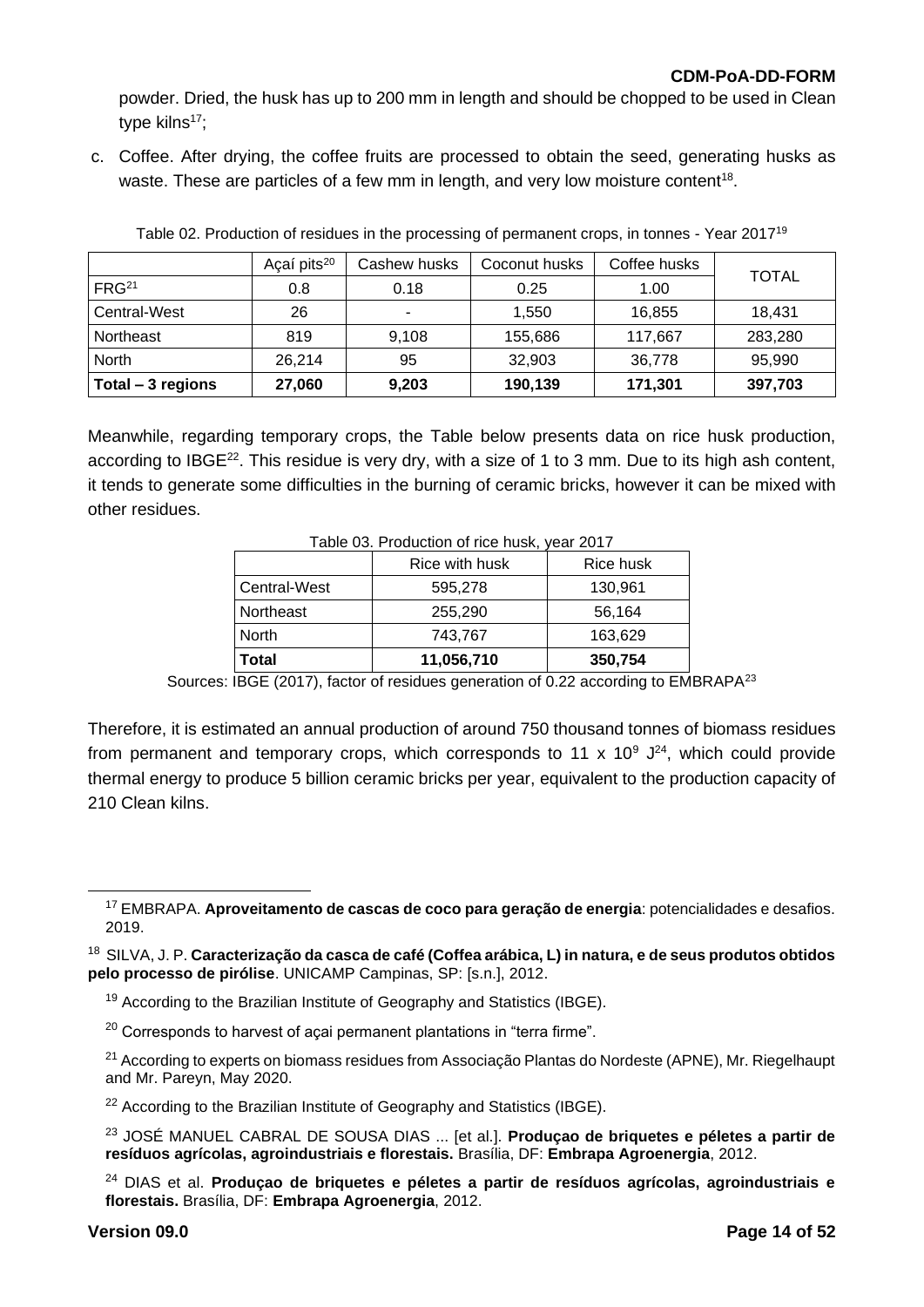# **A.4. Coordinating/managing entity**

Clean Sistemas de Automação Industrial EIRELI. is the coordinating/managing entity (CME) of this PoA.

### **A.5. Parties and project participants**

| <b>Parties involved</b> | <b>Project participants</b>                             | Indicate if the Party involved<br>wishes to be considered as<br>project participant (Yes/No) |
|-------------------------|---------------------------------------------------------|----------------------------------------------------------------------------------------------|
| Brazil (host)           | Clean Sistemas de Automação<br><b>Industrial EIRELI</b> | No                                                                                           |

### **A.6. Public funding of PoA**

Not applicable. No public funding is made available to finance the PoA.

# **SECTION B. Management system**

In accordance with the specific requirements identified in the Standard: "CDM project standard for programmes of activities" (version  $02.0$ )<sup>25</sup>, the management of the PoA is described as follows:

#### *Definition of roles and responsibilities*

A specific PoA team will be appointed by the CME (Clean Sistemas). The team will be responsible to ensure the CPAs are correctly assessed including satisfying the eligibility criteria requirements.

The team involved in the process of inclusion of CPAs will be composed of:

- Field agent: responsible for identifying new CPAs in the field;
- Technical Coordinator: responsible for analysing the eligibility criteria for inclusion of each CPA in the PoA;
- Technical Analyst: responsible for collecting data of each CPA and for developing CPA-DDs and Monitoring Reports;
- CEO of Clean Sistemas: responsible for analysing the legal status of each CPA and signing contracts for project development.

The team may perform the assessment or outsource the requirement to a third party as long as the responsible entity meets the following requirements:

- Working knowledge of AMS.III. $Z$  Fuel switching, process improvement and energy efficiency in brick manufacture – Version 06.0;
- Understanding of the PoA management system;
- Basic understanding of CDM gained either through prior experience or relevant training.

*Records of arrangements for training and capacity development for personnel*

The staff directly involved in the PoA development will receive appropriate training by the CME. All data and records of staff development activities will be stored under the CME's control.

#### *Procedures for technical review of inclusion of CPAs*

The technical review of the CPAs' inclusion will be conducted by the Technical Coordinator. Furthermore, each CPA-DD will be reviewed by a CME responsible aside from the document's

<sup>25</sup> Available at: < https://cdm.unfccc.int/Reference/Standards/index.html >. Last visit on 27/11/2019.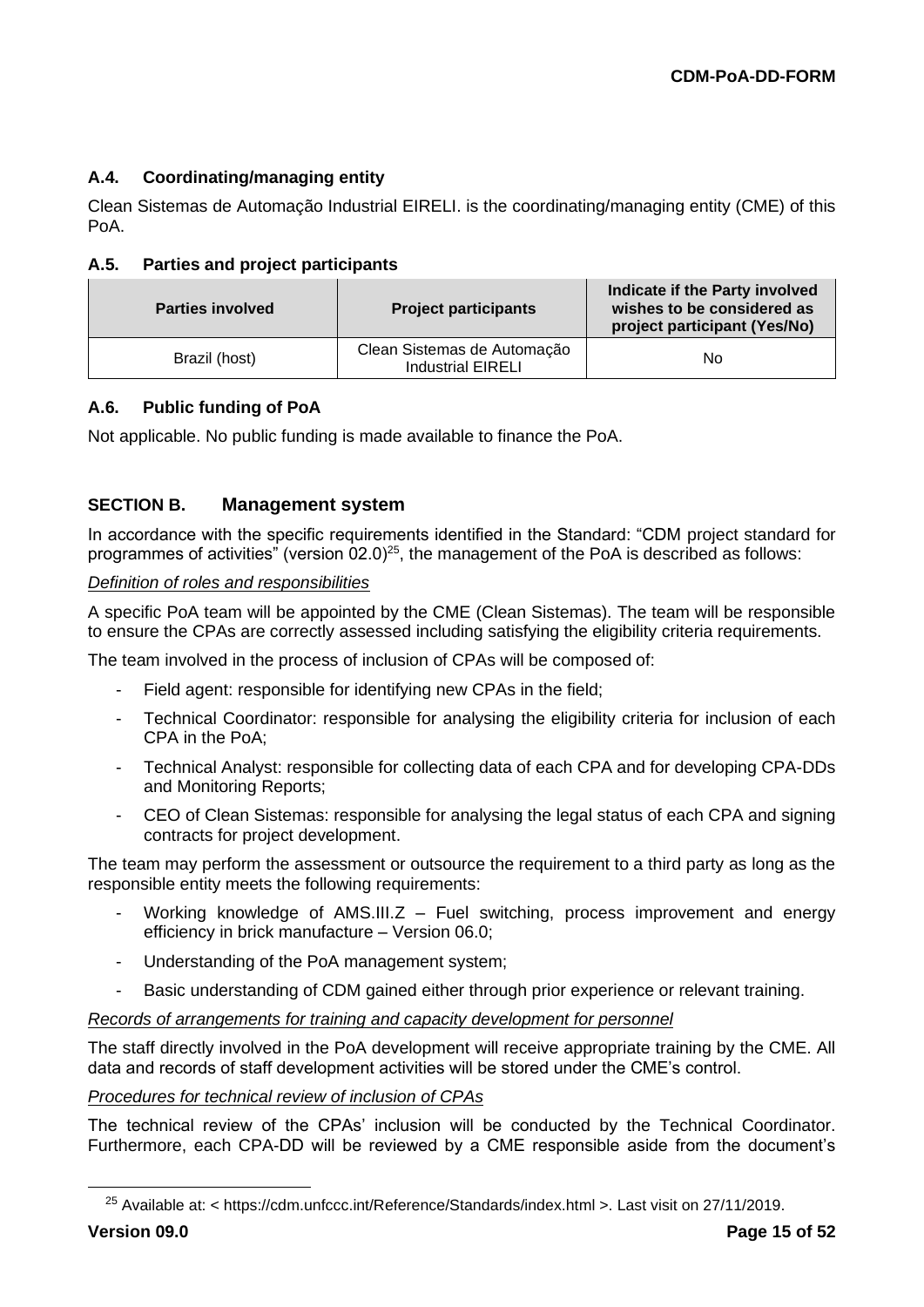author, which may include another designated employee by the CME, or a competent third party to check that the information contained in the CPA is credible, accurate and consistent.

The aim of technical review is to ensure that the CPA meets all requirements and eligibility criteria as defined in the PoA-DD.

The technical reviewer will use the following tools to implement the review:

- Documentary evidence that the candidate plant complies with all applicable environmental regulations, that the CPA is legally registered, and its operations are duly licensed.
- Evidence of the deactivation of the previous kilns, in order to ensure that no firewood will be used for brick manufacturing after the new kiln starts its operation. In case of using wood residues from firewood, such as sawdust or wood chips, the biomass shall be tracked until its origin to guarantee its renewable source according to CDM definitions.
- A specific study or literature on the availability of residues that ensures continuous supply of the amounts and qualities of biomass needed, in order to guarantee a stable and regular operation of the Clean kiln.
- An on-site study verifying that the fuelwood used in the plant during the three years prior to the project starting date was non-renewable
- Applicable CDM standards and guidelines related to PoAs;
- Eligibility and applicability conditions of the applied methodology;
- Generic CPA included in the PoA-DD;
- Previously approved CPA-DDs.

#### *Procedure to avoid double counting (e.g. to avoid the case of including a new CPA that has already been registered either as a CDM project activity or as a CPA of another PoA)*

Before a new CPA is included in the PoA, an analysis will be made at the UNFCCC project/programme database to verify whether the project activity is not part of any:

- Standalone CDM project activity;
- Bundled CDM project activity;
- Another registered PoA.

Therefore, before including a new CPA in this PoA it is necessary to analyse all information about it, such as: name, location, crediting period, equipment details, technical description, relevant environmental licenses, etc. This information will be utilized to check if the CPA is already registered in other GHG emission reduction program.

#### *Records and documentation control process for each CPA under the PoA*

The CME will keep copies of the relevant PoA documents. All data and records will be stored for at least two years after the end of the crediting period of that CPA.

#### *Measures for continuous improvements of the PoA management system*

The PoA management system will be reviewed periodically in order to:

- Ensure the management system is implemented as designed, i.e. processes and procedures are functioning and being effectively executed;
- Ensure the management system is achieving the expected results;
- Identify areas of recurring problems, corrective actions and improvement actions.

The findings from the review will be used to improve the management system.

#### *Provisions to ensure that those operating the CPA are aware of and have agreed that their activity is being subscribed to the PoA*

Clean Sistemas will be in charge for all CDM related issues at CPAs level and will guarantee that the personnel operating the CPAs will be properly informed about the PoA. In addition, Clean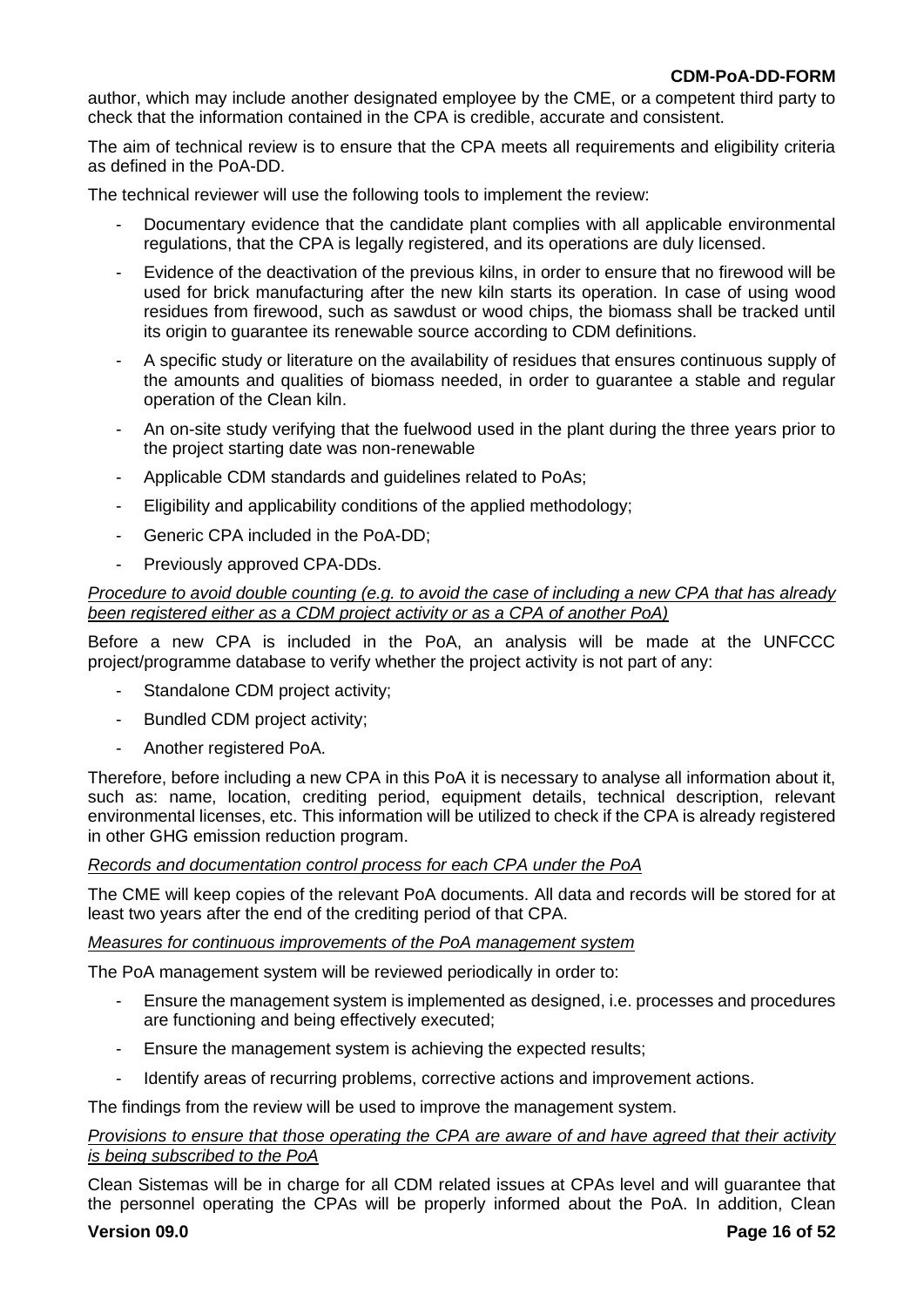Sistemas will carry out trainings for CPA personnel to ensure their responsibilities are known within the PoA management system.

# **SECTION C. Demonstration of additionality of PoA**

The proposed PoA is a voluntary action coordinated by Clean Sistemas de Automação Industrial EIRELI. The coordinating/managing entity shall demonstrate additionality of the proposed CDM PoA by establishing that in the absence of the PoA, none of the implemented CPAs would occur. It is worth mentioning that there is no law or mandatory requirement in Brazil to conduct fuel switching nor the acquisition of efficient technologies by the brick and tiles industries sector.

National legislation only requires consumers of raw materials from forest origin to use them with a Document of Forest Origin (DOF). Native firewood may have DOF when obtained from areas where the suppression of native vegetation has been authorized or from native forests with an authorized and current forest management plan. In the first case, firewood is not renewable biomass according to the CDM definitions; in the second case, it is renewable.

Through financial revenues from the CDM, each CPA under this CDM PoA will have the opportunity to carry out the fuel switching to renewable biomass, in addition to installing the Clean kiln, which will allow the efficient use of renewable biomass. On the other hand, these benefits would not have occurred without the CDM benefits, as the CPA would remain using native firewood as fuel.

According to CDM project standard for programmes of activities, version 02.0, the CME shall include conditions that would systematically demonstrate additionality of CPAs under the proposed CDM PoA in the eligibility criteria for inclusion of CPAs in the PoA, which is available in Section K below. The CME shall demonstrate that compliance with the additionality-related eligibility criteria set in the PoA-DD will ensure that all the relevant additionality-related guidelines, tools or any requirements embedded in the methodologies are met.

Under this small-scale PoA, the additionality of the CPAs will be conducted through the TOOL21: Demonstration of additionality of small-scale project activities, version 13.0 and will be applied in each CPA.

# **SECTION D. Start date and duration of PoA**

#### **D.1. Start date of PoA**

The project start date has been defined as 08/03/2019, the date on which the CME officially notified the secretariat and the Brazil DNA of its intention to seek the CDM status.

#### **D.2. Duration of PoA**

PoA duration: 7 years and 0 months counting from its start date, three times renewable, totalizing 28 years and 0 months.

# **SECTION E. Environmental impacts**

#### **E.1. Level at which environmental impacts analysis is undertaken**

Environmental impact analysis is performed at PoA level.

#### **E.2. Analysis of environmental impacts**

The PoA does not cause any environmental negative impacts since all the biomass to be used as fuel for brick manufacturing is agro-industrial or urban residues, presently unused. The programme of activities will improve the local environmental conditions by establishing proper destination for these residues and will indirectly contribute to the reduction of land use changes, by avoiding the use of non-renewable firewood.

#### Environmental Laws related to the plant activities

This PoA will only include CPAs that are legally registered and do comply to all applicable environmental regulations, ensuring that their operations are duly licensed.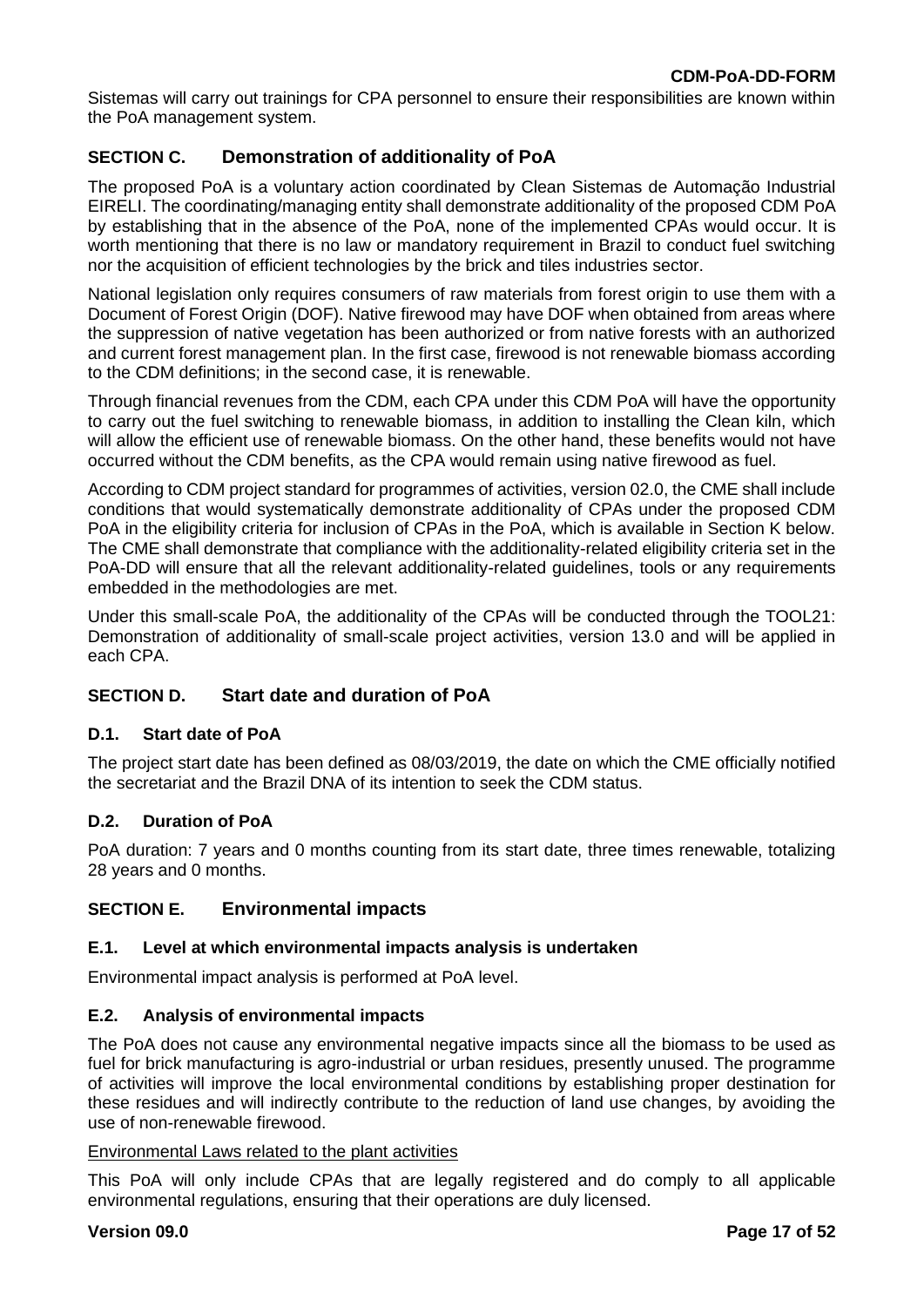The Environmental National Policy (Política Nacional do Meio Ambiente – PNMA), instituted by the Brazilian Law 6,938/81, establishes that the construction, installation, extension and operation of any business or activity which may exploit natural resources and are considered potentially pollutant, or capable of degrading the environment, will be eligible only if they obtain a previous environmental license. One of the tools of the PNMA to monitor and study the potential impacts generated by these kinds of enterprises, is the Environmental Impact Assessment (EIA). However, an EIA is not required for the implementation of the present project at CPA level.

Besides that, the CONAMA Resolution nº 237/97 establishes that ceramic companies shall have an operational license as well as a clay extraction license, both emitted by competent municipal, state or federal authority, under a valid time.

In addition, this PoA contributes to the National Solid Waste Policy, law 12.305/20<sup>26</sup> due to the development of environmental and business management systems aimed at improving production process and reusing solid waste through improved renewable biomass technology implementation.

| <b>Environmental Factor</b>                                                                      | <b>Environmental Impact</b>                                                                                                                                                       |          |
|--------------------------------------------------------------------------------------------------|-----------------------------------------------------------------------------------------------------------------------------------------------------------------------------------|----------|
| Air                                                                                              | Lesser atmospheric emissions such as<br>particulate material and black carbon, due to<br>the new renewable biomass technology                                                     | Positive |
| Soil conservation improved due to avoided<br>Soil<br>land clearing and inadequate waste disposal |                                                                                                                                                                                   | Positive |
| Climate<br>GHG emission reduction                                                                |                                                                                                                                                                                   | Positive |
| Water/ hydric resources                                                                          | Lesser contamination of surface and<br>underground water bodies by organic residues<br>that were previously disposed and that will be<br>used as fuels by the project activities. | Positive |
| Energy                                                                                           | Use of residual biomass for renewable thermal<br>energy generation.                                                                                                               | Positive |
| <b>Biodiversity</b>                                                                              | Biodiversity preservation due to native<br>vegetation conservation by avoided land<br>clearing.                                                                                   | Positive |

A summary of the environmental impacts is presented below:

#### **E.3. Environmental impact assessment**

According to the summary of the environmental impacts´ analysis developed above, it was concluded that this PoA does not cause any further negative impacts. As demonstrated in Section E.2 above, all identified environmental factors presented positive impacts.

Furthermore, according to CONAMA Resolution  $n^{\circ}$  237/97<sup>27</sup>, an EIA is not necessary for the implementation of activities that involve the fuel switching for renewable biomasses, neither for activities that involve more efficient technologies in red ceramic industries.

<sup>&</sup>lt;sup>26</sup> Available at: [<http://www.planalto.gov.br/ccivil\\_03/\\_ato2007-2010/2010/lei/l12305.htm>](http://www.planalto.gov.br/ccivil_03/_ato2007-2010/2010/lei/l12305.htm)

<sup>&</sup>lt;sup>27</sup> Available at: [<http://www2.mma.gov.br/port/conama/res/res97/res23797.html>](http://www2.mma.gov.br/port/conama/res/res97/res23797.html) Last visited on: 17/12/2019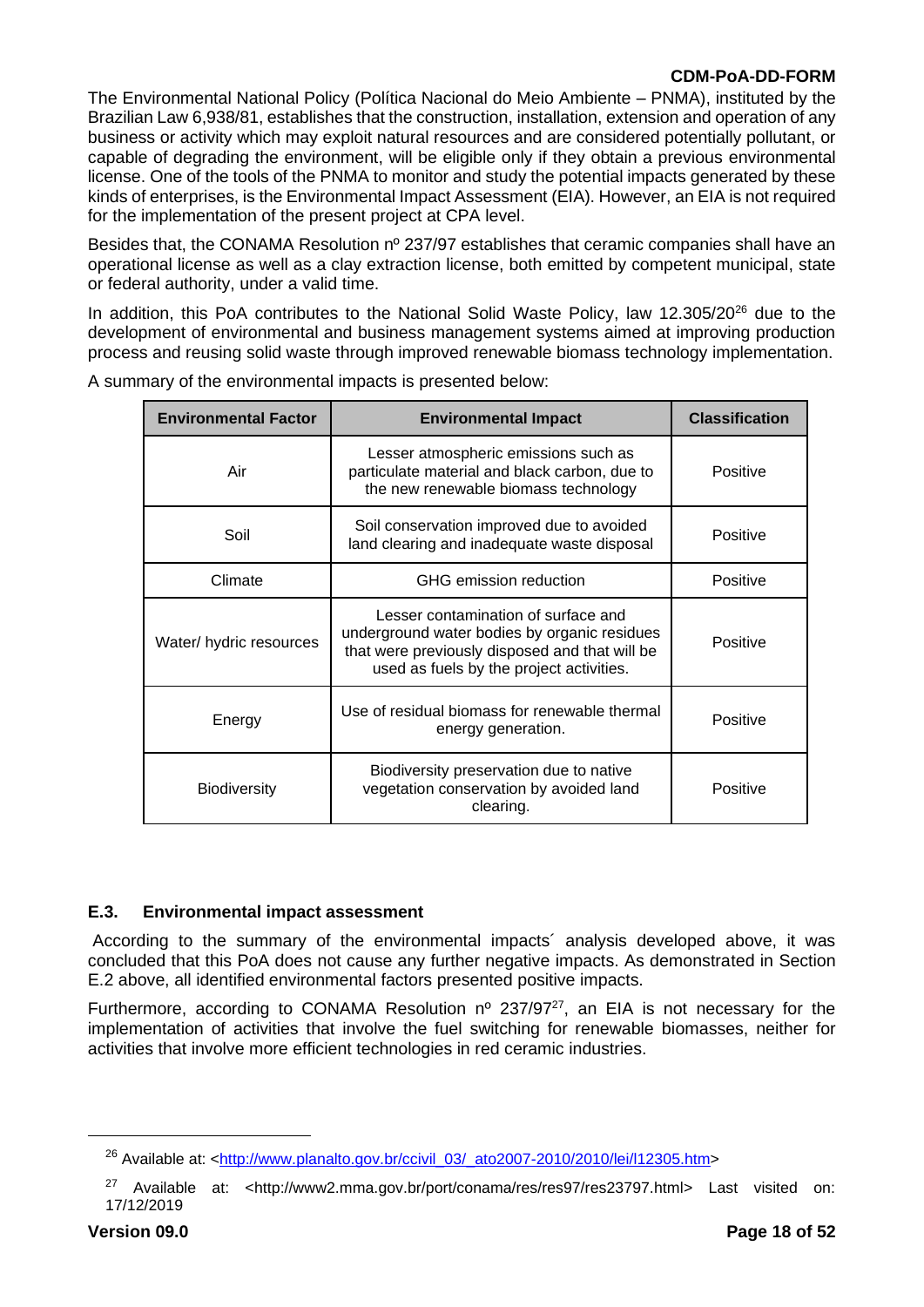### **SECTION F. Local stakeholder consultation**

#### **F.1. Level at which local stakeholder consultation is undertaken**

The local stakeholder consultation was undertaken at PoA level once the CPAs will have similar technologies and, therefore, similar impacts. It is worth mentioning that the stakeholder consultation is in line with the Brazilian DNA requirements to issue the Letter of Approval.

#### **F.2. Modalities for local stakeholder consultation**

The Local Stakeholder Consultation started on 01/08/2019, when a letter was sent to stakeholders described in the section below. This letter summarized the PoA measures to be implemented, the PoA location and duration, the contribution to sustainable development and invited stakeholders to provide any comments regarding its development. The PoA-DD and the Annex III document (Contributions for sustainable development) were available on Clean's website for 30 days for consultation and comments, in Portuguese language. The PoA-DD was also available in English language.

The following entities were invited to provide comments on the PoA, according to Resolution  $n^{\circ}$  9, issued on March 20<sup>th</sup>, 2009 by the Brazilian Designated National Authority (Interministerial Committee on Climate Change (CIM)):

- States' Government and Distrito Federal Government:
	- o Acre State Government
	- o Alagoas State Government
	- o Amapá State Government
	- o Amazonas State Government
	- o Bahia State Government
	- o Ceará State Government
	- o Goiás State Government
	- o Minas Gerais State Government
	- o Mato Grosso State Government
	- o Mato Grosso do Sul State Government
	- o Maranhão State Government
	- o Pará State Government
	- o Pernambuco State Government
	- o Roraima State Government
	- o Rondônia State Government
	- o São Paulo State Government
- Legislative Assemblies and Legislative Chamber;
- Federal Environmental Agency;
	- o Environment and Natural Resources Brazilian Institute (Instituto Brasileiro do Meio Ambiente e dos Recursos Naturais – IBAMA)
	- o Environment Defense Institute
- States' Environmental Agencies
	- o Environment State Secretariat
	- o Environment State Administration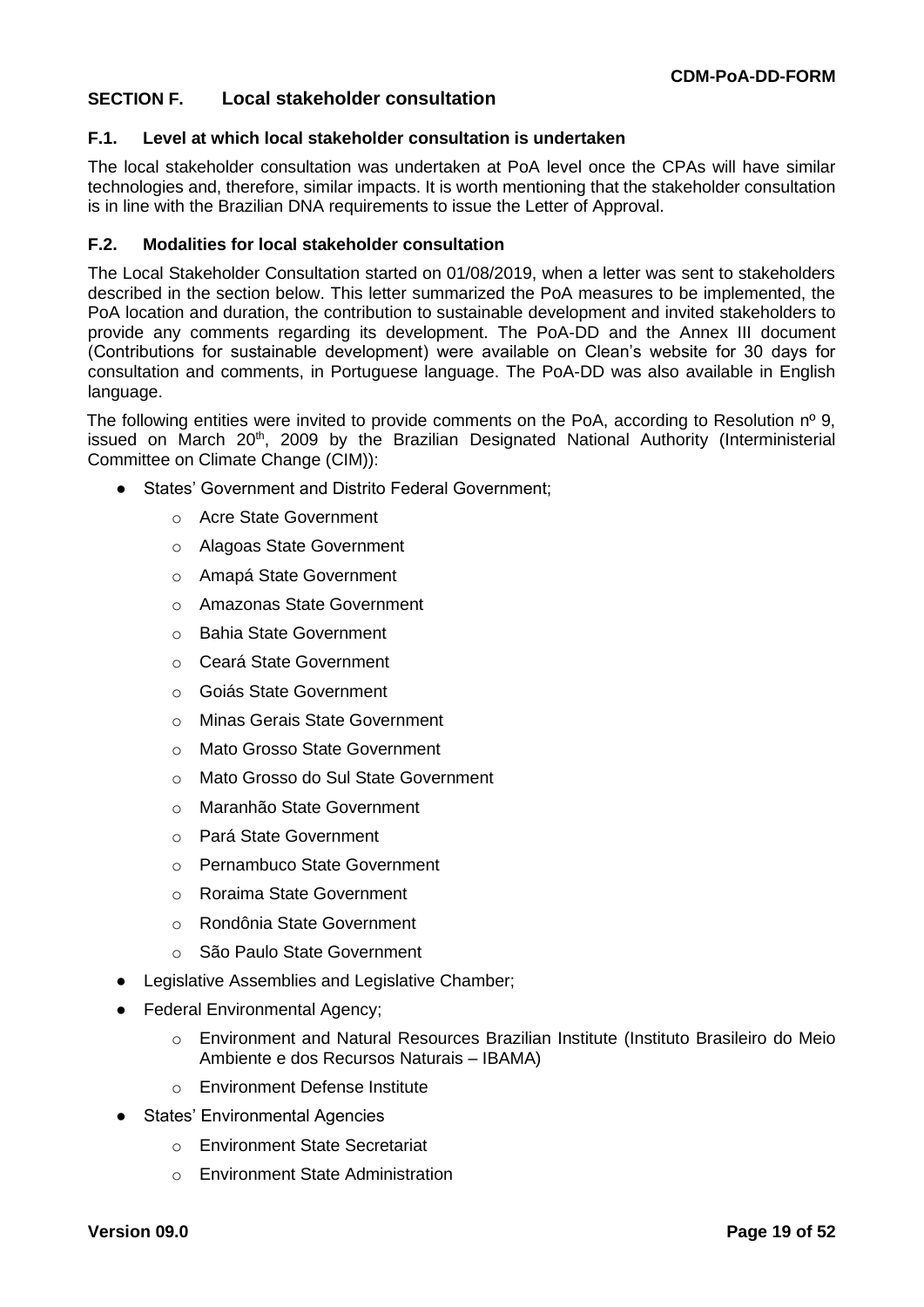- Brazilian NGO Forum and Social Movements for the Environment and Development (Fórum Brasileiro de ONGs e Movimentos Sociais para o Meio Ambiente e Desenvolvimento – FBOMS);
- Environment Foundation (Fundação do Meio Ambiente FATMA)
- Environment Administration Superintendence (Superintendência de Administração do Meio Ambiente – SUDEMA)
- Enviroment State Superintendence (Superintendência Estadual do Meio Ambiente SEMACE)
- Relevant national institutions whose work is directly or indirectly related to the proposed Programme of Activities.
	- o National association of Ceramic Industries (Associação Nacional de Indústria Cerâmica – ANICER)
- State Prosecutors' offices;
	- o Tocantins Prosecutors'
	- o Piauí Prosecutors'
- Federal Prosecutor's office.

Furthermore, the CME´s e-mail, telephone and address was available for stakeholders' comments. The Local Stakeholder Consultation (LSC) started on 01/08/2019 and was available for 30 days in the Clean website<sup>28</sup> as requested by CDM. However, this webpage will remain open for comments until the registration process of the PoA on the CDM Executive Board, according to Brazilian DNA requirements.

#### **F.3. Summary of comments received**

During the LSC period, just one comment was received. On 02/09/2019, the Environmental Company of São Paulo State (Companhia Ambiental do Estado de São Paulo – CETESB) requested to send the invite to provide comments on the PoA and more information by the CETESB´s system itself and stated that in case of further clarifications, they will contact the CME.

#### **F.4. Consideration of comments received**

The CME replied to the Environmental Company of São Paulo State (CETESB) as requested. Afterwards, CETESB finalized the consultation and no other contact has been made. More information about this comment and the finalization of the consultation is available in Appendix 6.

# **SECTION G. Approval and authorization**

The Letter of Approval from the host Party (Brazil) for the Programme of Activities was not available at the time of submitting the PoA-DD to the validating DOE.

<sup>28</sup> Information about Local Stakeholder Consultation (LSC) available at <http://www.clean.com/documentos/>.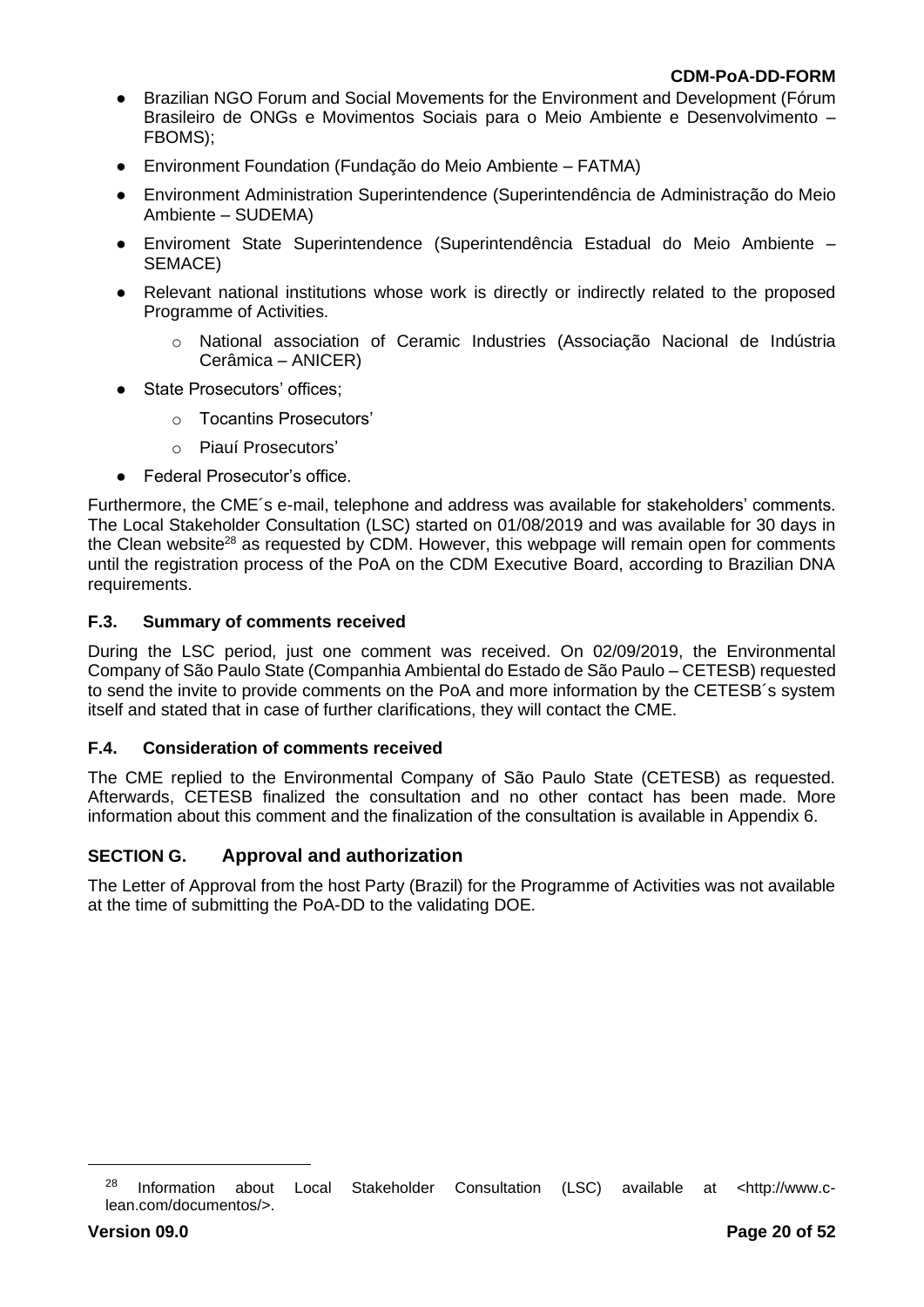# **PART II. Generic component project activity (CPA)**

# **SECTION H. Description of generic CPA**

### **H.1. Title of generic CPA**

Fuel switching from non-renewable biomass to renewable biomass in ceramic brick industries through the implementation of renewable biomass technologies.

#### **H.2. Reference number of generic CPA**

CPA – 01

### **H.3. Purpose and general description of generic CPA**

The proposed [CPA – 01] is part of the "Fuel Switching, Energy Efficiency and Renewable Energy in Ceramic Industries" PoA, a small-scale project activity included under the Project Type III. The objective of the CPA is to promote a fuel switch from non-renewable biomass to renewable biomass residues in brick ceramic industries, by the installation of a new kiln and related technologies.

This CPA will permanently switch from non-renewable native firewood to regionally available biomass residues, which are renewable according to CDM definitions on renewable biomass<sup>29</sup>. Furthermore, this CPA also replaces traditional kilns by the [describe the renewable biomass technology implemented by the CPA].

These technologies will also provide additional benefits to the brick ceramic industries, such as higher productivity, better product quality, lower emissions of air pollutants, and better working conditions for the labour force; besides generating carbon credits and reducing other environmental impacts related to non-renewable biomass consumption. Furthermore, these technologies do not allow the utilization of firewood; they have been designed for the exclusive utilization of comminuted biomass residues to ensure the purpose of this PoA. It is important to note that the chain of custody procedure will guarantee the renewability of the biomass used by the CPA. In case of using wood residues from firewood, such as sawdust or wood chips, the biomass shall be tracked until its origin to guarantee its renewable source according to CDM definitions.

The project activity is located in [please provide (or list) location details], in the [XXX] biome, Brazil.

This CPA was implemented by [please provide (or list) name(s) of company(ies)].

This CPA complies with the PoA eligibility criteria, with all applicable CDM requirements, with the applied methodology, and with the national legislation for ceramic brick manufacturing industries.

By switching from non-renewable firewood to renewable biomass residues through the installation of new and improved technologies, the [CPA-XXX] reduces the amount of greenhouse gases (GHG) emitted into the atmosphere in about  $[XXX]$  tCO<sub>2</sub>e annually.

This emission reduction involves the modification of an existing facility for renewable energy generation through renewable biomass sources. All equipment and procedures that are not used for drying and burning ceramic devices (such as molding machinery) are considered to lie within the Project Boundary, i.e., the brick manufacturing plant, as they are within the limits of the factory. However, no emissions sources related to these processes and equipment will be considered, since no modifications will result from the project implementation.

#### **H.4. Technologies/measures**

[Please, provide more information about the technology utilized by the CPA].

The [describe the new technology or kiln utilized by the CPA] will burn renewable biomass residues such as: [agro-industrial or urban residues] that in the absence of the project would probably be

 $29$  CDM EB 23, Annex 18 – Definition of Renewable Biomass. Available at: <https://cdm.unfccc.int/EB/023/eb23\_repan18.pdf>.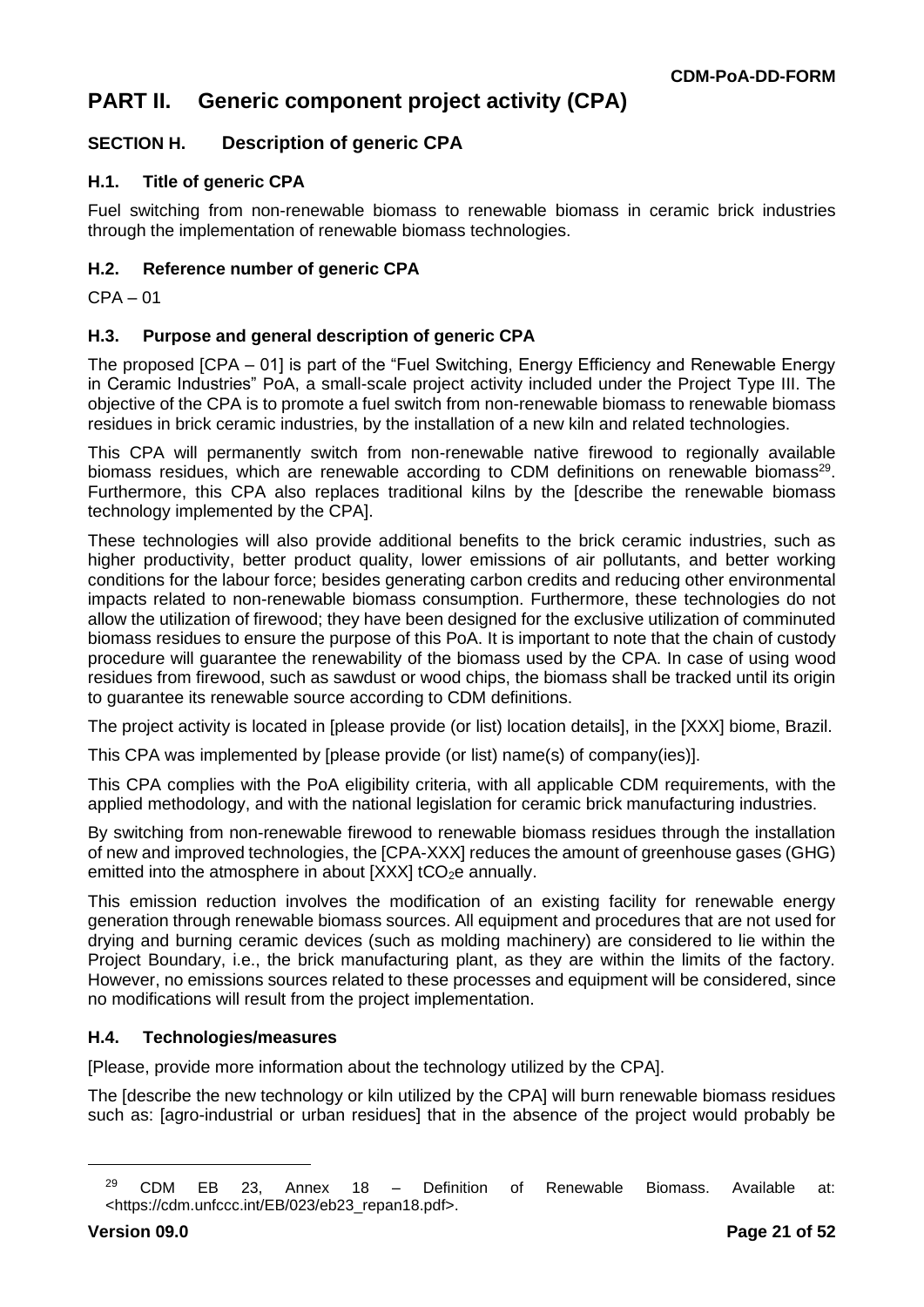discarded, dumped or left to decay under anaerobic conditions. The use of residues will avoid the use of non-renewable native firewood, which is the case in the baseline scenario.

The remaining lifetime of the baseline equipment is estimated to be [include lifetime of baseline equipment and more information, if applicable]. The existing baseline equipment have been replaced by the CPA technologies described above. The deactivation of these baseline technologies and the application of the chain of custody avoids any possibility of using firewood and therefore ensures GHG emission reductions due to the fuel switching to renewable biomass.

In case of using wood residues from firewood, such as sawdust or wood chips, the biomass shall be tracked until its origin to guarantee its renewable source according to CDM definitions. The tracking until its origin will be identified by invoice or equivalent documents, which specify the type, volume, weight, place of origin, date and kind of transportation. The ceramic industry shall record and provide the information immediately to CLEAN through the monitoring system.

These conditions aggregated with a continuous monitoring system of the information flow and verification of the documents of origin of the biomass by the CME are necessary steps of the chain of custody and guarantee that the CPA uses only residual and renewable biomasses. This system will include the following steps:

1. Registration of legalized renewable biomass suppliers;

2. Acquisition of renewable biomass from registered sources, provided through invoices and tracked until its origin;

3. Control of specific energy consumption during the burning process;

4. Data of monthly verification between biomass consumption, energy consumption, and ceramic production.

The new technology(ies) implemented by this CPA provide(s) low carbon thermal energy while improving product quality. In fact, the service level of project brick is comparable to or better than the baseline brick. It is important to mention that bricks are the same in the project and baseline cases, i.e., no change in raw materials, use of different additives, and/or production process occurred.

The utilization of the new kiln technology(ies) contributes to improvements of local environmental conditions by reducing emissions of particulate matter and black carbon in the kiln exhaust gases as well as by avoiding inadequate waste and residue disposal. Moreover, this CPA complies with all applicable national legislation for ceramic brick manufacturing.

The Clean kiln works with granular, dried and clean biomass which is constantly supplied to the conveying / metering / feeding system to be burnt in the furnaces. When the kiln is assembled the Clean consultants will adjust the system to the specific plant raw materials and fuels. The burning cycle considers the ceramic industry biomass characteristics, such as the particle size, moisture content, calorific value, and other properties and the Consultant will generate a pattern for the burning cycles when the kiln is commisioned.

The Clean burning system features an automated, programmable smart system managed by PLC (Programmed Logic Controller), that receives signals from temperature sensors distributed along the equipment and adjusts fuel and air injection to the burners. Process data are displayed through a Man-Machine Interface (MMI), in an easy to read screen showing temperature, pressure, bricks loaded, burning time, used fuel, fuel consumption per ton of bricks burned, consumed electricity, among other parameters.

All data of the burning cycles will be stored in the cloud and may be accessed at any time. The stored information can be shown as graphs or tables. The data also can be downloaded from the system.

For the proper operation of the kiln, the ceramic industry will have the support of the CME for the maintenance of the kiln. Any changes in the burning cycle parameters can be verified by CME through the system and CME consultants will be available to contact or visit the ceramic industry to check the kiln and its processes.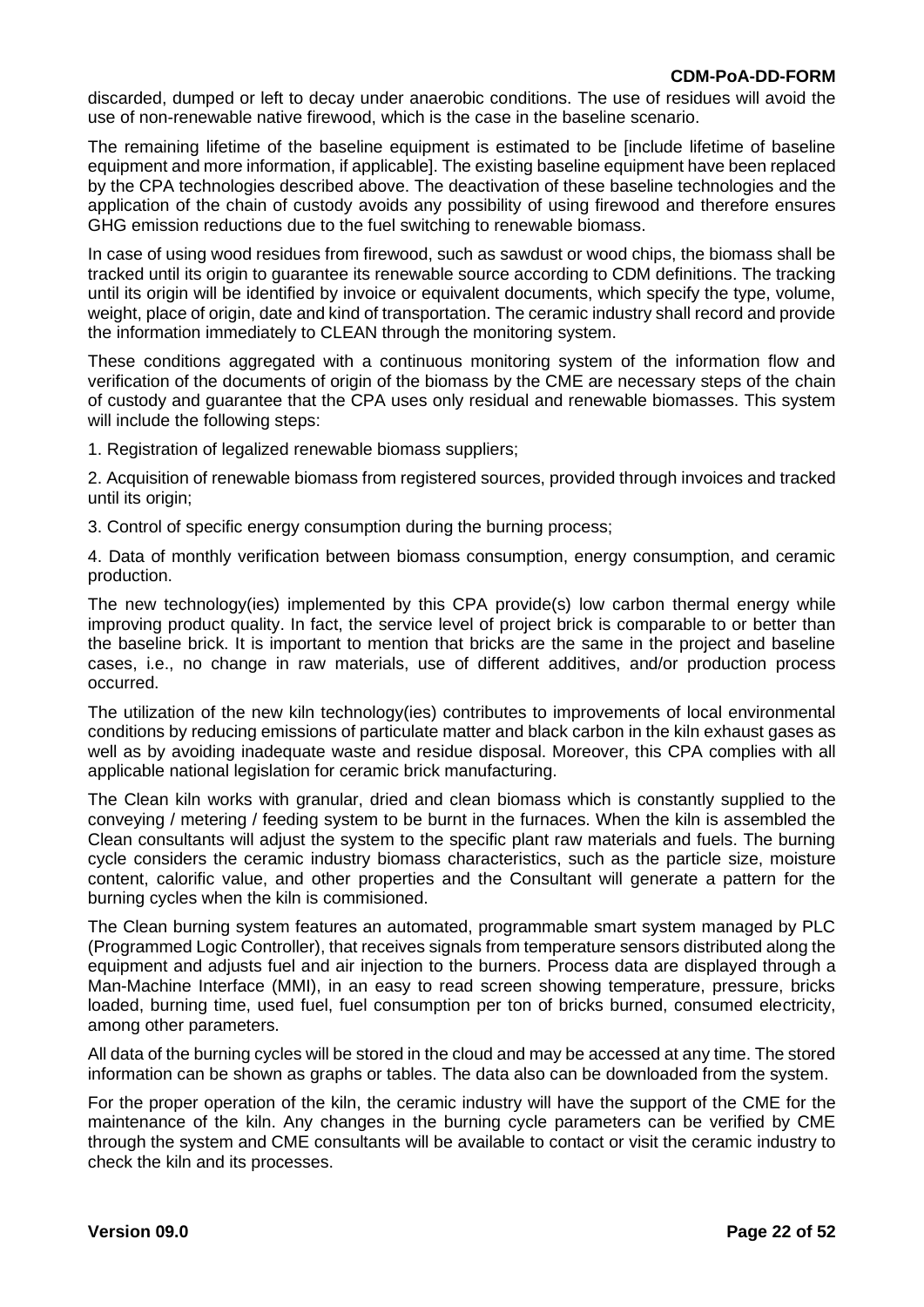The production capacity of the project is [XXX] bricks per year and it will reduce consumption of [XXX] tonnes of non-renewable firewood. [Describe the production capacity of the CPA under the project scenario].

Therefore, aside from reducing GHG emissions, this CPA will contribute to the sustainable development, as it promotes the use of renewable energy sources that are currently discarded as waste.

# **SECTION I. Application of methodologies and standardized baselines**

#### **I.1. References to methodologies and standardized baselines**

AMS-III.Z Small-scale Methodology: Fuel Switch, process improvement and energy efficiency in brick manufacture, Version 06.0, valid from 24<sup>th</sup> July 2015 onwards<sup>30</sup>.

AMS-II.G. Small-scale Methodology: Energy efficiency measures in thermal applications of nonrenewable biomass, Version 11.0, valid from 28<sup>th</sup> November 2019 onwards.<sup>31</sup>

TOOL03 Methodological tool: Tool to calculate project or leakage CO2 emissions from fossil fuel  $combustion - version 03.0<sup>32</sup>$ .

TOOL05 Methodological tool: Baseline, project and/or leakage emissions from electricity consumption and monitoring of electricity generation - version  $03.0^{33}$ .

TOOL07 Methodological tool: Tool to calculate the emission factor for an electricity system - version  $07.0^{34}$ .

TOOL15 Methodological tool: Upstream leakage emissions associated with fossil fuel use - version  $02.0^{35}$ .

TOOL16 Methodological tool: Project and leakage emissions from biomass - version 04.0 $^{36}$ .

<sup>31</sup> This version of the methodology is available at: <https://cdm.unfccc.int/methodologies/DB/ZI2M2X5P7ZLRGFO37YBVDYOW62UHQP> Last visit on: 02/12/2019

 $32$  Tool to calculate project or leakage CO2 emissions from fossil fuel combustion. Available at: <https://cdm.unfccc.int/methodologies/PAmethodologies/tools/am-tool-03-v3.pdf>. Last visit on January 09th, 2019.

<sup>33</sup> Baseline, project and/or leakage emissions from electricity consumption and monitoring of electricity generation. Available at: <https://cdm.unfccc.int/methodologies/PAmethodologies/tools/am-tool-05v3.0.pdf> Last visit on January 09<sup>th</sup>, 2019.

 $34$  Tool to calculate the emission factor for an electricity system. Available at: <https://cdm.unfccc.int/methodologies/PAmethodologies/tools/am-tool-07-v7.0.pdf>. Last visit on January 09th, 2019.

 $35$  Upstream leakage emissions associated with fossil fuel use. Available at: <https://cdm.unfccc.int/methodologies/PAmethodologies/tools/am-tool-15-v2.0.pdf>. Last visit on January 09th, 2019.

<sup>&</sup>lt;sup>30</sup> This version of the methodology is available at: <https://cdm.unfccc.int/methodologies/DB/VLZZ1DVT1QI3KHZKSM6QECOAKNSCXZ>. Last visit on: January 09th, 2019.

 $36$  Project and leakage emissions from biomass. Available at: <https://cdm.unfccc.int/methodologies/PAmethodologies/tools/am-tool-16-v4.pdf>. Last visit on January 09th, 2019.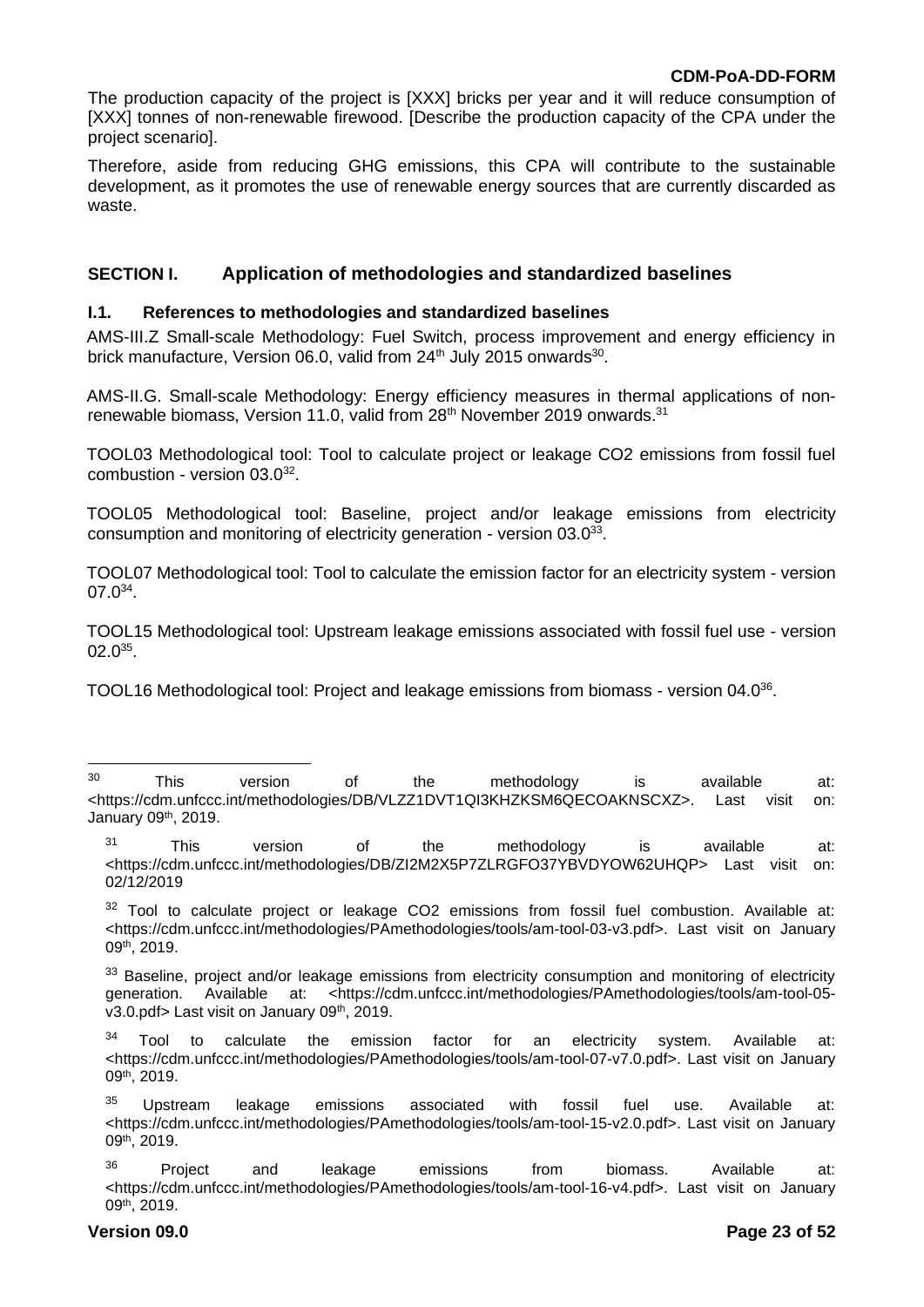TOOL21 Methodological tool: Demonstration of additionality of small-scale project activities - version  $13.0^{37}$ .

TOOL22 Methodological tool: Leakage in biomass small-scale project activities – version 04.0<sup>38</sup>.

TOOL30 Methodological tool: Calculation of the fraction of non-renewable biomass - version 02.0<sup>39.</sup>

 $37$  Demonstration of additionality of small-scale project activities. Available at: < https://cdm.unfccc.int/methodologies/PAmethodologies/tools/am-tool-21-v13.0.pdf > Last visit on 02/12/2019.

<sup>&</sup>lt;sup>38</sup> Leakage in biomass small-scale project activities. Available at: <https://cdm.unfccc.int/methodologies/PAmethodologies/tools/am-tool-22-v1.pdf>. Last visit on 09/01/2019.

<sup>&</sup>lt;sup>39</sup> Calculation of the fraction of non-renewable biomass. Available at: <https://cdm.unfccc.int/methodologies/PAmethodologies/tools/am-tool-30-v2.0.pdf>. Last visit on 09/01/2019.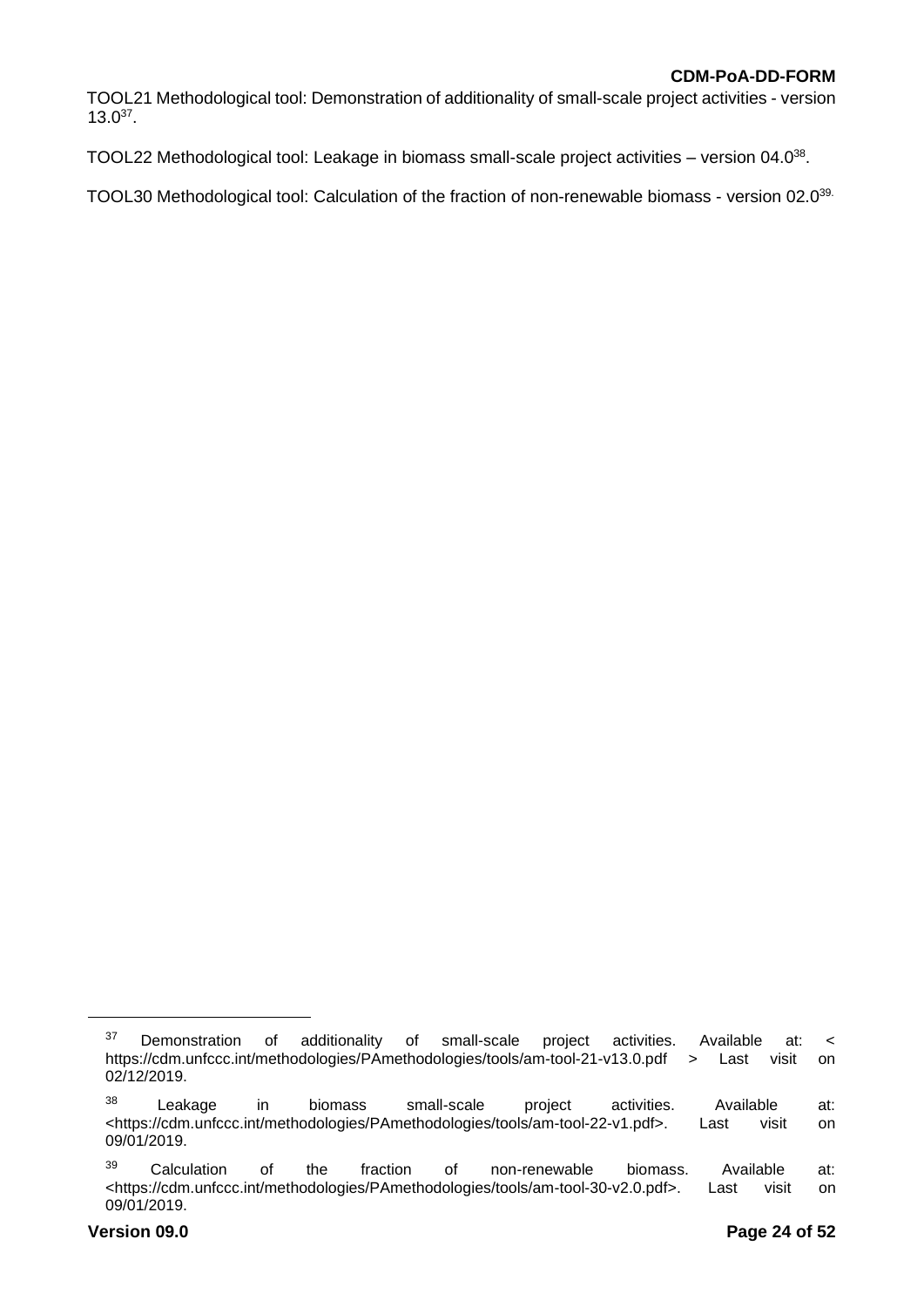# **I.2. Applicability of methodologies and standardized baselines**

The approved baseline methodology AMS-III.Z (version 06.0) applies to the proposed CPA, based on its applicability criteria, as follows:

| $\S$           | <b>AMS-III.Z ver 06.0 Applicability Criteria</b>                                                                                                                                                                                                                                                                                                                                                                                                                                                                                                                                                                                                                                                                                                                                                                                                                             | <b>Justification of Applicability</b>                                                                                                                                                                                                                                                                                                                                                                                                                                                                                                       |
|----------------|------------------------------------------------------------------------------------------------------------------------------------------------------------------------------------------------------------------------------------------------------------------------------------------------------------------------------------------------------------------------------------------------------------------------------------------------------------------------------------------------------------------------------------------------------------------------------------------------------------------------------------------------------------------------------------------------------------------------------------------------------------------------------------------------------------------------------------------------------------------------------|---------------------------------------------------------------------------------------------------------------------------------------------------------------------------------------------------------------------------------------------------------------------------------------------------------------------------------------------------------------------------------------------------------------------------------------------------------------------------------------------------------------------------------------------|
| $\mathbf{1}$   | The measures may replace, modify, retrofit<br>or add capacity to systems in existing<br>facilities or be installed in a new facility.                                                                                                                                                                                                                                                                                                                                                                                                                                                                                                                                                                                                                                                                                                                                        | The measures adopted by [CPA-XXX] modify<br>an existing facility for renewable energy<br>implementation<br>generation<br>and the<br>οf<br>technologies. The operation of the baseline<br>kilns will be discontinued.                                                                                                                                                                                                                                                                                                                        |
| $\overline{2}$ | The methodology is applicable for the<br>production of:<br>(a) Bricks that are the same in the project<br>and baseline cases; or<br>(b) Bricks that are different in the project<br>case versus the baseline case due to a<br>change(s) in raw materials, use of different<br>additives,<br>and/or<br>production<br>process<br>changes resulting in reduced use or<br>avoidance of fossil fuels for forming,<br>(firing) or<br>drying<br>sintering<br>other<br>or<br>applications in the facility as long as it can<br>be demonstrated that the service level of the<br>project brick is comparable to that of the<br>baseline<br>brick<br>(see<br>paragraph<br>$11$ .<br>Examples include pressed mud blocks (soil<br>blocks) with cement or lime stabilization and<br>other 'unburned' bricks that attain strength<br>due to fly ash, lime/cement and gypsum<br>chemistry. | Bricks from the baseline and the project<br>scenarios will be the same after fuel switching<br>from non-renewable biomass to renewable<br>biomass residues, once raw materials will be<br>the same and no additives will be utilized.                                                                                                                                                                                                                                                                                                       |
| 3              | New facilities (Greenfield projects) and<br>project activities involving capacity additions<br>are only eligible if they comply with the<br>requirements for Greenfield projects and<br>capacity increase projects specified in the<br>"General guidelines for<br>SSC CDM<br>methodologies".                                                                                                                                                                                                                                                                                                                                                                                                                                                                                                                                                                                 | [This project activity is a greenfield project and<br>complies with the requirements for Greenfield<br>projects<br>capacity increase<br>and<br>project<br>specified in the "General guidelines for SSC<br>CDM methodologies"]<br>[This project activity involves capacity<br>additions and complies with the requirements<br>for Greenfield projects and capacity increase<br>projects specified in the "General guidelines<br>for SSC CDM methodologies"]<br>[Not applicable. This project activity does not<br>involve capacity increase] |
| 4              | The<br>requirements<br>concerning<br>demonstration of the remaining lifetime of<br>the replaced equipment shall be met as<br>described in the "General guidelines for<br>SSC CDM methodologies". If the remaining<br>lifetime of the affected systems increases<br>due to the project activity, the crediting<br>period shall be limited to the estimated<br>remaining lifetime, i.e. the time when the                                                                                                                                                                                                                                                                                                                                                                                                                                                                      | The remaining lifetime of the baseline brick<br>kiln(s) was described in the Section H.4<br>above. Such period is estimated by technical<br>and/or expert reports.<br>[In case the remaining lifetime increases, the<br>crediting period will be limited to the estimated<br>remaining kiln(s) lifetime.]                                                                                                                                                                                                                                   |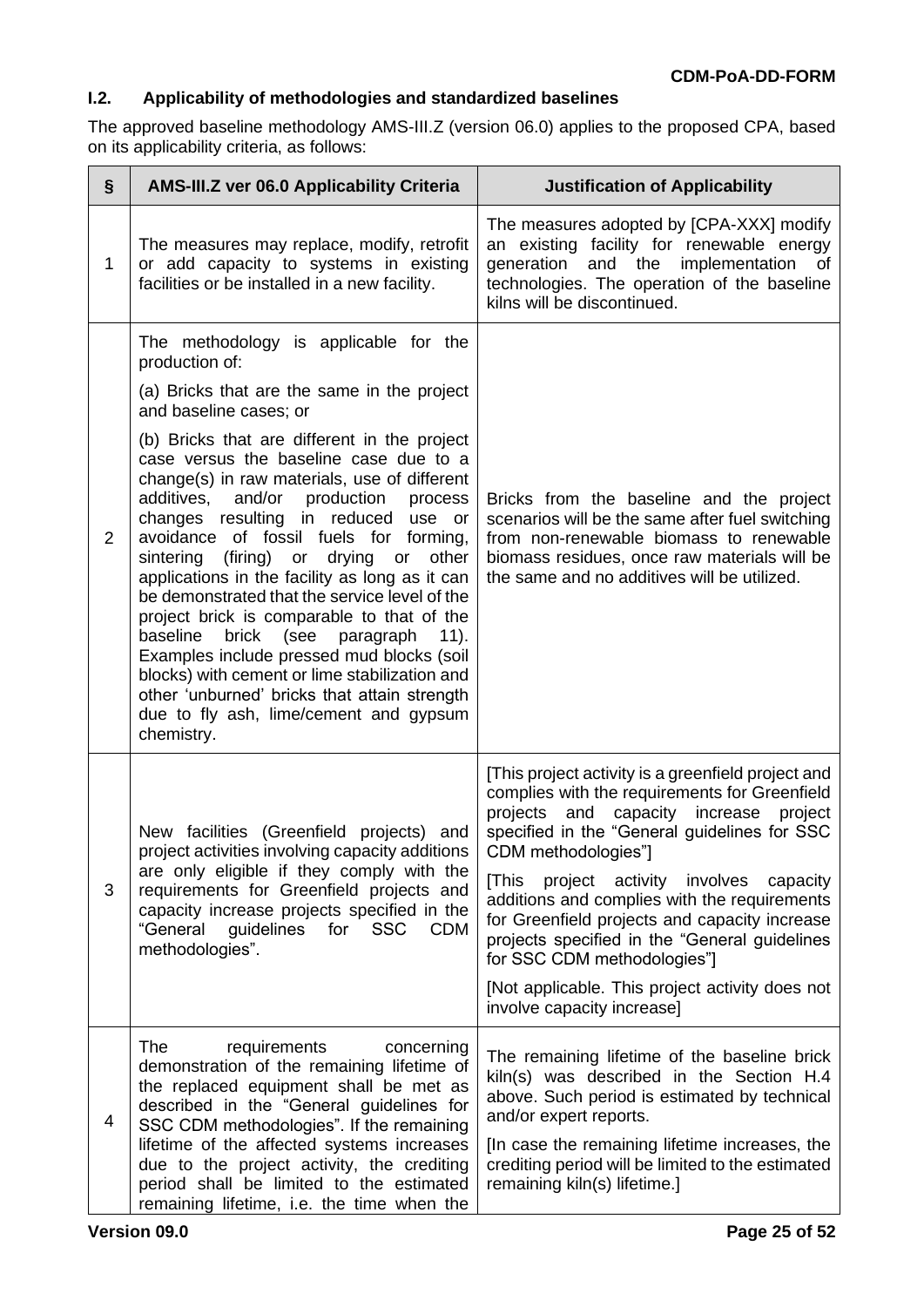|   | affected systems would have been replaced                                                                                                                                                                                                                                                                                                                                                                                                                                                                                                                                                                                                                                                                                                                                                                                                              | [Not applicable]                                                                                                                                    |
|---|--------------------------------------------------------------------------------------------------------------------------------------------------------------------------------------------------------------------------------------------------------------------------------------------------------------------------------------------------------------------------------------------------------------------------------------------------------------------------------------------------------------------------------------------------------------------------------------------------------------------------------------------------------------------------------------------------------------------------------------------------------------------------------------------------------------------------------------------------------|-----------------------------------------------------------------------------------------------------------------------------------------------------|
|   | in the absence of the project activity.                                                                                                                                                                                                                                                                                                                                                                                                                                                                                                                                                                                                                                                                                                                                                                                                                | The most conservative remaining lifetime of<br>the equipment was considered, according to<br>the "General guidelines for SSC CDM<br>methodologies". |
| 5 | facilities,<br>existing<br>shall<br>For<br>it<br>be<br>demonstrated, with historical data, that for at<br>least three years immediately prior to the<br>start date of the project implementation, only<br><b>NRB</b><br>(non-renewable<br>fossil<br>fuels<br>or<br>biomass) were used in the brick production<br>systems that are<br>being<br>modified<br><b>or</b><br>retrofitted. In cases where small quantities<br>of renewable biomass<br>used<br>for<br>were<br>experimental<br>purposes<br>this<br>be<br>can<br>excluded.                                                                                                                                                                                                                                                                                                                       | The exclusive use of NRB, as defined by<br>CDM <sup>40</sup> , is demonstrated with historical data as<br>requested by the methodology.             |
| 6 | The renewable biomass utilized by the<br>component project activity shall not be<br>chemically processed (e.g. esterification to<br>produce biodiesel, degumming<br>and/or<br>neutralization by chemical reagents) prior to<br>the combustion but it may be processed<br>mechanically (e.g. pressing, filtering) and/or<br>thermally (e.g. gasification to produce<br>syngas).                                                                                                                                                                                                                                                                                                                                                                                                                                                                         | The component project activity does not utilize<br>chemically processed renewable biomass.                                                          |
| 7 | In cases where the component project<br>activity utilizes charcoal produced from<br>renewable<br>biomass<br>fuel.<br>the<br>as<br>methodology is applicable provided that:<br>(a) Charcoal is produced in kilns equipped<br>with a methane recovery and destruction<br>facility; or<br>(b) If charcoal is produced in kilns not<br>equipped with a methane recovery and<br>destruction facility, methane emissions from<br>production of charcoal<br>the<br>shall<br>be<br>considered. A default value of 0.030 t CH <sub>4</sub> /t<br>charcoal may be used in accordance with<br>"AMS-III.BG.: Emission reduction through<br>sustainable<br>charcoal<br>production<br>and<br>consumption";<br>(c) If charcoal is produced from other CDM<br>project activities, it shall be ensured that no<br>double counting of the emission reductions<br>occurs. | Not applicable, the component project activity<br>does not utilize charcoal.                                                                        |

<sup>40</sup> NRB does not comply with any definition of renewable biomass established by CDM EB 23, Annex 18 – Definition of Renewable Biomass. Available at: <https://cdm.unfccc.int/EB/023/eb23\_repan18.pdf>.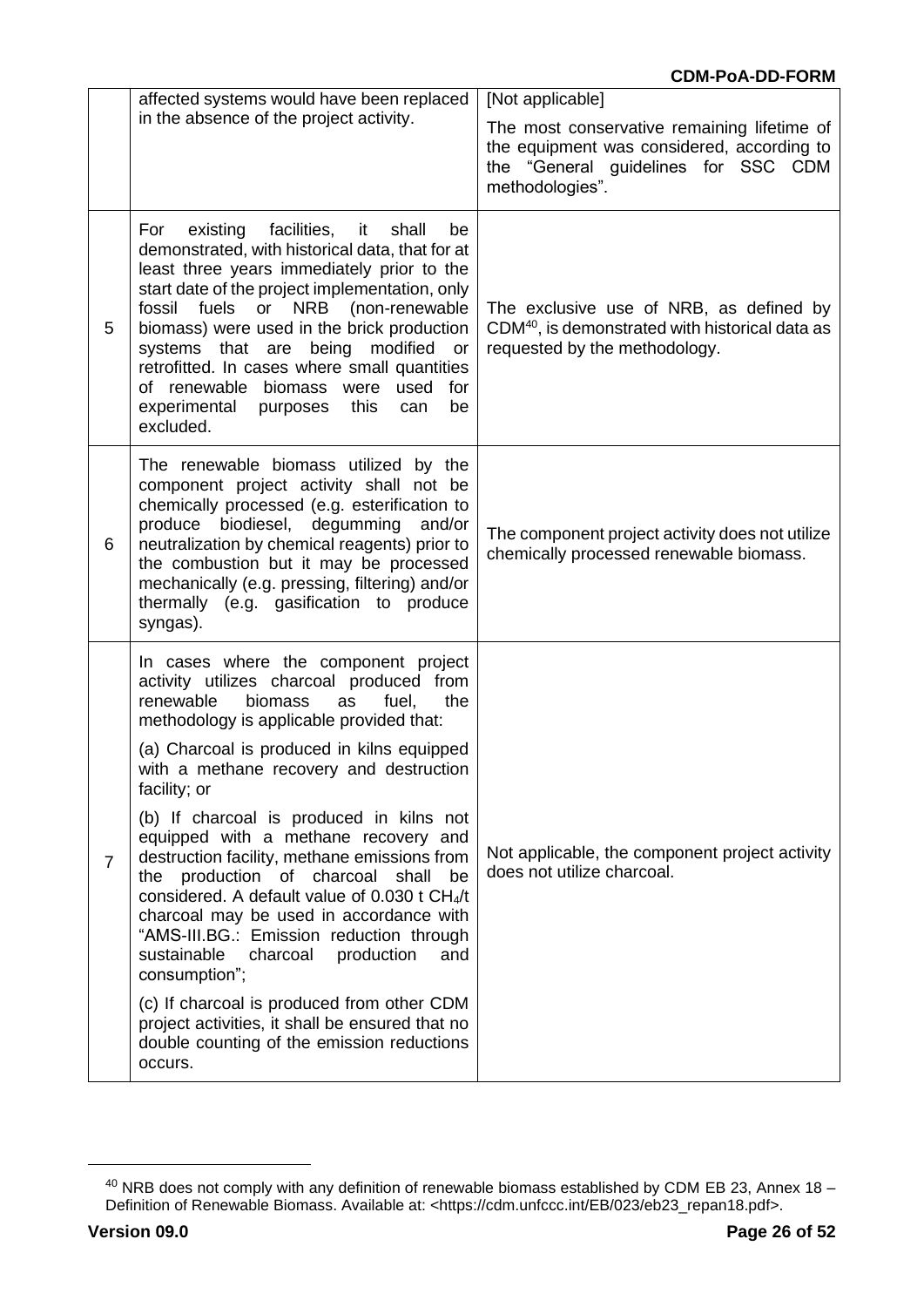| 8 | In the case of project activities involving<br>materials<br>changes<br>in<br>raw<br>(including)<br>additives), it shall be demonstrated that<br>additive materials are abundant in the<br>country/region, according to the following<br>procedures:<br>(a) Step 1: using relevant literature and/or<br>interviews with experts, a list of raw<br>materials to be utilized is prepared based on<br>the historic and/or present consumption of<br>such raw materials;<br>(b) Step 2: the current supply situation for<br>each type of raw material to be utilized is<br>assessed and their surplus availability is<br>demonstrated using one of the approaches<br>below:<br>(i) Approach 1: demonstrate that the raw<br>materials to be utilized, in the region of the<br>project activity, are not fully utilized. For this | The component project activity does not<br>involve any changes in raw materials. If any<br>change in raw materials occurs in the future,<br>material<br>will<br>the<br>availability<br>of<br>be                                                                                                                                                                                                                                                                                                                                                                                                                                                                                                                                                           |
|---|----------------------------------------------------------------------------------------------------------------------------------------------------------------------------------------------------------------------------------------------------------------------------------------------------------------------------------------------------------------------------------------------------------------------------------------------------------------------------------------------------------------------------------------------------------------------------------------------------------------------------------------------------------------------------------------------------------------------------------------------------------------------------------------------------------------------------|-----------------------------------------------------------------------------------------------------------------------------------------------------------------------------------------------------------------------------------------------------------------------------------------------------------------------------------------------------------------------------------------------------------------------------------------------------------------------------------------------------------------------------------------------------------------------------------------------------------------------------------------------------------------------------------------------------------------------------------------------------------|
|   | purpose, demonstrate that the quantity of<br>material is at least 25 per cent greater than<br>the demand for such materials or the<br>availability of alternative materials for at<br>least one year prior to the project<br>implementation;<br>(ii) Approach 2: demonstrate that suppliers<br>of the raw materials to be utilized, in the<br>region of the project activity, are not able to<br>sell all of their supply of these materials. For<br>this purpose, project participants shall<br>demonstrate that a representative sample of<br>suppliers of the raw materials to be utilized,<br>in the region, had a surplus of materials (e.g.<br>at the end of the period during which the raw<br>material is sold) that they could not sell and<br>that is not utilized.                                              | demonstrated<br>following<br>the<br>procedures<br>presented in the methodology.                                                                                                                                                                                                                                                                                                                                                                                                                                                                                                                                                                                                                                                                           |
| 9 | This methodology is applicable under the<br>following conditions:<br>(a) The service level of project brick shall be<br>comparable to or better than the baseline<br>brick, i.e. the bricks produced in the brick<br>production facility during the crediting period<br>shall meet or exceed the performance level<br>of the baseline bricks (in terms of, for<br>example dry compressive strength, wet<br>compressive<br>strength,<br>density).<br>An<br>appropriate national standard shall be used<br>to identify the strength class of the bricks;<br>bricks that have compressive strengths<br>lower than the lowest class bricks in the<br>not eligible under this<br>standard are<br>methodology. Project bricks are tested in<br>nationally approved laboratories at six-                                          | The<br>[CPA-XXX]<br>meets<br>all<br>applicability<br>conditions:<br>(a) The CPA will utilize more efficient<br>technologies, which will provide much better<br>service levels of project bricks than the<br>baseline scenario. In addition, CPA bricks will<br>be tested in nationally approved laboratories<br>at six months intervals in order to analyse, at<br>least, the compressive strength class;<br>(b) [Existing facilities included in the CPA<br>involving modification and/or replacement will<br>not influence the production capacity beyond<br>$±10$ per cent of the baseline capacity.<br>However, if this situation occurs, it will be<br>demonstrated that the baseline for the added<br>capacity is the same as that for the existing |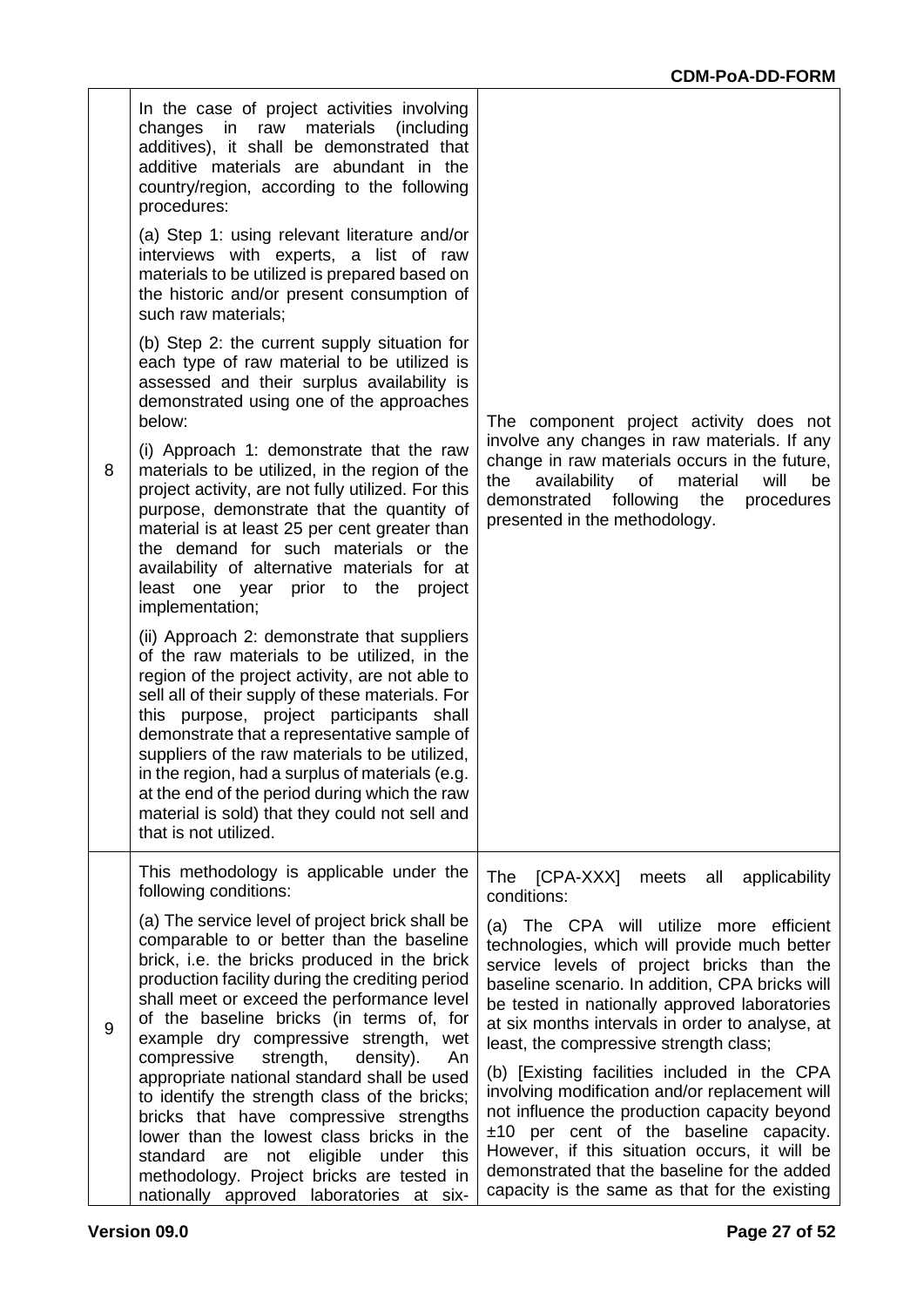|    | month intervals (at a minimum) and test<br>certificates on compressive strength are<br>made available for verification;<br>(b)<br>The<br>existing facilities<br>involving<br>modification and/or replacement shall not<br>influence the production capacity beyond<br>$±10$ per cent of the baseline capacity unless<br>it is demonstrated that the baseline for the<br>added capacity is the same as that for the<br>existing capacity in accordance<br>with<br>paragraph 5 above;<br>(c) Measures are limited to those that result<br>in emission reductions of less than or equal<br>to 60 kt CO <sub>2</sub> equivalent annually                                                                                                        | capacity, according to the "General guidelines<br>for SSC CDM methodologies"]<br>(c) The CPA's GHG emission reductions will<br>result in less than $60,000$ tCO <sub>2</sub> e per year.<br>[The conditions of each brick factory within the<br>CPA will be analysed individually.]                                                                                                                                                                                                                                                                                  |
|----|---------------------------------------------------------------------------------------------------------------------------------------------------------------------------------------------------------------------------------------------------------------------------------------------------------------------------------------------------------------------------------------------------------------------------------------------------------------------------------------------------------------------------------------------------------------------------------------------------------------------------------------------------------------------------------------------------------------------------------------------|----------------------------------------------------------------------------------------------------------------------------------------------------------------------------------------------------------------------------------------------------------------------------------------------------------------------------------------------------------------------------------------------------------------------------------------------------------------------------------------------------------------------------------------------------------------------|
| 10 | This methodology is not applicable if local<br>regulations require the use of the proposed<br>technologies or raw materials for the<br>manufacturing of bricks unless widespread<br>noncompliance (i.e. less than 50 per cent of<br>brick production activities in the country<br>comply) of the local regulation evidenced.                                                                                                                                                                                                                                                                                                                                                                                                                | There are no local regulations that require the<br>use of the proposed technologies or raw<br>materials for the manufacturing of bricks. This<br>CPA complies with all applicable national<br>legislation for ceramic brick manufacturing.                                                                                                                                                                                                                                                                                                                           |
| 11 | In cases where the component project<br>activity utilizes biomass sourced from<br>plantations,<br>dedicated<br>applicability<br>conditions prescribed in the tool "Project"<br>emissions from cultivation of biomass" shall<br>apply. If the component project activity<br>involves reducing the NRB consumption,<br>project participants shall demonstrate that<br>NRB has been used in the project region<br>since 31 December 1989, using survey<br>methods or referring to published literature,<br>official reports or statistics.                                                                                                                                                                                                     | The CPA will not utilize biomass sourced from<br>dedicated plantations. Furthermore, will be<br>demonstrated that non-renewable biomass <sup>41</sup><br>has been used in the project region since 31<br>December 1989. Such analysis will be<br>conducted<br>through<br>[survey<br>methods,<br>official reports or<br>literature,<br>statistics.]<br>Moreover according to the item 5 above the<br>CPA shall confirm that the firewood used in<br>the firewood used in the plant during the three<br>years prior to the project starting date was non<br>renewable. |
| 12 | The following cases are exempted from<br>'determining the occurrence of debundling'<br>as per the "Guidelines on assessment of<br>debundling for SSC project activities":<br>(a) Project activities that aggregate brick<br>units with holistic production cycles i.e. from<br>material<br>procurement to finished<br>raw<br>product, where each unit is not larger than 5<br>per cent of the Type III small-scale CDM<br>component project activity thresholds i.e.<br>3,000 t $CO2e$ ; or<br>(b) Project activities that aggregate brick<br>units, where each unit qualifies as Type III<br>microscale CDM component project activity<br>location<br>the<br>geographic<br>and<br>of<br>the<br>component project activity is<br>least<br>a | Not applicable, the CPA does not involve<br>debundling.                                                                                                                                                                                                                                                                                                                                                                                                                                                                                                              |

<sup>41</sup> NRB does not comply with any definition of renewable biomass established by CDM EB 23, Annex 18 – Definition of Renewable Biomass. Available at: <https://cdm.unfccc.int/EB/023/eb23\_repan18.pdf>.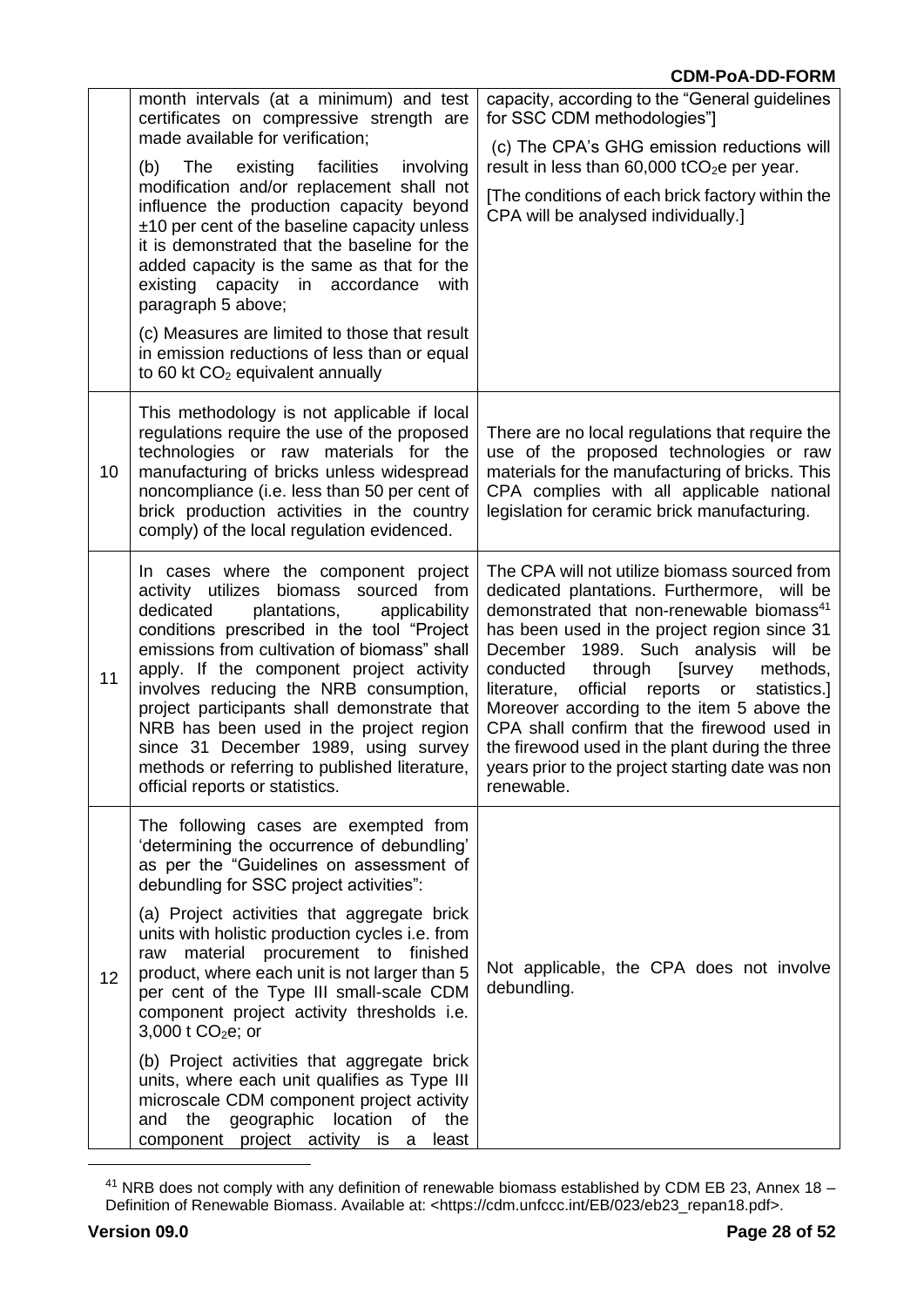| island<br>developed countries/small        |  |
|--------------------------------------------|--|
| developing states (LDC)/(SIDS) or special  |  |
| underdeveloped zone (SUZ) of the host      |  |
| country as identified by the government in |  |
| accordance with the guideline<br>on.       |  |
| "Demonstrating additionality of microscale |  |
| project activities".                       |  |
|                                            |  |

# **I.3. Application of multiple methodologies**

Not applicable.

# **I.4. Project boundary, sources and greenhouse gases (GHGs)**

| <b>Source</b>                      |                                                               | <b>GHG</b>       | Included? | Justification/Explanation                                                                                                  |  |  |
|------------------------------------|---------------------------------------------------------------|------------------|-----------|----------------------------------------------------------------------------------------------------------------------------|--|--|
| <b>Base</b><br>line.               | Emissions from the<br>combustion of non-<br>renewable biomass | CO <sub>2</sub>  | Yes       | The major source of emissions in the<br>baseline.                                                                          |  |  |
|                                    |                                                               | CH <sub>4</sub>  | No        | Excluded for simplification. This is<br>conservative.                                                                      |  |  |
|                                    |                                                               | N <sub>2</sub> O | No        | Excluded for simplification. This is<br>conservative.                                                                      |  |  |
|                                    |                                                               | Other            | No.       | Not applicable.                                                                                                            |  |  |
| Proje<br><b>ct</b><br>activi<br>ty | Emissions from<br>the combustion of<br>renewable<br>biomass   | CO <sub>2</sub>  | Yes       | Included in case of electricity<br>L.<br>consumption.<br>Included in case of fossil fuel<br>$\blacksquare$<br>consumption. |  |  |
|                                    |                                                               | CH <sub>4</sub>  | <b>No</b> | Excluded for simplification. This<br>emission source is assumed to be<br>very small.                                       |  |  |
|                                    |                                                               | N <sub>2</sub> O | No        | Excluded for simplification. This<br>emission source is assumed to be<br>very small.                                       |  |  |
|                                    |                                                               | Other            | No.       | Excluded for simplification. This<br>emission source is assumed to be<br>very small.                                       |  |  |

# **I.5. Establishment and description of baseline scenario**

As per the approved small-scale methodology AMS-III.Z. (Version 06.0), the baseline scenario involves a brick production process based on the use of non-renewable biomass.

In addition, according to methodology AMS-III.Z. (Version 06.0), the [CPA-1] included in the PoA involves the measure(s) listed below:

- a) Installation of a new brick production technology/process;
- b) Complete/partial substitution of fossil fuels or non-renewable biomass (NRB) with renewable biomass;

It is assumed that in the absence of the project activity, the baseline scenario would be the use of NRB for meeting similar thermal energy needs.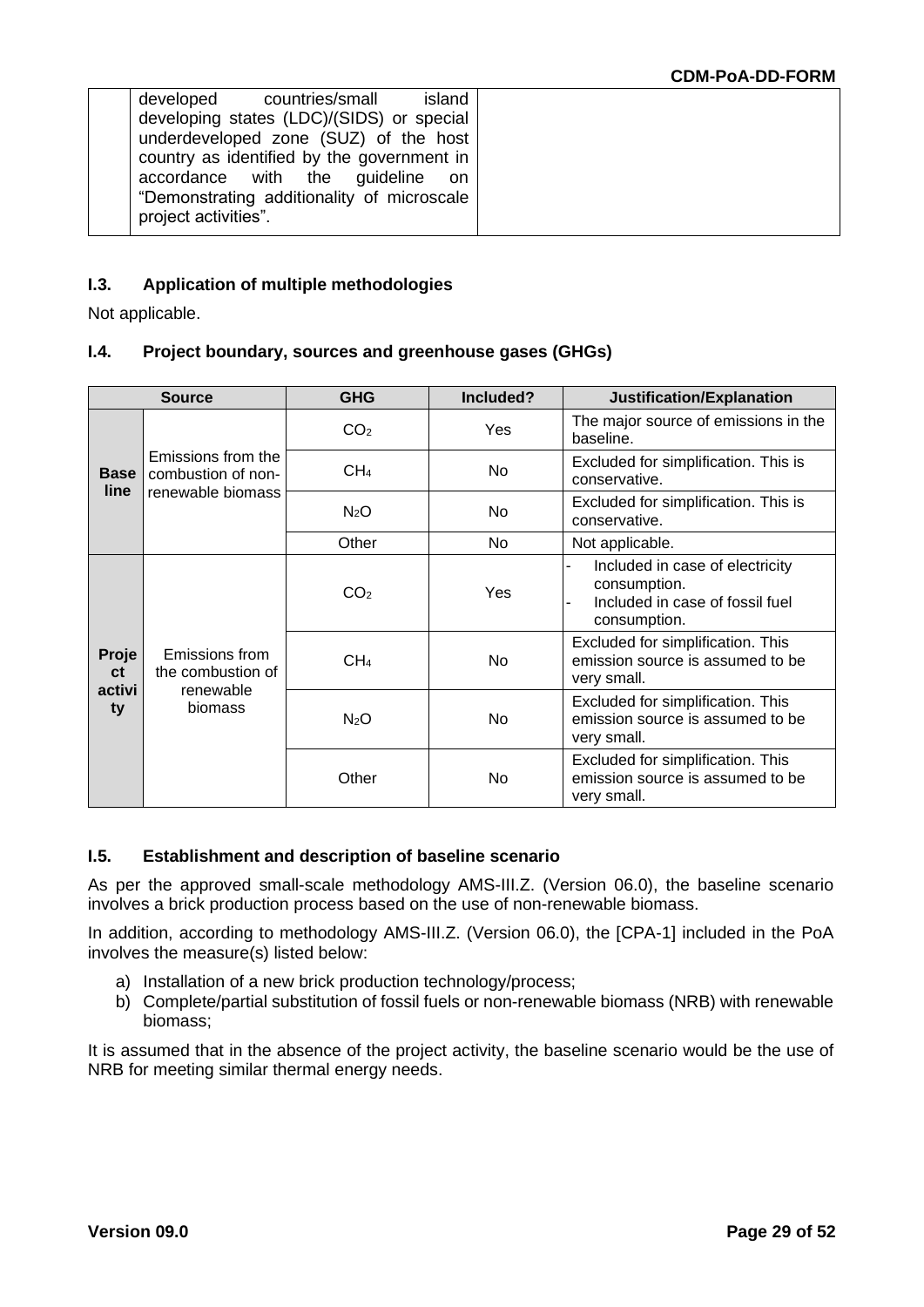The use of native firewood in the brick ceramic industry shows negative environmental impacts, when sourced from non-renewable and unsustainable sources<sup>42</sup>. Despite the existence of specific legislation for protection of native vegetation, the use of NRB is still a common practice in Brazil, since authorizations for the suppression of native vegetation -*Autorizações de Supressão de Vegetação Nativa*- are commonly issued for diverse activities that require land use change.

According to the National Technology Institute (INT)<sup>43</sup>, which analysed the Northeast region in Brazil, the ceramic industry sector remains highly dependent on firewood, which is defined as a NRB by CDM<sup>44</sup> when it does not originate from sustainably managed forest areas, and from anywhere if land use change occurs as the land does not remain a forest after the suppression of native vegetation. As NRB is the cheapest fuel source available, it has been consolidated as the main energy source of this industry sector.

During the last ten years, firewood was the main source of energy for the Brazilian ceramic industry. Around 50% of the thermal energy used came from firewood, and only 1% from waste.<sup>45</sup>.Along this period, natural gas replaced fuel oil, and organic wastes were used as alternative or complementary fuels in some types of kilns -but this practice was not widespread-.

|                            |                |                |                |                |                     |                |                |                  |                |                     | $103$ tep (toe)                              |
|----------------------------|----------------|----------------|----------------|----------------|---------------------|----------------|----------------|------------------|----------------|---------------------|----------------------------------------------|
| <b>FONTES</b>              | 2008           | 2009           | 2010           | 2011           | 2012                | 2013           | 2014           | 2015             | 2016           | 2017                | <b>SOURCES</b>                               |
| <b>GÁS NATURAL</b>         | 1.007          | 977            | 1.141          | 1.288          | 1.314               | 1.354          | 1.339          | 1.324            | 1.325          | 1.326               | <b>NATURAL GAS</b>                           |
| CARVÃO VAPOR               | 44             | 31             | 30             | 52             | 35                  | 39             | 50             | 62               | 37             | 41                  | STEAM COAL                                   |
| LENHA                      | 2.122          | 2.081          | 2.275          | 2.387          | 2.458               | 2.631          | 2.657          | 2.312            | 2.081          | 2.081               | <b>FIREWOOD</b>                              |
| OUTRAS RECUPERAÇÕES        | 53             | 53             | 58             | 61             | 62                  | 65             | 66             | 59               | 54             | 55                  | <b>OTHER WASTES</b>                          |
| <b>OLEO DIESEL</b>         | 8              | 8              | 6              | 31             | 28                  | 24             | 26             | 24               | 19             | 17                  | <b>DIESEL OIL</b>                            |
| <b>OLEO COMBUSTIVEL</b>    | 322            | 322            | 295            | 125            | 113                 | 125            | 102            | 59               | 48             | 58                  | <b>FUEL OIL</b>                              |
| GÁS LIQUEFEITO DE PETRÓLEO | 166            | 176            | 165            | 169            | 161                 | 163            | 171            | 173              | 163            | 157                 | <b>LIQUEFIED PETROLEUM GAS</b>               |
| <b>OUTRAS DE PETRÓLEO</b>  | 173            | 178            | 195            | 270            | 275                 | 289            | 292            | 262              | 223            | 225                 | <b>OTHER PETROLEUM</b><br><b>SECUNDARIES</b> |
| GÁS CANALIZADO             | $\overline{0}$ | $\overline{0}$ | $\overline{0}$ | $\overline{0}$ | $\ddot{\mathbf{0}}$ | $\overline{0}$ | $\overline{0}$ | $\mathbf{0}$     | $\overline{0}$ | $\ddot{\mathbf{0}}$ | <b>GASWORKS GAS</b>                          |
| ELETRICIDADE               | 298            | 301            | 319            | 342            | 359                 | 380            | 376            | 339              | 322            | 322                 | <b>ELECTRICITY</b>                           |
| OUTRAS NÃO ESPECIFICADAS   | 0              | $\overline{0}$ | 0              | $\circ$        | $\boldsymbol{0}$    | $\circ$        | $\bf{0}$       | $\boldsymbol{0}$ | $\circ$        | $\overline{0}$      | <b>OTHERS</b>                                |
| <b>TOTAL</b>               | 4.193          | 4.128          | 4.485          | 4.724          | 4.803               | 5.069          | 5.079          | 4.614            | 4.272          | 4.280               | TOTAL                                        |

**Table 2.** Distribution of fuel employed at the ceramic sector in Brazil - 2018 (10<sup>3</sup> tep (toe))<sup>46</sup>

<sup>42</sup> UHLIG, A. **Lenha e carvão vegetal no Brasil: balanço oferta-demanda e métodos para a estimação do consumo**. 2008, 156f. Dissertação (Pós-Graduação em Energia) – Universidade de São Paulo, page 37. Available at: <http://www.teses.usp.br/teses/disponiveis/86/86131/tde-14052008- 113901/publico/UHLIG\_Tese1.pdf>. Last visited on 26/05/2019.

<sup>43</sup> National Technology Institute (Instituto Nacional de Tecnologia). **Projeto EELA no Brasil – Cerâmica Vermelha**. Rio de Janeiro, 2017. 135p. Information on pages 54-58. Available at: [<http://www.int.gov.br/docman/biblioteca/1443-livro-cer%C3%A2mica-vermelha-%E2%80%93-projeto-eela](http://www.int.gov.br/docman/biblioteca/1443-livro-cer%C3%A2mica-vermelha-%E2%80%93-projeto-eela-no-brasil/file)[no-brasil/file>](http://www.int.gov.br/docman/biblioteca/1443-livro-cer%C3%A2mica-vermelha-%E2%80%93-projeto-eela-no-brasil/file) Last visited on 17/12/2019.

<sup>44</sup> CDM EB 23, Annex 18 – Definition of Renewable Biomass. Available at: <https://cdm.unfccc.int/EB/023/eb23\_repan18.pdf>.

<sup>45</sup> Energy Research Company. National Energy Balance 2018 - Base year 2017. Available at <http://www.epe.gov.br/sites-pt/publicacoes-dados-abertos/publicacoes/PublicacoesArquivos/publicacao-303/topico-419/BEN2018\_\_Int.pdf>. Last visited on 28/01/2019.

<sup>46</sup> Energy Research Company National Energy Balance, 2018 – Base year 2017, page 100. Available at: <http://www.epe.gov.br/sites-pt/publicacoes-dados-abertos/publicacoes/PublicacoesArquivos/publicacao-303/topico-419/BEN2018\_\_Int.pdf>. Last visited on 29/11/2019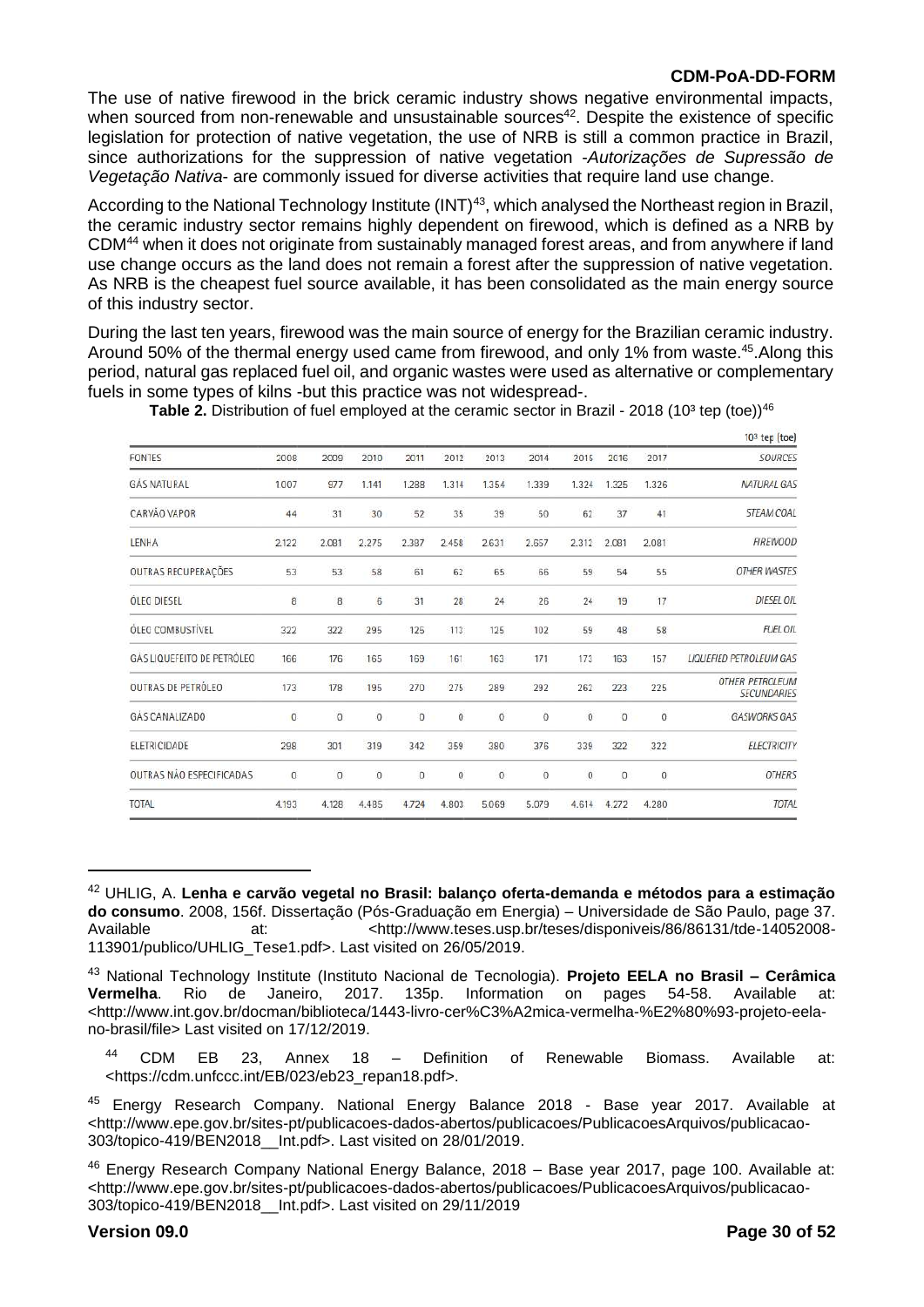Sustainable forest management is a source of renewable woody biomass, and it is presently practised in the Caatinga and Amazonian biomes of North, Northeast and Central West Regions of Brazil.<sup>47</sup>

In the Northeast<sup>48</sup>, Sustainable Forest Management Plans (SFMP) supplied 0.71 10<sup>6</sup> DMt yr<sup>-1,</sup> mostly as firewood from Caatinga, in 2018. The total amount of firewood used by ceramic industries in the Northeast region<sup>49</sup> (2.52 10<sup>6</sup> DMt/year) is much higher than the total supply from sustainable forest management areas.

In the North and Central West regions, SFMP in private and concessioned public lands extracts logs for sawmills. In Pará State, SEMAS authorized the logging of 2.7 10 $^6$  m $^3$  in private lands; and in 17 federals plus 9 state concessions  $50$  0.222 10<sup>6</sup> m<sup>3</sup> were logged in 2016 / 2017. These 3.0 10<sup>6</sup> m<sup>3</sup> of logs represent 1.75 10 $^6$  tons of Dry Matter (DMt) $^{51}$ .

Therefore, the total availability of firewood from sustainable forest management areas in the North, Northeast and Central West regions of Brazil, which can be considered renewable according to CDM definitions, is around 2.46 10 $^6$  DMt/year. Converting this value to tonnes of oil equivalent (TOE), the energy from renewable sources is around 0.88 10<sup>6</sup> TOE<sup>52</sup>. Considering that this renewable biomass would only be used in ceramic industries, it would represent around 42% of the total TOE consumed by ceramic industries that are originated from firewood sources. Thus, most of the firewood consumed by ceramic industries in these regions of Brazil is non-renewable (58% at least), according to CDM definitions. This figure is similar to the results found by INT (2017) in the Northeast region, where it concludes that 55% of the biomass used by the ceramic sector was of non-renewable origin.

Furthermore, there are no national and/or sectoral policies or regulations that give advantages to more or less emissions intensive technologies or fuels (E+ or E- policies), according to CDM project standard for programmes of activities, paragraph 105.

A barrier to the use of renewable biomass waste as fuel in brickmaking industries has been the lack of modern technologies specifically designed for this fuel. The Clean kiln has overcame this barrier, allowing for the clean, efficient and controlled burning of comminuted biomass residues.

The baseline scenario of this CPA involves the utilization of [Describe the baseline equipment and technologies], which consumed around [XXX] tonnes of non-renewable firewood per month for producing around [XXX] tonnes of ceramic bricks per month. The total production capacity of the CPA in the baseline scenario was around [XXX] tonnes of bricks per month.

According to the applied methodology, the CPA has historical data that demonstrates that only nonrenewable biomass was used in the baseline brick production systems for at least three years prior to the start date<sup>53</sup>. In addition, baseline kilns will be replaced by the CPA technologies described

<sup>49</sup> Brasil. Ministério do Meio Ambiente. **Biomassa para energia no Nordeste: atualidade e perspectivas**. Ministério do Meio Ambiente/Programa das Nações Unidas para o Desenvolvimento. Brasília, DF. 2018. 161 p.

<sup>50</sup> Boletim SNIF 2019. Ed.1. Disponível em:

<[http://snif.florestal.gov.br/images/pdf/publicacoes/Boletim-SNIF\\_Ed1\\_2019.pdf](http://snif.florestal.gov.br/images/pdf/publicacoes/Boletim-SNIF_Ed1_2019.pdf)>

 $51$  Considering a mean wood density of 0.583 t/m<sup>3</sup>. - NOGUEIRA, E. M. Densidade de Madeira e Alometria de Árvores em Florestas do 'Arco do Desmatamento': Implicações para Biomassa e Emissão de Carbono a partir de Mudanças de Uso da Terra na Amazônia Brasileira. 2008. 151 f. Doctor Thesis - Curso de Ciências de Florestas Tropicais, INPA, Manaus, 2008.

<sup>52</sup> Considering the IPCC default for wood fuel, 1.5x10-5 TJ/kg according to the applied methodology. Conversion from TJ to toe: http://www.conversaodeunidades.com>

53 According to the applied methodology, in cases where small quantities of renewable biomass were used for experimental purposes, this can be excluded.

<sup>47</sup> Source: Brazil. Ministério da Agricultura, Pecuária e Abastecimento. **Florestas do Brasil em resumo: 2019.** Serviço Florestal Brasileiro, Brasília/DF. 207 p.

<sup>48</sup> Source: Brazil. Ministério do Meio Ambiente. **Biomassa para energia no Nordeste: atualidade e perspectivas**. Ministério do Meio Ambiente/Programa das Nações Unidas para o Desenvolvimento. Brasília, DF. 2018. 161 p.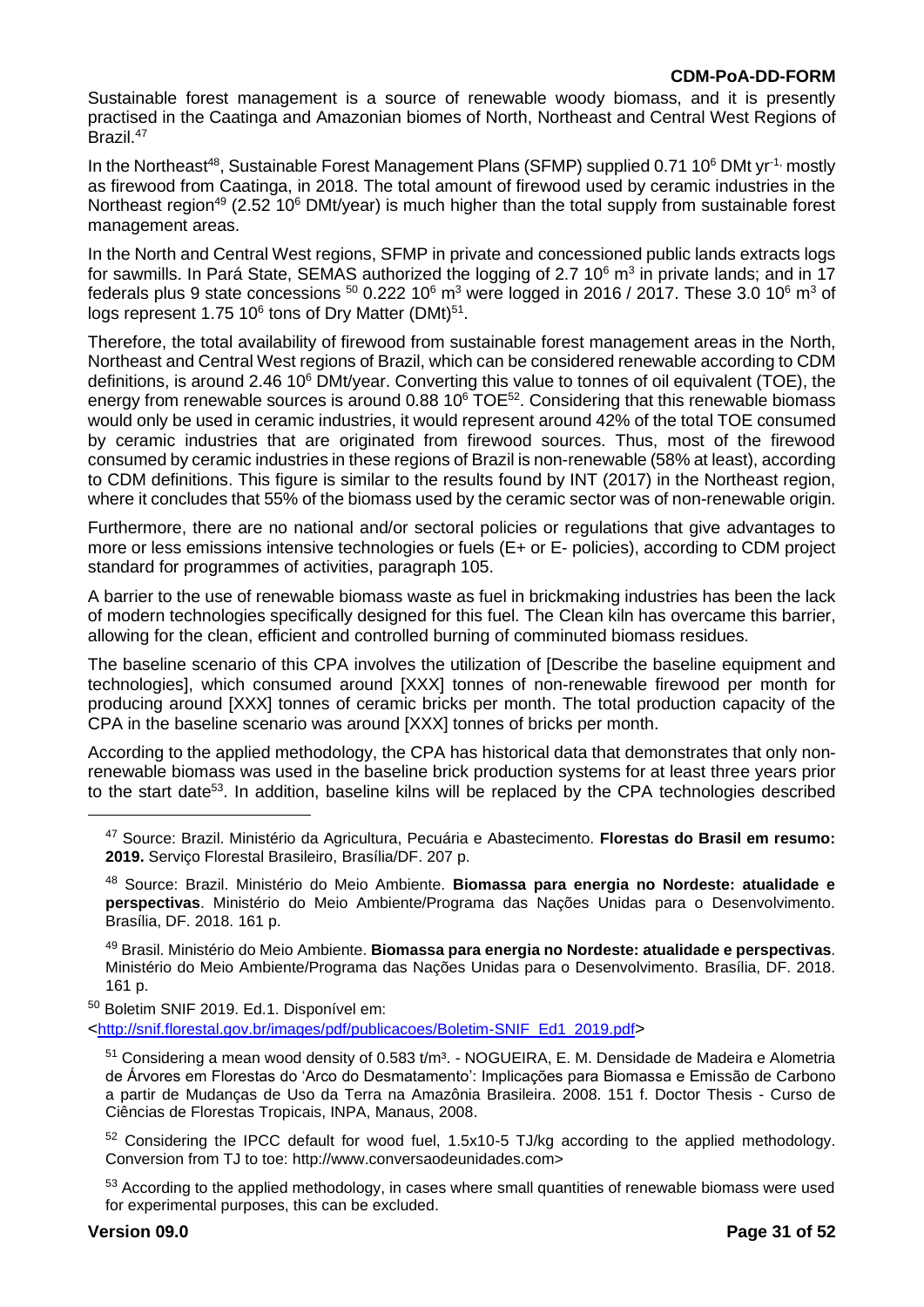above. Thus, the deactivation of these baseline brick production systems and the application of chain of custody procedures on the renewable biomass used avoid any possibility of using firewood during the crediting period and therefore, it ensures the generation of GHG emission reductions due to the fuel switching to renewable biomass. It is important to note that in case of using wood residues from firewood under the project scenario, such as sawdust or wood chips, the biomass shall be tracked until its origin to guarantee its renewable source according to CDM definitions.

[Describe the service level of baseline and project bricks]. Therefore, the service level of project brick shall be comparable to or better than the baseline brick, i.e. the bricks produced in the brick production facility during the crediting period meet or exceed the performance level of the baseline bricks

#### **I.6. Estimation of emission reductions**

### **I.6.1. Explanation of methodological choices**

#### **Baseline Emissions**

According to the methodology applied to this component project activity (AMS III.Z, version 06), baseline emissions are the NRB consumption related emissions associated with the system(s), which were or would have otherwise been used, in the brick production facility(ies) in the absence of the CPA. The baseline emissions are calculated as follows:

$$
BE_y = SEC_{BL} \times EF_{BL} \times P_{PJ,y}
$$
 *Equation 1*

Where:

| $BE_v$     | = The annual baseline emissions from fossil fuels or NRB displaced by<br>the component project activity in t $CO2e$ in year y (crediting period) |
|------------|--------------------------------------------------------------------------------------------------------------------------------------------------|
| $SEC_{BL}$ | = Specific energy consumption of brick production in the baseline, TJ per<br>volume unit or mass unit ( $m3$ or kg)                              |
| $EF_{BL}$  | $=$ The emission factor of baseline fuel(s), in t CO2/TJ                                                                                         |
| $P_{P}$    | = The annual net production of the facility in year y, in kg or $m3$                                                                             |

The following equations are utilized to calculate  $EF_{BL}$  and  $SEC_{BL}$ :

 $EF_{BL} =$  $\sum_{j,i}$   $(FC_{BL,i,j} \times NCV_j \times EF_{CO_2,j})$  $\sum_{j,i}$   $(FC_{BL,i,j} \times NCV_j)$ Equation 1.1  $SEC_{BL} =$  $\sum_{j,i}$   $(FC_{BL,i,j} \times NCV_j)$  $P_{Hy}$ Equation 1.2

Where:

 $FC_{BL,i,j}$ = Average annual baseline fossil fuel or NRB consumption value for fuel type *j* combusted in the process *I*, using volume or weight units (kg or m<sup>3</sup>). In the case of NRB, it is determined by the total woody biomass consumption multiplied with the fraction of the NRB (fNRB)

 $NCV_i$ = Average net calorific value of fuel type *j* combusted, TJ per unit volume or mass unit (kg or m<sup>3</sup>). In the case of NRB, the IPCC default for wood fuel,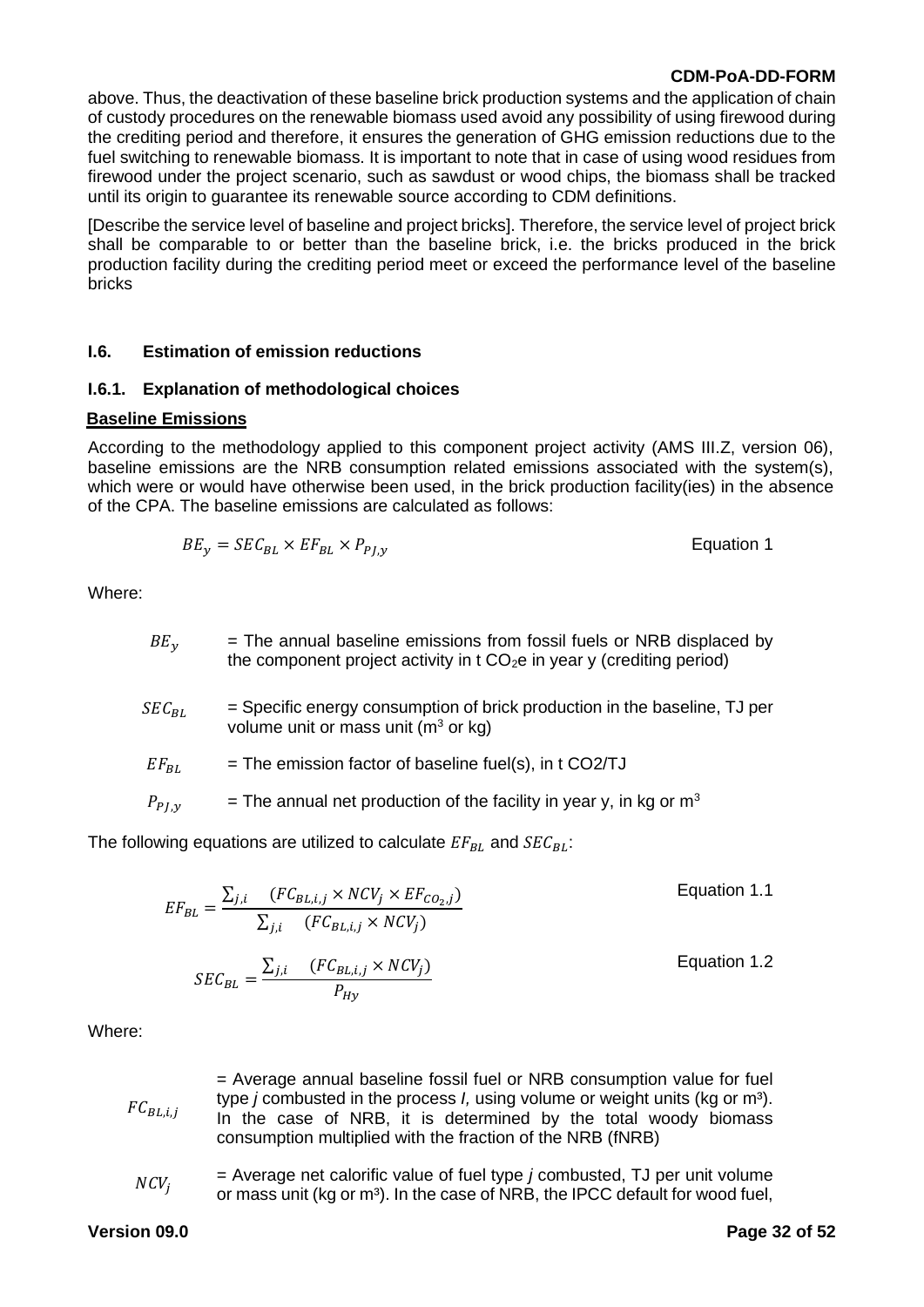1.5x10 $<sup>5</sup>$  TJ/kg base on the gross weight of the wood that is 'air-dried', shall</sup> be used

| $EF_{CO_2,1}$ | $=$ CO2 emission factor of fuel type <i>j</i> combusted in the process <i>i</i> in tCO2/TJ.<br>In the case of NRB, a default value of 81.6 tCO2/TJ is used, i.e. the<br>emission factor for the fossil fuels projected to be used for substitution of<br>NRB by similar consumers |
|---------------|-----------------------------------------------------------------------------------------------------------------------------------------------------------------------------------------------------------------------------------------------------------------------------------|
|               |                                                                                                                                                                                                                                                                                   |

 $P_{H\nu}$ = Average annual historical baseline brick production rate, in units of weight or volume, kg or m<sup>3</sup>

#### **Project Emissions**

Project emissions (PEy) are calculated through the equation 02 below. The equations will be applied when suitable. This analysis will be conducted individually for each CPA.

$$
PE_y = PE_{ele,y} + PE_{fuel,y} + PE_{cultivation,y} + PE_{TR,y}
$$
  
\n
$$
PE_y = PE_{elec,y} + PE_{fuel,y} + PE_{cultivation,y} + PE_{CH4,y}
$$
 \nEquation 2

Where:

| $PE_{,v}$           | $=$ Project emissions in year y (tCO2)                                                                                                               |
|---------------------|------------------------------------------------------------------------------------------------------------------------------------------------------|
| $PE_{ele,y}$        | $=$ Project emissions due to electricity consumption in year y (tCO2)                                                                                |
| $PE_{fuel,y}$       | $=$ Project emissions due to fossil fuel or NRB consumption in year y<br>(tCO2)                                                                      |
|                     | $=$ Project emissions from cultivation of biomass in a dedicated plantation<br>PE <sub>cultivation,y</sub> in year y (t CO2e)                        |
| PE <sub>CH4,y</sub> | = Project emissions due to the production of charcoal in kilns not<br>equipped with a methane recovery and destruction facility in year y<br>(tCO2e) |

Project emissions are those related to the  $CO<sub>2</sub>$  emissions from electricity consumption and fossil fuels consumption. Project emissions are calculated according to the methodological tools, as mentioned at section I.2.

It is worth mentioning that project emissions due to the production of charcoal was disregarded once the use of charcoal does not represent the Brazilian ceramic industries scenario.

The electricity consumption considered here (including auxiliary use) is associated with the biomass treatment and processing. The parameter  $PE_{ele,yl}$  is calculated according to the following equation:

$$
PE_{ele,y} = \sum_{j} EC_{PJ,j,y} \times EF_{EF,j,y} \times (1 + TDL_{j,y})
$$
 Equation 2.1

Where:

| $EC_{PJ,j,y}$ | = Quantity of electricity consumed by the project electricity consumption |
|---------------|---------------------------------------------------------------------------|
|               | source j in year y (MWh/yr)                                               |

$$
EF_{EF,j,y}
$$
 = Emission factor for electricity generation for source j in year y (tCO2/MWh)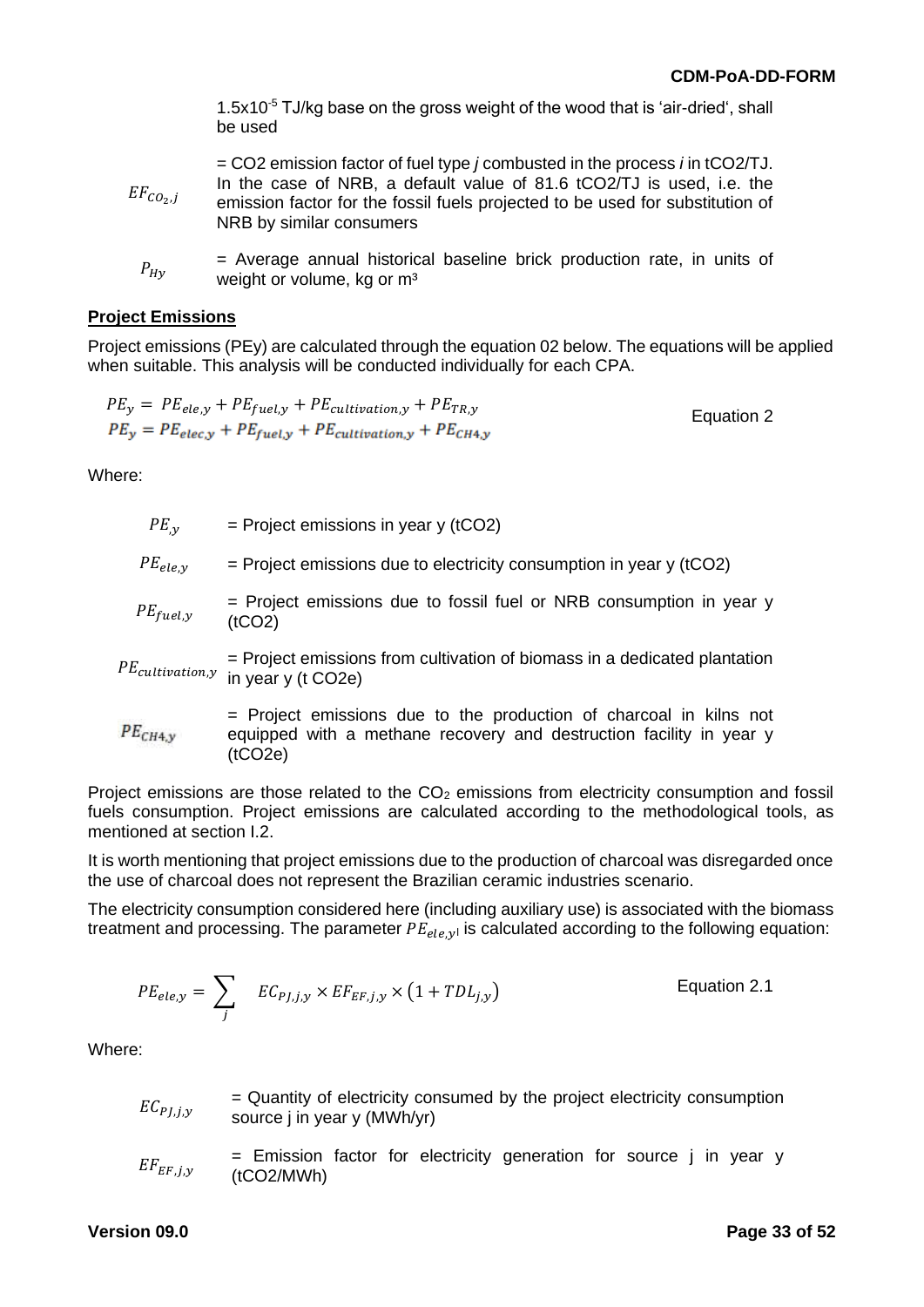#### $TDL_{i,y}$ = Average technical transmission and distribution losses for providing electricity to source j in year y

The parameter  $PE_{fuel,v}$  is utilized to calculate the emissions of fossil fuel or NRB consumption (including auxiliary use) associated with the operation of the manufacturing process and biomass treatment and processing.  $PE_{fuel, y}$  is calculated according to the following equation:

$$
PE_{fuel,y} = FC_{i,j,y} \times COEF_{i,y}
$$
 Equation 2.2

Where:

 $FC_{i,i,v}$  = Quantity of fuel or NRB combusted (tonne/year)

 $COEF_{i,v}$  =  $CO_2$  emission coefficient of fuel or NRB (tCO<sub>2</sub>/tonne)

The parameter COEF<sub>i, iy</sub> is calculated according to the following equation, based on the net calorific value and  $CO<sub>2</sub>$  emission factor of the fuel as follows:

$$
COEF_{i,y} = NCV_{i,y} \times EF_{CO2,i,y}
$$
   
Equation 2.2.1

Where:

 $EF_{CO2,i,v}$  = Upper CO<sub>2</sub> emission factor of fuel (tCO<sub>2</sub>/TJ)

 $NCV_{i,v}$  = Upper net calorific value of the fuel (TJ/tonne)

The parameter  $P_{cultivation,y}$  is considered for project activities that utilize biomass from dedicated plantations. Biomass from dedicated plantation will not occur, therefore, this source of project emissions is not applicable.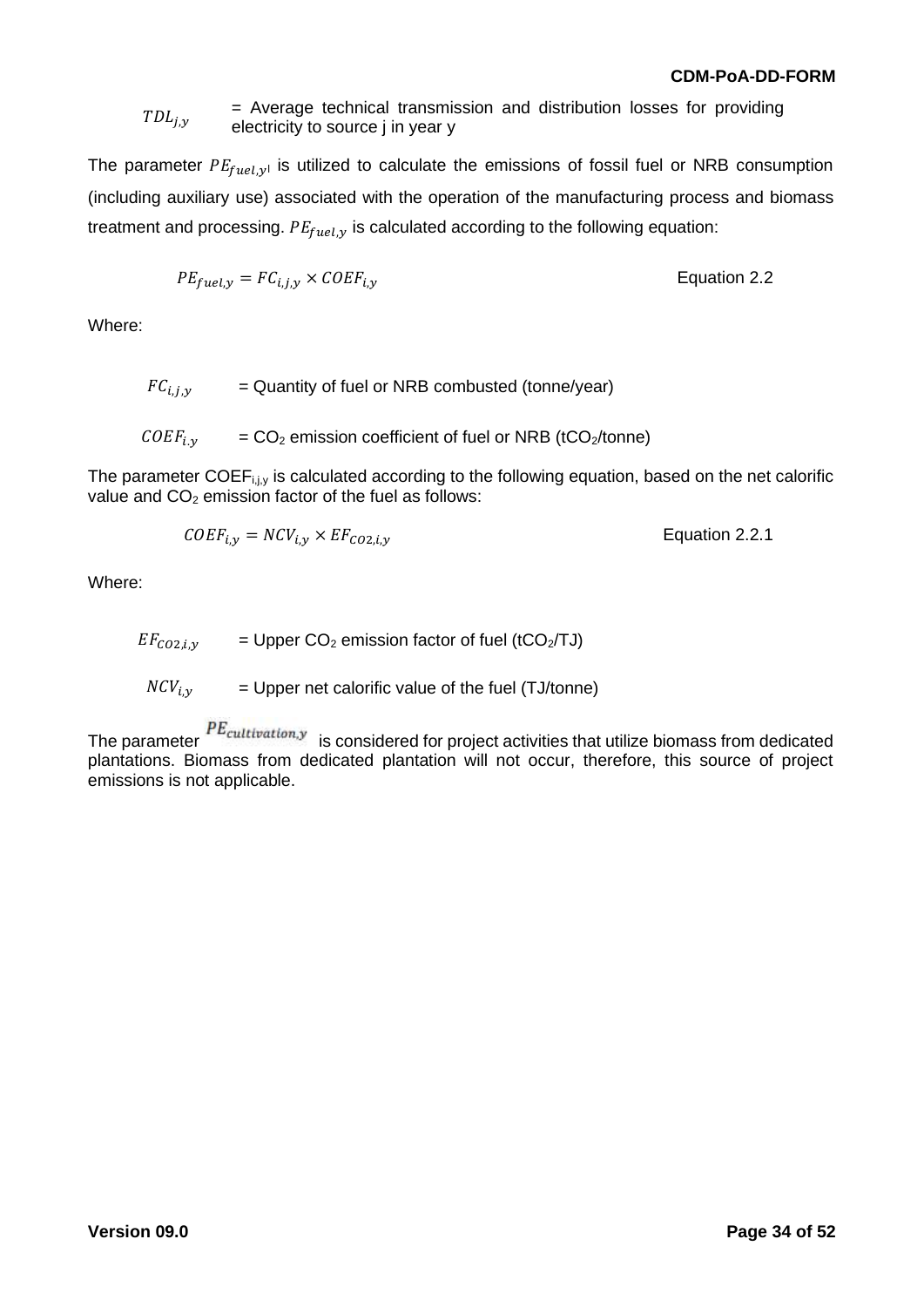#### **Leakage Emissions**

According to the applied methodology AMS III.Z – version 06.0, leakage emissions derived from the diversion of biomass residues from other uses (competing uses) shall be calculated as per the TOOL22 Methodological tool: Leakage in biomass small-scale project activities – version 04.0<sup>54</sup>. In addition, where NRB is involved, the leakage specified in leakage section of AMS-II.G. shall also be considered.

According to TOOL22 Methodological tool: Leakage in biomass small-scale project activities – version 04.0<sup>55</sup> there are three types of leakage emission sources that are potentially significant (>10% of emission reductions) and attributable to the project activities:

- **A. Shifts of pre-project activities:** Decreases of carbon stocks, for example as a result of deforestation, outside the land area where the biomass is grown, due to shifts of pre project activities.
- **B. Emissions related to the production of the biomass:** The emissions related to the production of biomass will be accounted as project emissions according to the parameters and equations demonstrated before.
- **C. Competing uses for the biomass:** The biomass may in the absence of the component project activity be used elsewhere, for the same or a different purpose. The leakage emissions will be evaluated ex ante if there is a surplus of the biomass in the region, which is not utilised. If it is demonstrated (e.g., using published literature, official reports, surveys etc.) at the beginning of each crediting period that the quantity of available biomass in the region (e.g., 50 km radius), is at least 25% larger than the quantity of biomass utilised, then this source of leakage can be neglected otherwise this leakage will be estimated and deducted from the emission reductions.

[Describe the biomass types used, the availability and surplus of each biomass type in the CPA region].

Furthermore, according to methodology AMS II.G – version 11.0, the potential source of leakage due to the use/diversion of non-renewable woody biomass saved under the project activity by nonproject households/users that previously used renewable energy sources shall be considered. Such leakage shall be assessed based on ex post surveys of users and the areas from which this woody biomass is sourced.

Alternatively, the quantity of woody biomass that is saved by project activities (in tonnes) may be multiplied by a net to gross adjustment factor of 0.95 to account for leakages, in which case surveys are not required.

In addition, changes involving the production process, the type of raw material and/or additive material, and transportation of this materials will not occur, so this leakage does not apply.

| Data / Parameter | $FC_{BL,i,j}$                                           |
|------------------|---------------------------------------------------------|
| Data unit        | Tonne or $m3$                                           |
| Description      | Average annual baseline fossil fuel or NRB consumption. |
| Source of data   | Value provided by the project participant.              |

# **I.6.2. Data and parameters fixed ex ante**

<sup>&</sup>lt;sup>54</sup> Updated from General guidance on leakage in biomass project activities, which is referenced in the methodology AMS III.Z..

<sup>&</sup>lt;sup>55</sup> TOOL22 Methodological tool: Leakage in biomass small-scale project activities - version 04.0. Available at: <https://cdm.unfccc.int/methodologies/PAmethodologies/tools/am-tool-22-v1.pdf>. Last visit on 27/11/2019.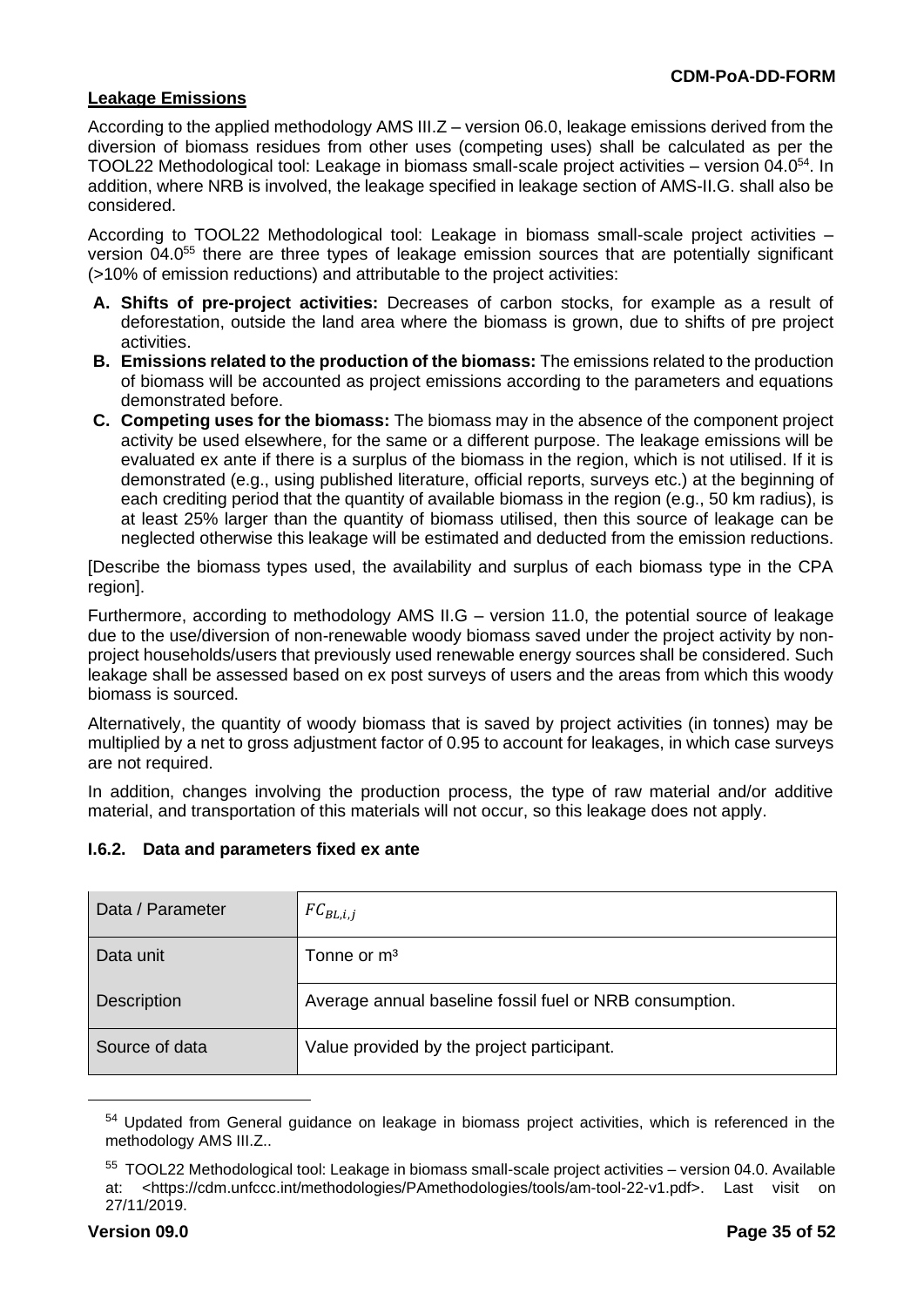| Value(s) applied     | [XXX]                                                                    |  |  |
|----------------------|--------------------------------------------------------------------------|--|--|
| Choice of data<br>or | The source of data will be the fuel consumption historical data. As      |  |  |
| Measurement methods  | recommended by the applied methodology, at least three years of data     |  |  |
| and procedures       | will be considered.                                                      |  |  |
|                      | The NRB will be determined by the total woody biomass consumption        |  |  |
|                      | multiplied with the fraction of the NRB (fNRB).                          |  |  |
| Purpose of Data      | Calculation of baseline emissions.                                       |  |  |
| Additional comment   | Data will be kept for two years after the end of the crediting period or |  |  |
|                      | of the last issuance of carbon credits for this CPA, whichever occurs    |  |  |
|                      | later.                                                                   |  |  |

| Data / Parameter                                                                   | $NCV_i$                                                                                                                                                                                                                                                    |
|------------------------------------------------------------------------------------|------------------------------------------------------------------------------------------------------------------------------------------------------------------------------------------------------------------------------------------------------------|
| Data unit                                                                          | TJ/tonne                                                                                                                                                                                                                                                   |
| <b>Description</b>                                                                 | Average net calorific value of fuel combusted.                                                                                                                                                                                                             |
| Source of data                                                                     | Value will be check at:<br>IPCC: Intergovernmental Panel on Climate Change. Available at:<br><http: www.ipcc-<br="">nggip.iges.or.jp/public/2006gl/pdf/2_Volume2/V2_1_Ch1_Introductio<br/>n.pdf&gt;. Last visited on January 9<sup>th</sup>, 2019.</http:> |
| Value(s) applied                                                                   | [XXX].<br>[In the case of NRB, the IPCC default for wood fuel, 1.5x10 <sup>-5</sup> TJ/kg will<br>be used.]                                                                                                                                                |
| Choice<br>data<br>of l<br>$\alpha$<br><b>Measurement methods</b><br>and procedures | The source of data will be the IPCC default values; a reliable<br>organization recognized by the UNFCCC.                                                                                                                                                   |
| Purpose of Data                                                                    | Calculation of baseline emissions.                                                                                                                                                                                                                         |
| <b>Additional comment</b>                                                          | Data will be kept for two years after the end of the crediting period or<br>of the last issuance of carbon credits for this CPA, whichever occurs<br>later.                                                                                                |

| Data / Parameter | $\mathbf{H}$ $\mathbf{H}$<br>$E_{cO_{2\nu}}$ |
|------------------|----------------------------------------------|
|------------------|----------------------------------------------|

 $\overline{1}$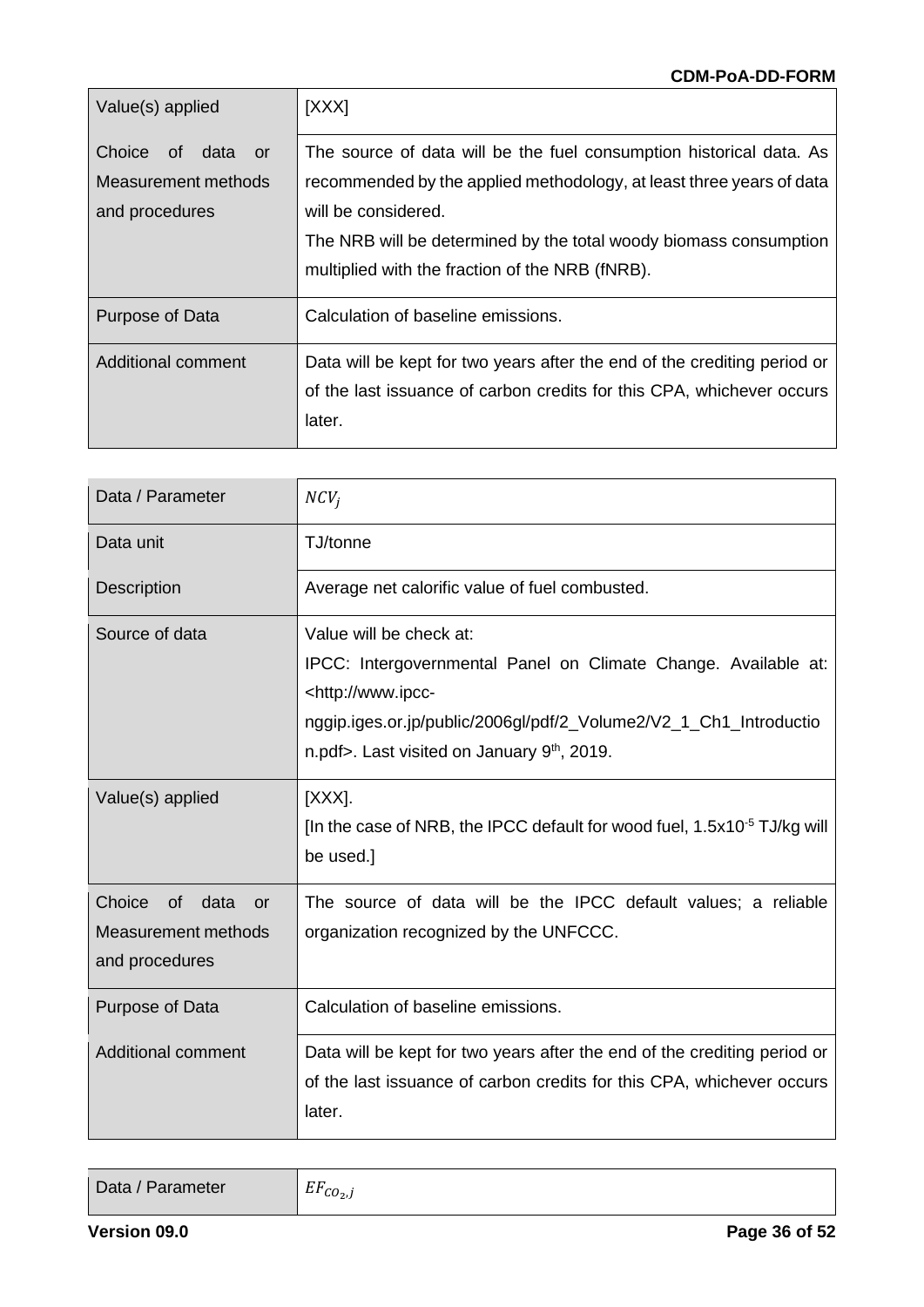| Data unit                                                               | tCO <sub>2</sub> /TJ                                                                                                                                                                                                                                                  |
|-------------------------------------------------------------------------|-----------------------------------------------------------------------------------------------------------------------------------------------------------------------------------------------------------------------------------------------------------------------|
| <b>Description</b>                                                      | $CO2$ emission factor of fuel type j combusted.                                                                                                                                                                                                                       |
| Source of data                                                          | Value will be checked at:<br>-IPCC: Intergovernmental Panel on Climate Change. Available at:<br><http: www.ipcc-<br="">nggip.iges.or.jp/public/2006gl/pdf/2_Volume2/V2_2_Ch2_Stationary_<br/>Combustion.pdf&gt; Last visited on January 9<sup>th</sup>, 2019.</http:> |
| Value(s) applied                                                        | [XXX]<br>[In the case of NRB, a default value of 81.6 t CO <sub>2</sub> /TJ will be used.]                                                                                                                                                                            |
| Choice<br>of data<br><b>or</b><br>Measurement methods<br>and procedures | The source of data will be the IPCC default values; a reliable<br>organization recognized by the UNFCCC.                                                                                                                                                              |
| Purpose of Data                                                         | Calculation of baseline emissions.                                                                                                                                                                                                                                    |
| <b>Additional comment</b>                                               | Data will be kept for two years after the end of the crediting period or<br>of the last issuance of carbon credits for this CPA, whichever occurs<br>later.                                                                                                           |

| Data / Parameter                                                       | $P_{Hy}$                                                                                                                                                      |
|------------------------------------------------------------------------|---------------------------------------------------------------------------------------------------------------------------------------------------------------|
| Data unit                                                              | kg or m3                                                                                                                                                      |
| <b>Description</b>                                                     | Average annual historical baseline brick production.                                                                                                          |
| Source of data                                                         | Value provided by the project participant.                                                                                                                    |
| Value(s) applied                                                       | [XXX]                                                                                                                                                         |
| Choice<br>of data<br>$\alpha$<br>Measurement methods<br>and procedures | The source of data will be the brick production historical data.<br>According to the applied methodology, at least three years of data will<br>be considered. |
| Purpose of Data                                                        | Calculation of baseline emissions                                                                                                                             |
| Additional comment                                                     | Data will be kept for two years after the end of the crediting period or<br>of the last issuance of carbon credits for this CPA, whichever occurs<br>later.   |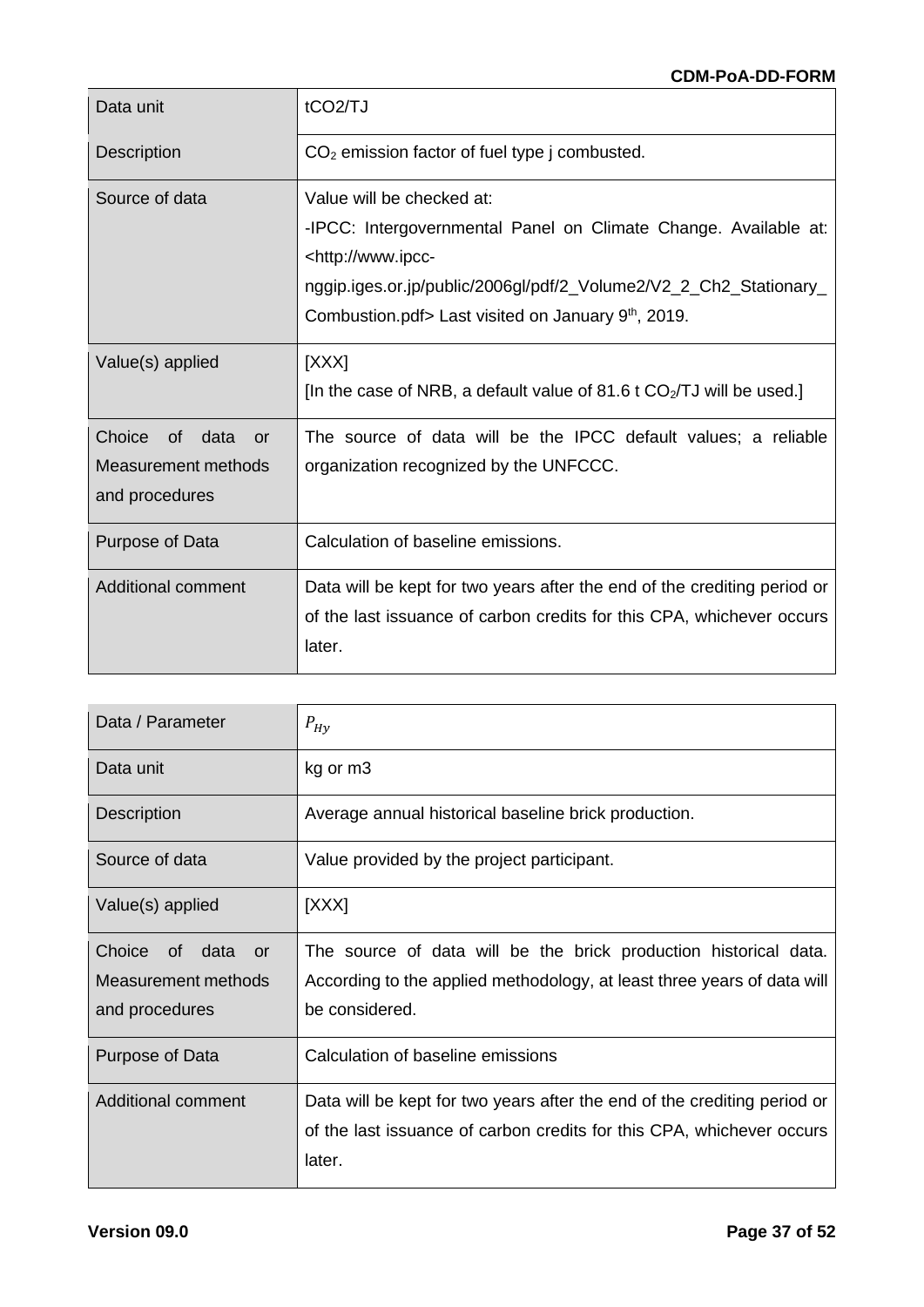| Data / Parameter                                                               | $TDL_{j,y}$                                                                                                                                                                                                                                                                                         |
|--------------------------------------------------------------------------------|-----------------------------------------------------------------------------------------------------------------------------------------------------------------------------------------------------------------------------------------------------------------------------------------------------|
| Data unit                                                                      | $\frac{0}{0}$                                                                                                                                                                                                                                                                                       |
| <b>Description</b>                                                             | Average technical transmission and distribution losses for providing<br>electricity to source j in year y.                                                                                                                                                                                          |
| Source of data                                                                 | project and/or leakage emissions from electricity<br>Baseline,<br>consumption and monitoring of electricity generation Available at:<br><https: am-<br="" cdm.unfccc.int="" methodologies="" pamethodologies="" tools="">tool-05-v3.0.pdf&gt; Last visit on January 09<sup>th</sup>, 2019.</https:> |
| Value(s) applied                                                               | 20%                                                                                                                                                                                                                                                                                                 |
| Choice<br>of data<br><b>or</b><br><b>Measurement methods</b><br>and procedures | The source of data is the methodological tool default value, as<br>recommended by the applied methodology and by the tool, on<br>data/parameter table 3.                                                                                                                                            |
| Purpose of Data                                                                | Calculation of project emissions.                                                                                                                                                                                                                                                                   |
| <b>Additional comment</b>                                                      | Applicable only if the industry presents electricity consumption<br>associated with the biomass treatment and processing.<br>Data will be kept for two years after the end of the crediting period or<br>of the last issuance of carbon credits for this CPA, whichever occurs<br>later.            |

| Data / Parameter                 | $EF_{CO2,i,y}$                                                                                                                                                                                                                                                        |
|----------------------------------|-----------------------------------------------------------------------------------------------------------------------------------------------------------------------------------------------------------------------------------------------------------------------|
| Data unit                        | tCO <sub>2</sub> /TJ                                                                                                                                                                                                                                                  |
| <b>Description</b>               | Upper $CO2$ emission factor of fuel type i.                                                                                                                                                                                                                           |
| Source of data                   | Value will be checked at:<br>-IPCC: Intergovernmental Panel on Climate Change. Available at:<br><http: www.ipcc-<br="">nggip.iges.or.jp/public/2006gl/pdf/2_Volume2/V2_2_Ch2_Stationary_C<br/>ombustion.pdf&gt; Last visited on January 9<sup>th</sup>, 2019.</http:> |
| Value(s) applied                 | [XXX]                                                                                                                                                                                                                                                                 |
| Choice of data or<br>Measurement | The source of data is the IPCC default value, as recommended by the<br>applied methodology and by the Tool to calculate project or leakage $CO2$                                                                                                                      |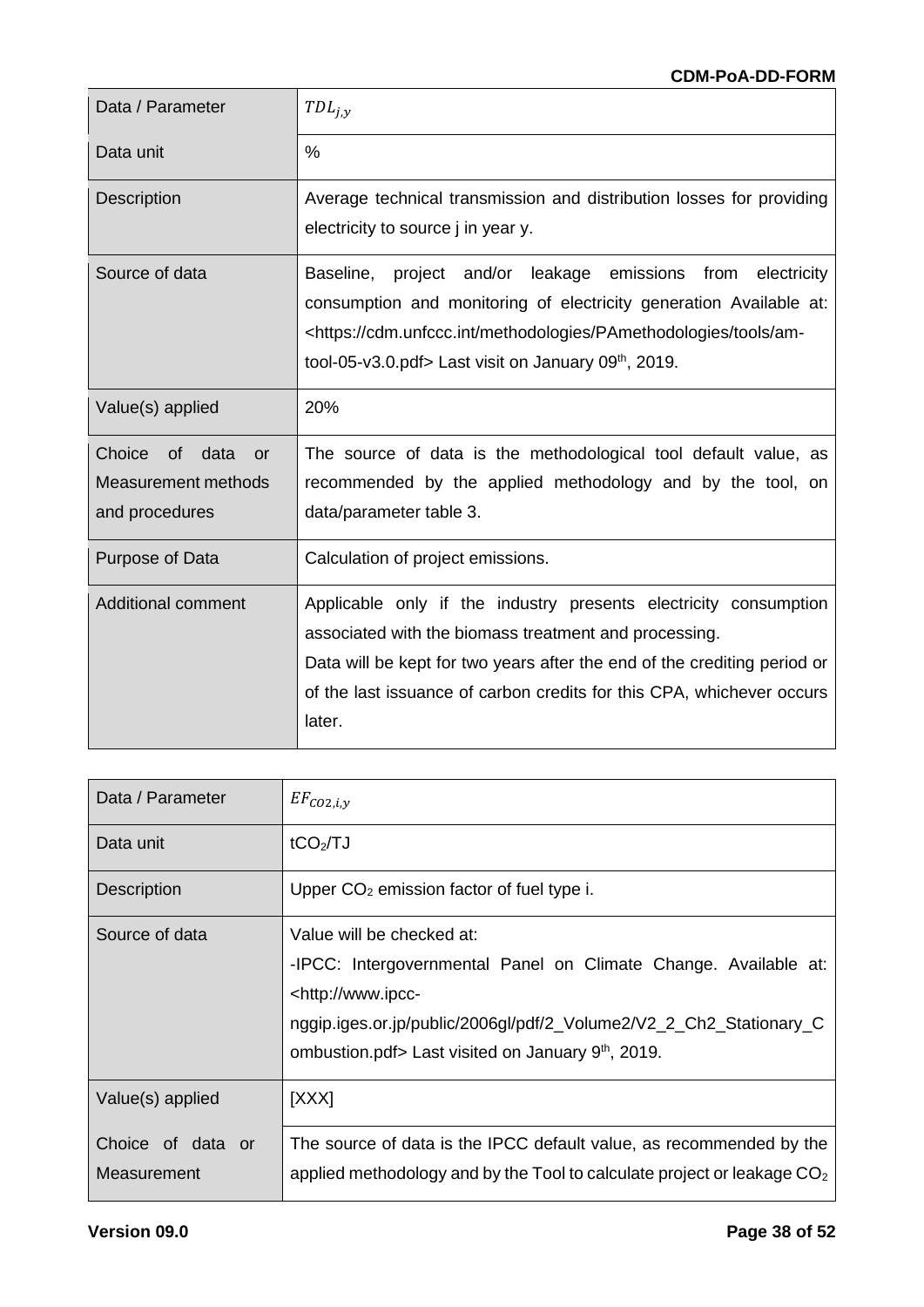| methods<br>and     | emissions from fossil fuel combustion, on data/parameter table 5,           |
|--------------------|-----------------------------------------------------------------------------|
| procedures         | source of data option d.                                                    |
| Purpose of Data    | Calculation of project emissions.                                           |
| Additional comment | Applicable only if the industry utilizes fossil fuel or NRB associated with |
|                    | the operation of the manufacturing process and biomass treatment and        |
|                    | processing.                                                                 |
|                    | Data will be kept for two years after the end of the crediting period or of |
|                    | the last issuance of carbon credits for this CPA, whichever occurs later.   |

| Data / Parameter                                                                      | $NCV_{i,v}$                                                                                                                                                                                                                                                                                                                       |
|---------------------------------------------------------------------------------------|-----------------------------------------------------------------------------------------------------------------------------------------------------------------------------------------------------------------------------------------------------------------------------------------------------------------------------------|
| Data unit                                                                             | TJ/ tonne                                                                                                                                                                                                                                                                                                                         |
| Description                                                                           | Upper net calorific value of the fuel.                                                                                                                                                                                                                                                                                            |
| Source of data                                                                        | Value will be check at:<br>IPCC: Intergovernmental Panel on Climate Change. Available at:<br><http: www.ipcc-<br="">nggip.iges.or.jp/public/2006gl/pdf/2_Volume2/V2_1_Ch1_Introductio<br/>n.pdf&gt;. Last visited on January 9<sup>th</sup>, 2019.</http:>                                                                        |
| Value(s) applied                                                                      | [XXX]                                                                                                                                                                                                                                                                                                                             |
| Choice<br>data<br><sub>of</sub><br><b>or</b><br>Measurement methods<br>and procedures | The source of data is the IPCC default value, as recommended by the<br>applied methodology and by the Tool to calculate project or leakage<br>$CO2$ emissions from fossil fuel combustion, on data/parameter table 4,<br>source of data option d.                                                                                 |
| Purpose of Data                                                                       | Calculation of project emissions.                                                                                                                                                                                                                                                                                                 |
| <b>Additional comment</b>                                                             | Applicable only if the industry utilizes fossil fuel or NRB associated<br>with the operation of the manufacturing process and biomass<br>treatment and processing.<br>Data will be kept for two years after the end of the crediting period or<br>of the last issuance of carbon credits for this CPA, whichever occurs<br>later. |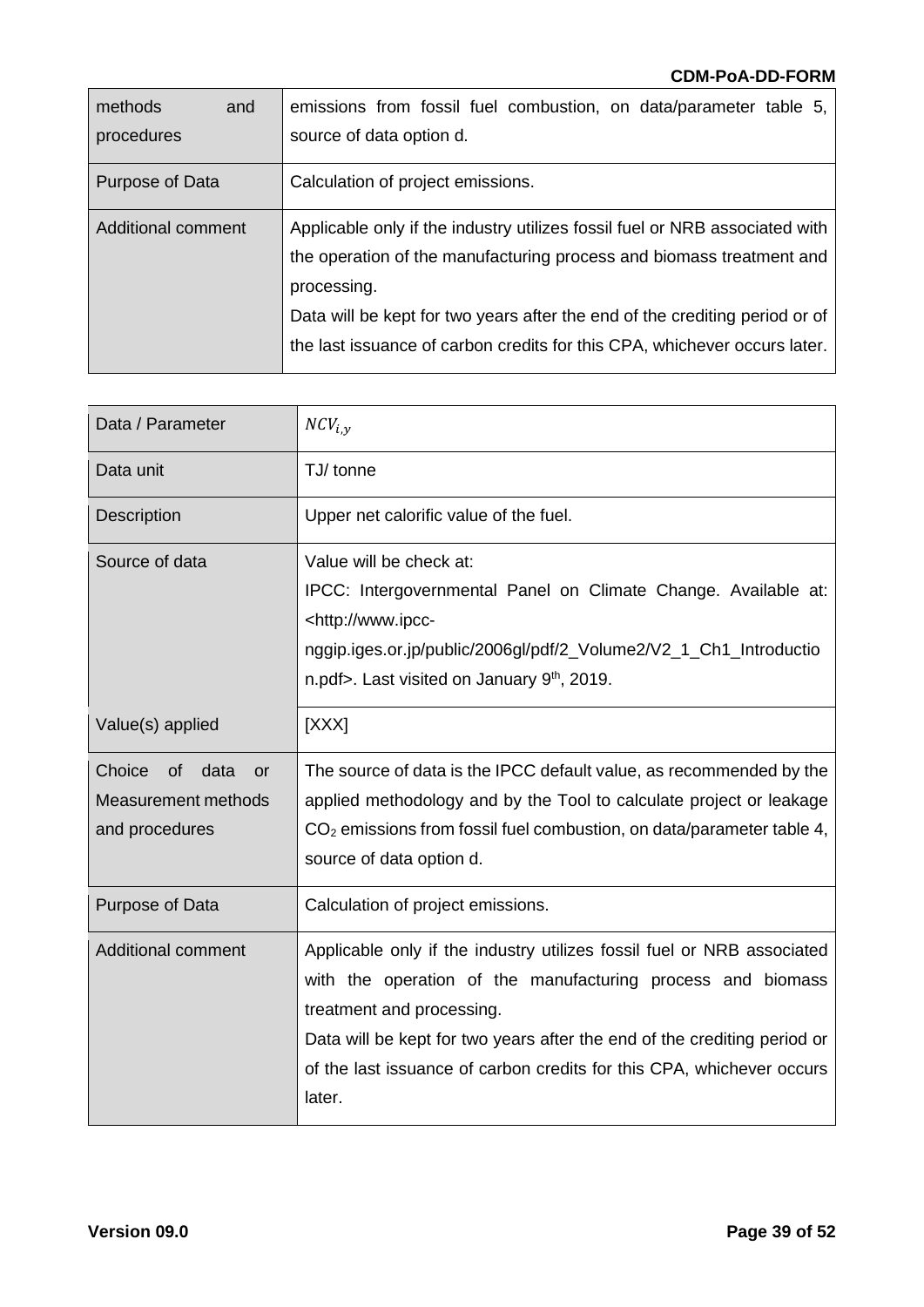# **I.6.3. Modalities for ex ante calculation of emission reductions**

## **Emission Reductions**

Emission reductions are calculated as follows:

 $ER_y = BE_y - PE_y - LE_y$  Equation 3

Where:

| $ER_v$     | = Emission reduction in year y (tCO <sub>2</sub> e) |
|------------|-----------------------------------------------------|
| $BE_v$     | = Baseline emission in year y ( $tCO2e$ )           |
| $PE_{\nu}$ | = Project emission in year y (tCO <sub>2</sub> )    |
| $LE_{\nu}$ | = Leakage emission in year y ( $tCO2$ )             |

[For each CPA: Please, provide the CPA specific of GHG emission reductions as per the indicative template below]:

| Year                                                                                                          | <b>Total</b><br><b>Baseline</b><br><b>Emissions</b><br>(tCO <sub>2</sub> e) | <b>Total Project</b><br><b>Emissions</b><br>(tCO <sub>2</sub> e) | Leakage<br>(tCO <sub>2</sub> e) | <b>Total</b><br><b>Emission</b><br><b>Reductions</b><br>(tCO <sub>2</sub> e) |
|---------------------------------------------------------------------------------------------------------------|-----------------------------------------------------------------------------|------------------------------------------------------------------|---------------------------------|------------------------------------------------------------------------------|
| [xxx]                                                                                                         |                                                                             |                                                                  |                                 |                                                                              |
| [xxx]                                                                                                         |                                                                             |                                                                  |                                 |                                                                              |
| [xxx]                                                                                                         |                                                                             |                                                                  |                                 |                                                                              |
| [xxx]                                                                                                         |                                                                             |                                                                  |                                 |                                                                              |
| [xxx]                                                                                                         |                                                                             |                                                                  |                                 |                                                                              |
| [xxx]                                                                                                         |                                                                             |                                                                  |                                 |                                                                              |
| [xxx]                                                                                                         |                                                                             |                                                                  |                                 |                                                                              |
| <b>Total Emission</b><br><b>Reductions (tCO<sub>2</sub>e)</b>                                                 |                                                                             |                                                                  |                                 |                                                                              |
| Number of years of the<br>crediting period                                                                    |                                                                             |                                                                  |                                 |                                                                              |
| Annual<br>of<br>average<br>emissions<br>estimated<br>reductions<br>the<br>for<br>crediting period ( $tCO2e$ ) |                                                                             |                                                                  |                                 |                                                                              |

#### **I.7. Monitoring plan**

#### I.7.1. **Data and parameters to be monitored**

| Data/Parameter     | $J_{NRB,\nu}$                                                      |
|--------------------|--------------------------------------------------------------------|
| Data unit          | Percentage                                                         |
| <b>Description</b> | Fraction of woody biomass that can be established as non-renewable |
|                    | biomass (fNRB).                                                    |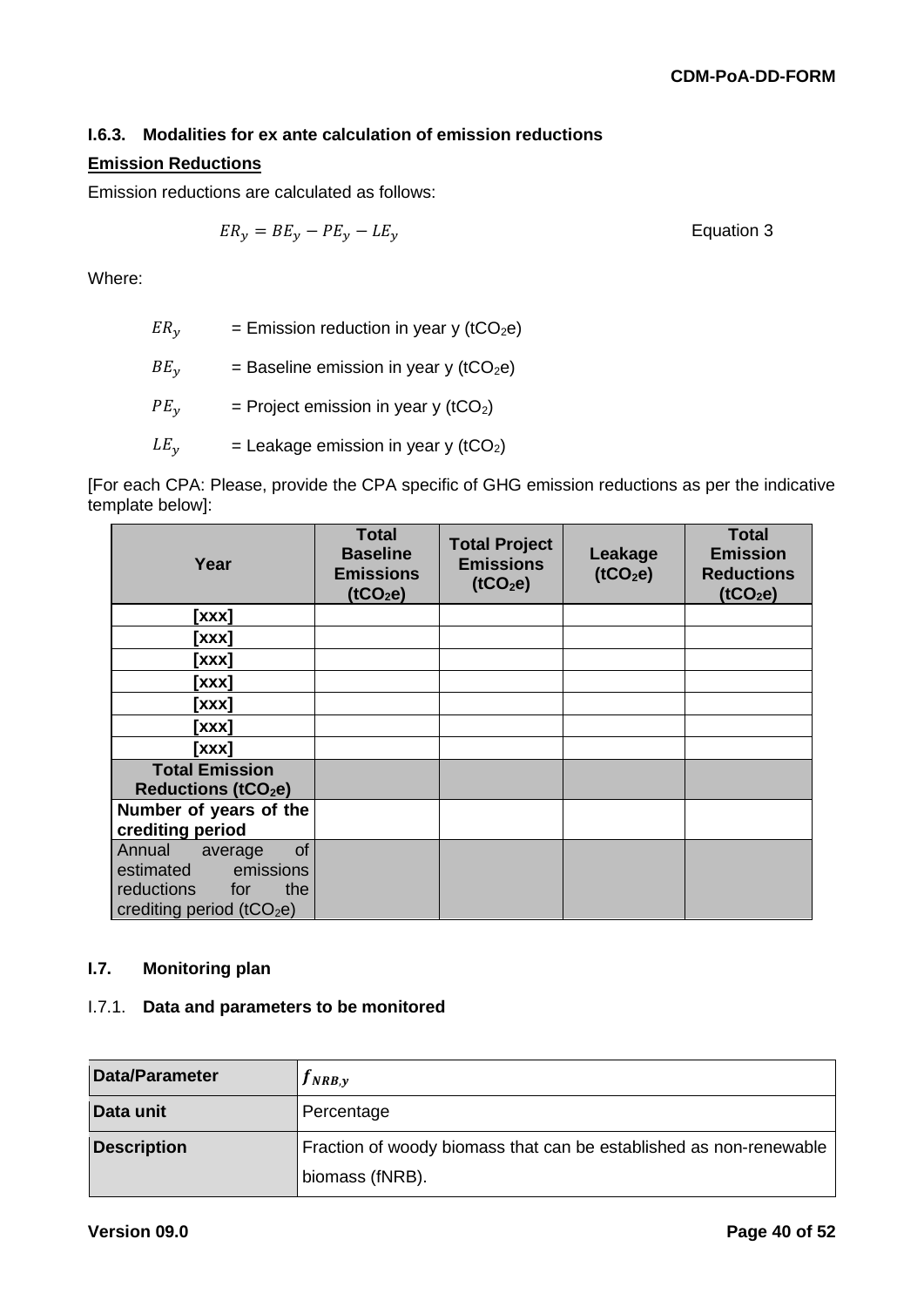| Source of data                                     | Survey methods                                                                                                                                                                                                          |
|----------------------------------------------------|-------------------------------------------------------------------------------------------------------------------------------------------------------------------------------------------------------------------------|
| Value(s) applied                                   | [XXX]                                                                                                                                                                                                                   |
| <b>Measurement</b><br>methods<br>and<br>procedures | As per the "TOOL30: Calculation of the fraction of non-renewable<br>biomass"                                                                                                                                            |
| <b>Monitoring frequency</b>                        | Annually                                                                                                                                                                                                                |
| <b>QA/QC</b> procedures                            | The monitoring of this parameter will be based on national and<br>international articles and databases every monitoring period. The<br>sources will provide information about the sustainable use of each<br>CPA biome. |
| <b>Purpose of data</b>                             | Calculation of baseline emissions.                                                                                                                                                                                      |
| <b>Additional comment</b>                          | Data will be kept for two years after the end of the crediting period or<br>of the last issuance of carbon credits for this CPA, whichever occurs<br>later.                                                             |

| Data/Parameter       | $P_{PJ,y}$                                                               |
|----------------------|--------------------------------------------------------------------------|
| Data unit            | Kg                                                                       |
| Description          | Annual net production.                                                   |
| Source of data       | Onsite measurements. Measurement by project participants.                |
| Value(s) applied     | [XXX]                                                                    |
| Measurement methods  | Values will be obtained by counting the total production of the          |
| and procedures       | considered period for the ceramic factory and data will be gathered on   |
|                      | a monthly and yearly basis.                                              |
|                      |                                                                          |
| Monitoring frequency | Annually                                                                 |
| QA/QC procedures     | The ceramic factory has an internal control of the quantity of pieces    |
|                      | produced that will be converted to Kg. It will be rechecked according    |
|                      | to the biomass employed and the kiln consumption of renewable            |
|                      | biomass.                                                                 |
| Purpose of data      | Calculation of baseline emissions.                                       |
| Additional comment   | Data will be kept for two years after the end of the crediting period or |
|                      | of the last issuance of carbon credits for this CPA, whichever occurs    |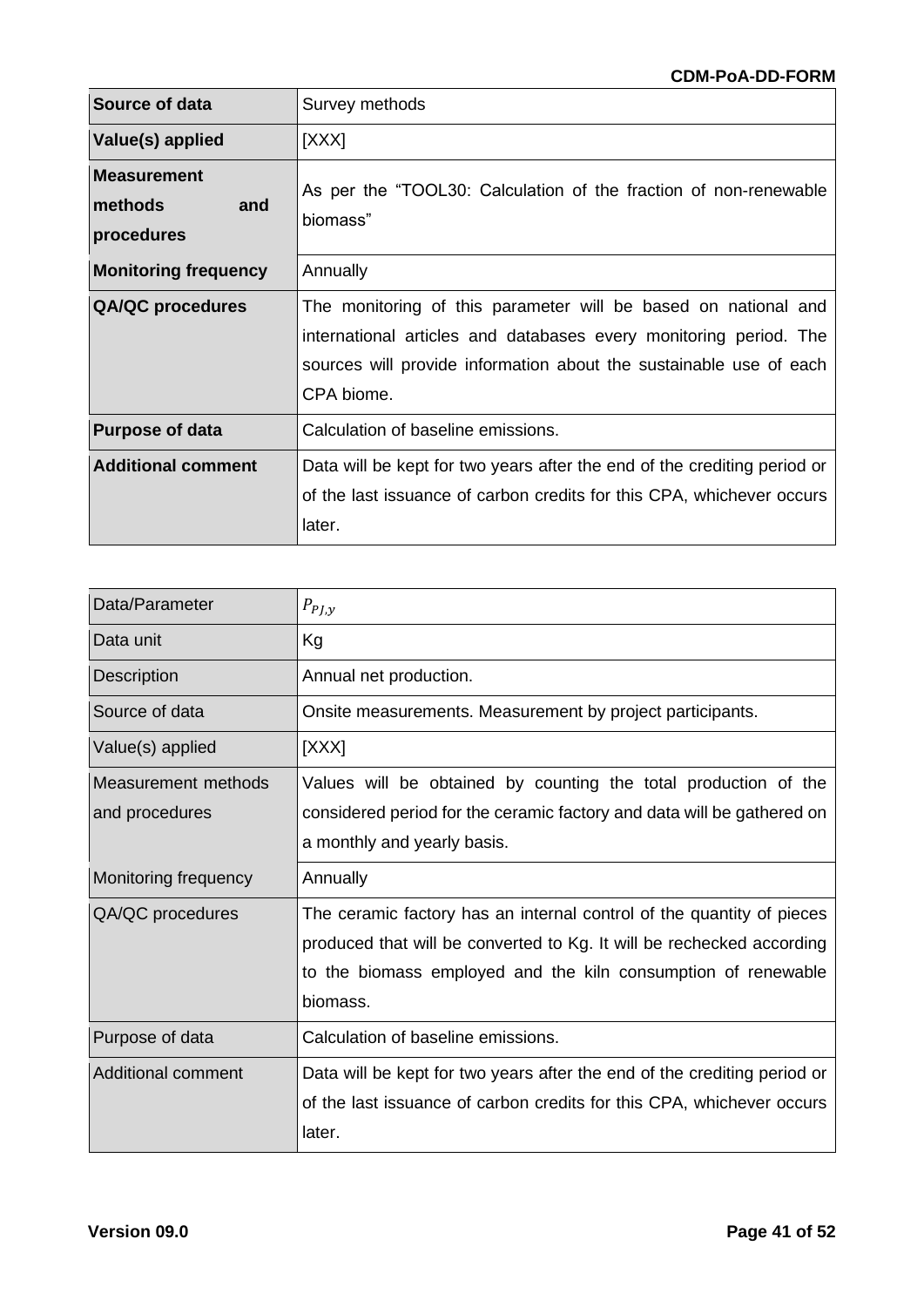| Data/Parameter                           | $EC_{PJ,j,y}$                                                                                                                                                                                                                                                                                                                                                                                                                                                                                                                           |
|------------------------------------------|-----------------------------------------------------------------------------------------------------------------------------------------------------------------------------------------------------------------------------------------------------------------------------------------------------------------------------------------------------------------------------------------------------------------------------------------------------------------------------------------------------------------------------------------|
| Data unit                                | MWh/yr                                                                                                                                                                                                                                                                                                                                                                                                                                                                                                                                  |
| <b>Description</b>                       | Quantity of electricity consumed by the project activity.                                                                                                                                                                                                                                                                                                                                                                                                                                                                               |
| Source of data                           | Onsite measurements. Measurement by project participants.                                                                                                                                                                                                                                                                                                                                                                                                                                                                               |
| Value(s) applied                         | [XXX]                                                                                                                                                                                                                                                                                                                                                                                                                                                                                                                                   |
| methods<br>Measurement<br>and procedures | Use of electricity meters installed at the electricity consumption<br>sources.                                                                                                                                                                                                                                                                                                                                                                                                                                                          |
| Monitoring frequency                     | Continuous measurement and at least monthly recording.                                                                                                                                                                                                                                                                                                                                                                                                                                                                                  |
| QA/QC procedures                         | In cases where electricity meters are regulated (scenario A), the<br>electricity meter will be subjected to regular maintenance and testing<br>in accordance with the stipulation of the meter supplier and/or as per<br>the requirements set by the grid operators or national requirements.<br>In cases where electricity meters are not regulated (scenario B), the<br>electricity meter will be subjected to regular maintenance and testing<br>in accordance to the stipulation of the meter supplier or national<br>requirements. |
| Purpose of data                          | Calculation of project emissions.                                                                                                                                                                                                                                                                                                                                                                                                                                                                                                       |
| <b>Additional comment</b>                | Applicable only if the industry presents electricity consumption<br>associated with the biomass treatment and processing.<br>Data will be kept for two years after the end of the crediting period or<br>of the last issuance of carbon credits for this CPA, whichever occurs<br>later.                                                                                                                                                                                                                                                |

| Data/Parameter     | $EF_{EF,i,y}$                                                        |
|--------------------|----------------------------------------------------------------------|
| Data unit          | tCO2/MWh                                                             |
| <b>Description</b> | Emission factor for electricity generation for source j in year y    |
| Source of data     | [Conservative default value established by TOOL05 Methodological     |
|                    | tool: Baseline, project and/or leakage emissions from electricity    |
|                    | consumption and monitoring of electricity generation - version 03.0, |
|                    | Scenario A, Option A2 (Paragraph 20(a))]                             |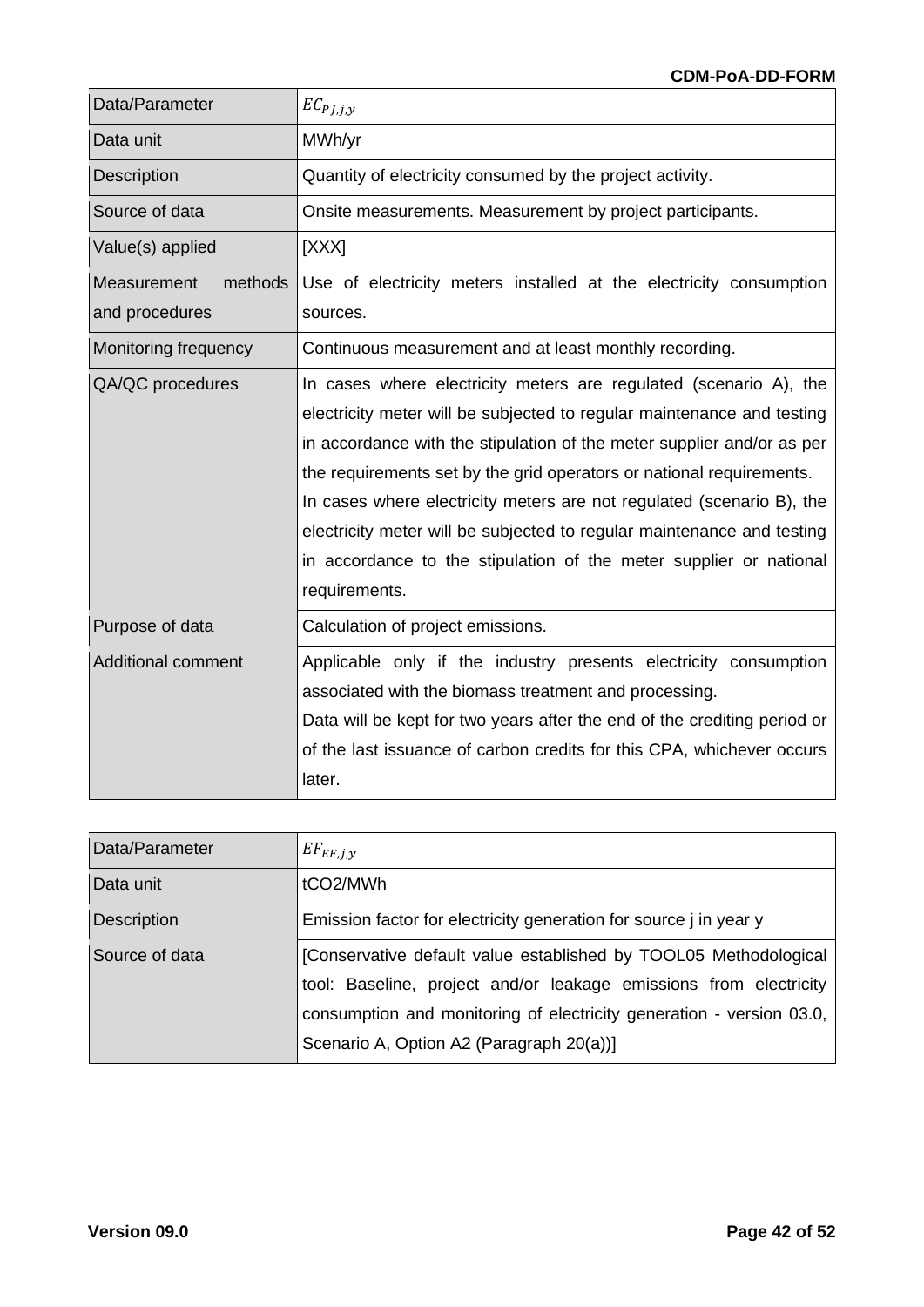|                                          | [As per the TOOL07 Methodological tool: Tool to calculate the            |  |  |
|------------------------------------------|--------------------------------------------------------------------------|--|--|
|                                          | emission factor for an electricity system - version 07.0. In most cases, |  |  |
|                                          | please refer to Brazilian DNA <sup>56</sup> ]                            |  |  |
| Value(s) applied                         | [XXX]                                                                    |  |  |
| methods<br>Measurement<br>and procedures | No monitoring equipment will be used to determine this parameter.        |  |  |
| Monitoring frequency                     | [As per the TOOL07 - version 07.0, or other specified in TOOL05 –        |  |  |
|                                          | version 03.0, in case default values are used]                           |  |  |
| QA/QC procedures                         | [As per the TOOL07 - version 07.0, or other specified in TOOL05 –        |  |  |
|                                          | version 03.0, in case default values are used]                           |  |  |
| Purpose of data                          | Calculation of project emissions.                                        |  |  |
| Additional comment                       | Applicable only if the industry presents electricity consumption         |  |  |
|                                          | associated with the biomass treatment and processing.                    |  |  |
|                                          | Data will be kept for two years after the end of the crediting period or |  |  |
|                                          | of the last issuance of carbon credits for this CPA, whichever occurs    |  |  |
|                                          | later.                                                                   |  |  |
|                                          |                                                                          |  |  |

| Data/Parameter                           | $FC_{i,j,y}$                                                                                                                                                                     |
|------------------------------------------|----------------------------------------------------------------------------------------------------------------------------------------------------------------------------------|
| Data unit                                | tonne/year                                                                                                                                                                       |
| Description                              | Quantity of fuel or NRB combusted.                                                                                                                                               |
| Source of data                           | Onsite measurements. Measurement by project participants.                                                                                                                        |
| Value(s) applied                         | [XXX]                                                                                                                                                                            |
| Measurement<br>methods<br>and procedures | Values will be obtained by counting the total consumption of the<br>considered period for the ceramic factory and data will be gathered on<br>a monthly and yearly basis.        |
| Monitoring frequency                     | Continuous measurement and at least monthly recording.                                                                                                                           |
| QA/QC procedures                         | When fuel purchase invoices can be identified, measured fuel<br>consumption quantities will be cross-checked with the purchase<br>invoices available from the financial records. |
| Purpose of data                          | Calculation of project emissions.                                                                                                                                                |
| <b>Additional comment</b>                | This PoA does not allow the use of NRB in the project scenario. The<br>use of native firewood, independently of its origin, will be classified as                                |

<sup>&</sup>lt;sup>56</sup> Fatores de emissão da margem de operação pelo método da análise de despacho. Available at <https://www.mctic.gov.br/mctic/opencms/ciencia/SEPED/clima/textogeral/emissao\_despacho.html> Last visit on 09/01/2019.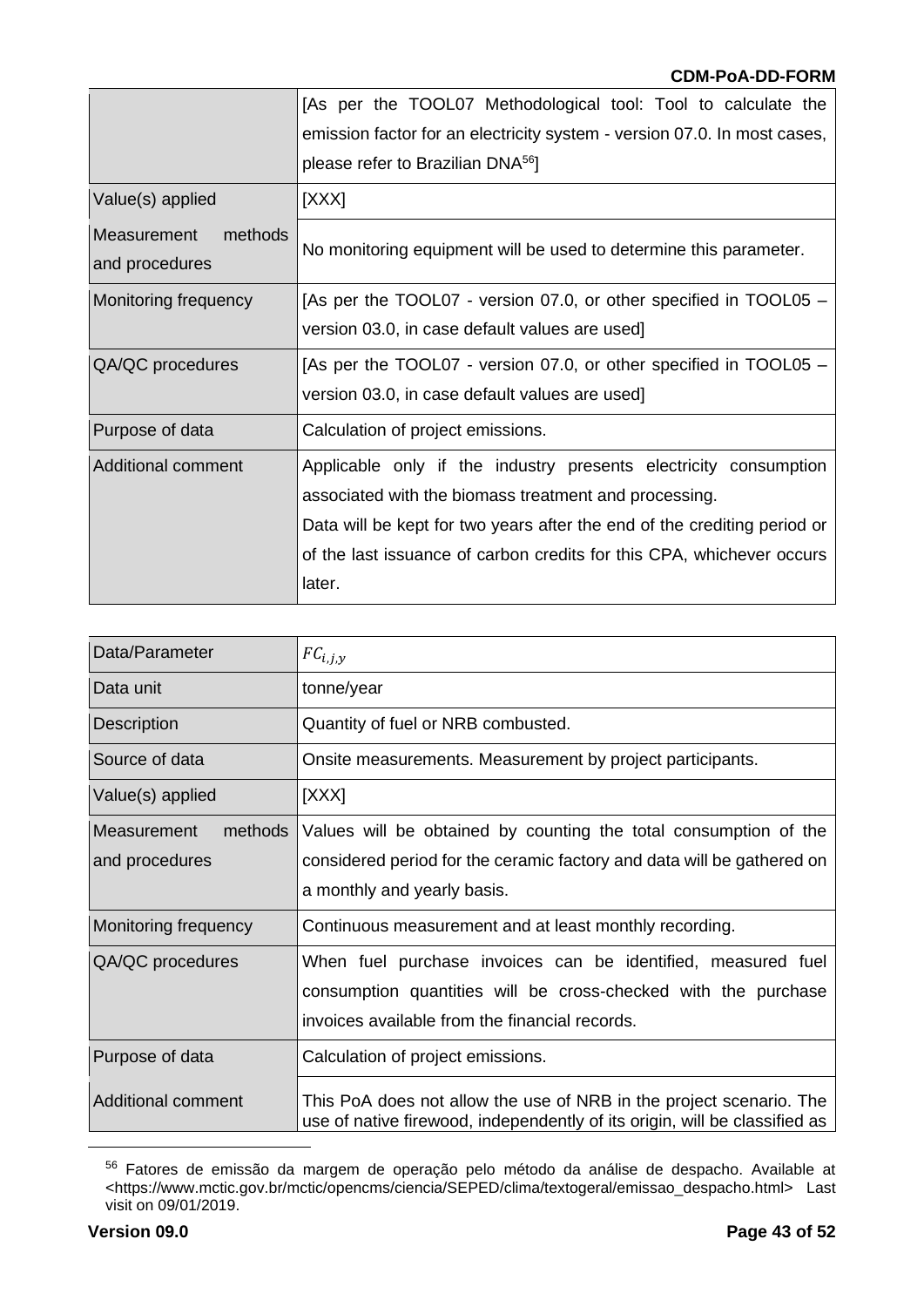| <b>INRB.</b> If this occurs, the CPA should be excluded from the PoA. This<br>ensures that there will be no use of NRB in the CPA during the<br>crediting period.         |
|---------------------------------------------------------------------------------------------------------------------------------------------------------------------------|
| This parameter is applicable only if the industry utilizes fossil fuel<br>associated with the operation of manufacturing process and biomass<br>treatment and processing. |
| Data will be kept for two years after the end of the crediting period or<br>of the last issuance of carbon credits for this CPA, whichever occurs<br>later.               |

#### I.7.2. **Sampling plan**

[If data and parameters to be monitored are to be determined through a sampling approach, please provide a description of how to establish the sampling plan in accordance with the recommended outline for a sampling plan in the "Standard: Sampling and surveys for CDM project activities and programme of activities".]

[No sampling plan is applied.]

#### I.7.3. **Other elements of monitoring plan**

Clean Sistemas de Automação EIRELI, as the coordinating/managing entity, will set the procedures to verify the CERs generated by the CPAs and will coordinate activities with each CPA implementer individually, i.e., ceramic factories.

The monitoring plan shall ensure that:

The CPA complies with all applicable environmental regulations, that the CPA is legally registered, and its operations are duly licensed.

The CPA deactivated the baseline kilns, in order to ensure that no firewood was used for brick manufacturing after the new kiln started its operation.

The CPA only uses available renewable biomass residues, and non-renewable biomass has not been used since the project start date.

The biomass consumption and brick production will be monitored through a spreadsheet that will be completed by an employee of the ceramic factory at a daily basis. All information necessary to confirm data used to fill the spreadsheet will be available for consultation.

In cases where the ceramic factory utilizes fossil fuel, consumes electricity when utilizing biomass, data will be monitored according to the available evidence (receipts, invoices, electricity bills, transport documentation, for example).

Archives of records will be maintained for at least 2 years after the end of the crediting period of the CPA or after its last issuance – whichever is later. A copy of the PoA Monitoring Database will also be archived in electronic format for the same time.

[Please provide CPA-specific or CPA Implementer-specific information regarding the proposed monitoring plan]

#### **SECTION J. Crediting period type and duration**

Type: Renewable

Length of crediting period: 7 years and 0 months

Number of renewals of crediting periods: 2 times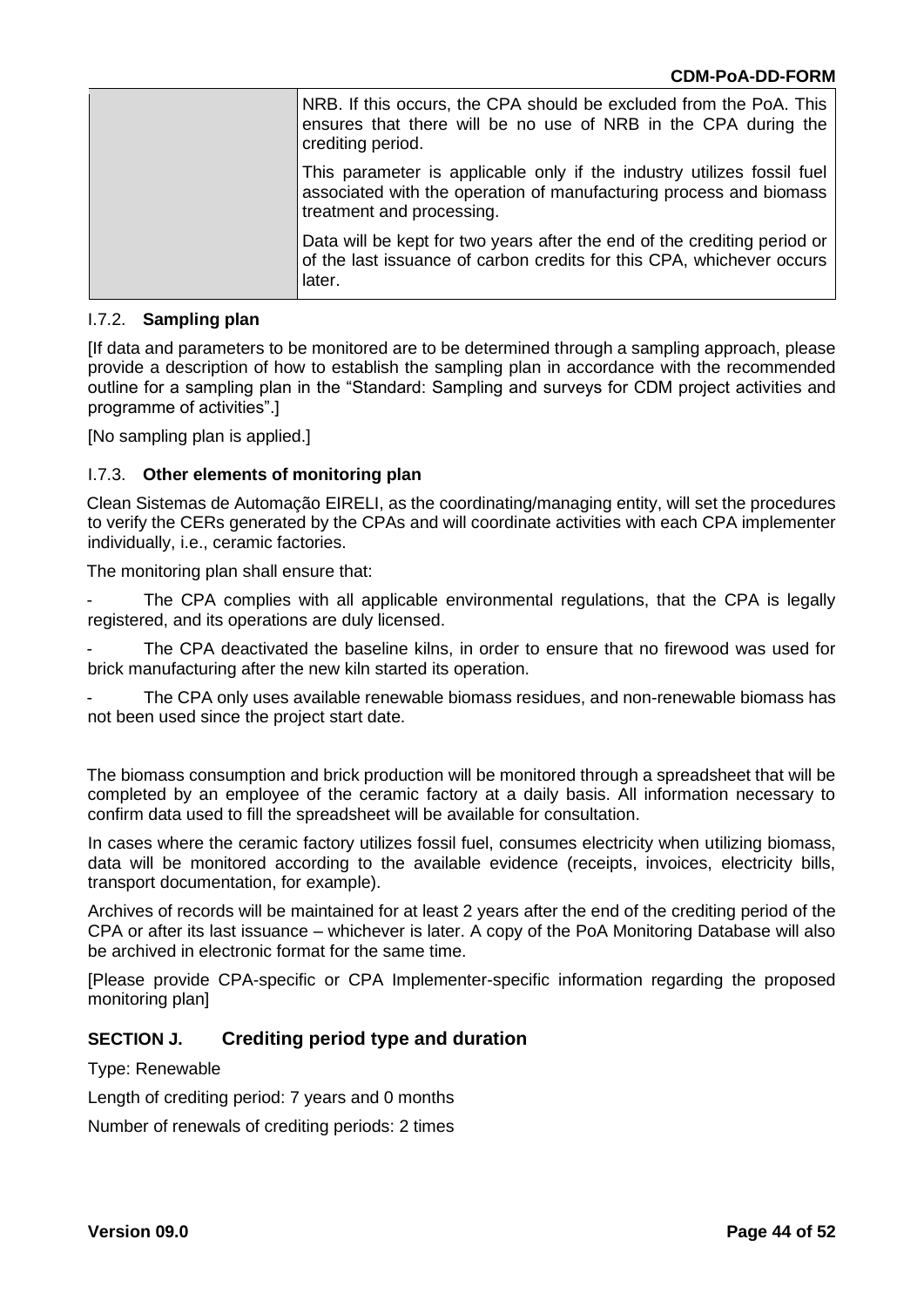# **SECTION K. Eligibility criteria for inclusion of CPAs**

| No.            | <b>Eligibility criterion -</b><br><b>Category</b>                                                                                                                                                   | <b>Eligibility criterion -</b><br><b>Required condition</b>                                                                                                                                                                                                                                                                                                                                                                                                                                                   | <b>Supporting evidence</b><br>for inclusion                                                                                                                                                                                                                                                                                                                                           |
|----------------|-----------------------------------------------------------------------------------------------------------------------------------------------------------------------------------------------------|---------------------------------------------------------------------------------------------------------------------------------------------------------------------------------------------------------------------------------------------------------------------------------------------------------------------------------------------------------------------------------------------------------------------------------------------------------------------------------------------------------------|---------------------------------------------------------------------------------------------------------------------------------------------------------------------------------------------------------------------------------------------------------------------------------------------------------------------------------------------------------------------------------------|
| 1              | The geographical<br>boundary of the CPA<br>including any time-<br>induced boundary<br>consistent with the<br>geographical boundary<br>set in the PoA;                                               | The CPA will be located within the<br>Brazil's geographical boundary, in<br>the north, northeast or central-<br>west regions of Brazil, specifically<br>in the Amazon, Caatinga and<br>Cerrado biomes.                                                                                                                                                                                                                                                                                                        | Operation license or<br>authorization.                                                                                                                                                                                                                                                                                                                                                |
| $\overline{2}$ | Conditions that avoid<br>double counting of<br>emission reductions like<br>unique identifications of<br>product and end-user<br>locations (e.g.<br>programme logo);                                 | The CPA, as whole or part, shall<br>not result in double counting of<br>GHG emission reductions by<br>means of:<br>· Location of each CPA and/or<br>ceramic industry;<br>Mechanism for ceding of carbon<br>rights to the CME by the brick kiln<br>owner under each CPA;<br>· End user details (name and<br>address);<br>· Individual project system/unit is<br>identifiable by serial/unique<br>identification numbers of<br>system/unit.                                                                     | - Contract between CME and<br>ceramic factory owner<br>regarding participation of the<br>kiln in the PoA;<br>- End user details of CPA<br>(name and address with<br>precise location, unique<br>identification number) would<br>be used for CPA and its<br>individual units.<br>- A review of other Carbon<br>Standards platforms to prove<br>that no double-counting is<br>occurring |
| 3              | Conditions to confirm<br>that CPAs are neither<br>registered as CDM<br>project activities,<br>included in another<br>registered PoAs, nor the<br>project activities that<br>have been deregistered; | Confirmation from the ceramic<br>industry owner under each CPA<br>that the CPA or the brick kiln(s) in<br>the CPA has not been proposed<br>as an individual CDM project or as<br>a part of any other CDM PoA or<br>any other mechanism to avail<br>climate change mitigation benefits;                                                                                                                                                                                                                        | A review of other Carbon<br>Standards platforms to prove<br>that the CPA has not been<br>proposed as an individual<br>CDM project or as a part of<br>any other CDM PoA.                                                                                                                                                                                                               |
| 4              | The specifications of<br>technology/measure<br>including the level and<br>type of service,<br>performance<br>specifications including<br>compliance with<br>testing/certifications;                 | Paragraph 11 of methodology<br>applied: AMS III.Z. Version 06.0.<br>The fuel switching from non-<br>renewable biomass to renewable<br>biomass in ceramic industries and<br>the implementation of<br>technologies with or without<br>increase in capacity                                                                                                                                                                                                                                                      | Contract between CME and<br>ceramic factory owner.<br>Tests in nationally approved<br>laboratories at six months<br>intervals in order to analyse,<br>at least, the compressive<br>strength class of project<br>bricks.                                                                                                                                                               |
| 5              | Conditions to check the<br>start date of the CPA<br>through documentary<br>evidence;                                                                                                                | The date on which the project - Contract between kiln<br>participants commit to making supplier and ceramic factory<br>expenditures for the construction owner or;<br>modification<br><b>of</b><br>the<br>main<br><b>or</b><br>equipment or facility, or for the  - Invoices and/or receipts<br>provision or modification of a regarding the main<br>service, for the CDM<br>activity or CPA. Where a contract implementation.<br>is signed for such expenditures, it<br>is the date on which the contract is | project expenditures for the CPA                                                                                                                                                                                                                                                                                                                                                      |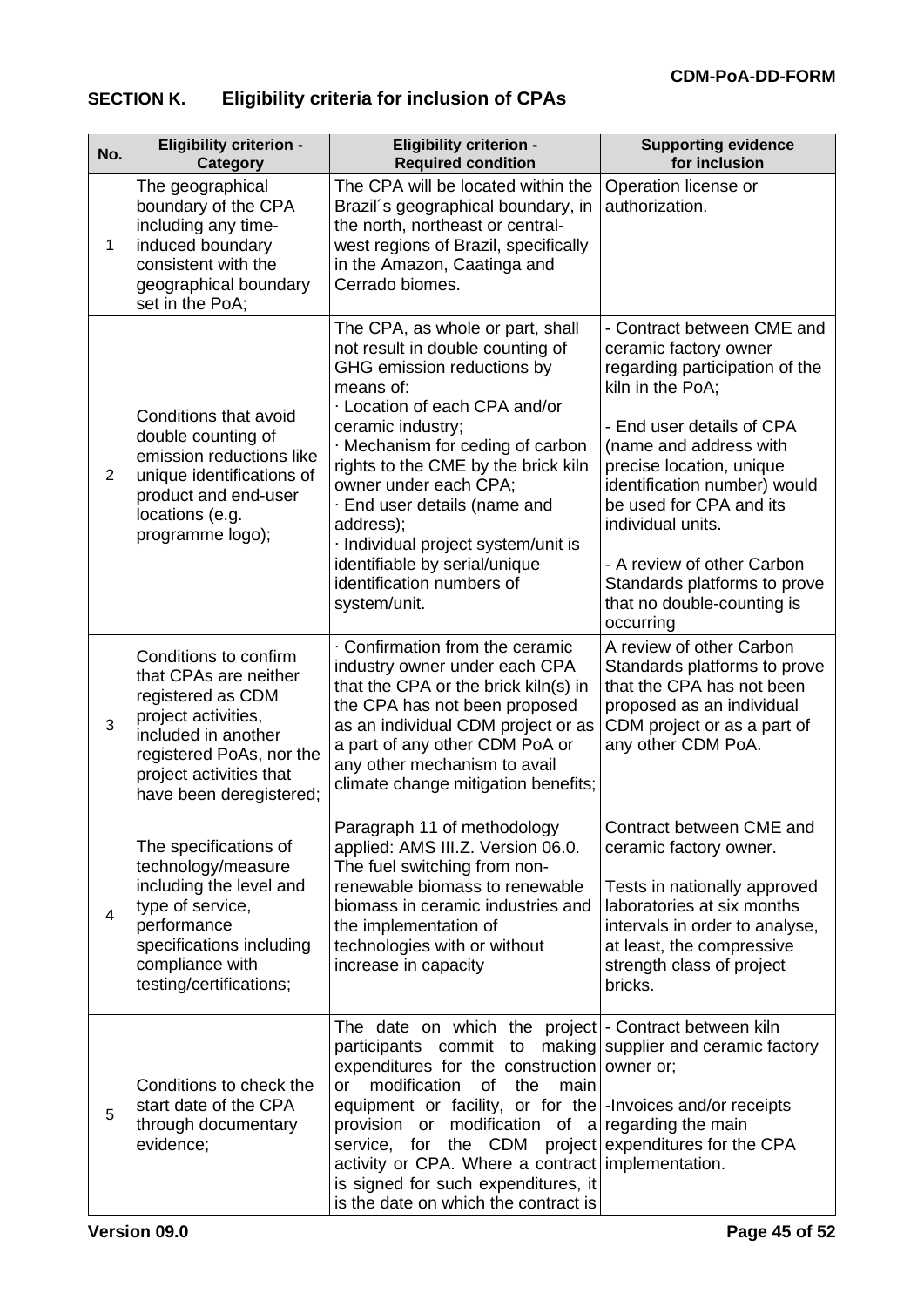|                |                                                                                                                                                                                                              | signed. In other cases, it is the date<br>on which such expenditures are<br>incurred. If the CDM project activity<br>or CPA involves more than one of<br>such<br>contracts<br>incurred<br>or<br>expenditures, it is the first of the<br>Activities<br>respective<br>dates.<br>incurring<br>minor<br>pre-project<br>expenses (e.g. feasibility studies,<br>preliminary<br>surveys)<br>are<br>not<br>considered in the determination of<br>the start date.<br>According to the CDM project<br>standard for programmes of<br>activities version $02.0^{57}$ , the start<br>date of any proposed CPA will be<br>on or after the start date of the<br>proposed CDM PoA (08/03/2019). |                                                                                                                                            |
|----------------|--------------------------------------------------------------------------------------------------------------------------------------------------------------------------------------------------------------|---------------------------------------------------------------------------------------------------------------------------------------------------------------------------------------------------------------------------------------------------------------------------------------------------------------------------------------------------------------------------------------------------------------------------------------------------------------------------------------------------------------------------------------------------------------------------------------------------------------------------------------------------------------------------------|--------------------------------------------------------------------------------------------------------------------------------------------|
| 6              | <b>Conditions that ensure</b><br>compliance with<br>applicability and other<br>requirements of single or<br>multiple methodologies<br>applied by CPAs;                                                       | The CPA will satisfy the<br>applicability conditions for<br>simplified baseline and monitoring<br>methodologies as specified in the<br>AMS-III.Z (Version 06.0).                                                                                                                                                                                                                                                                                                                                                                                                                                                                                                                | Applicability conditions of<br>AMS-III.Z (Version 06.0)<br>paragraph 3 and supporting<br>evidences. Information<br>described in the CPA-DD |
| $\overline{7}$ | The conditions that<br>ensure that the CPA<br>meets the requirements<br>pertaining to the<br>demonstration of<br>additionality as specified<br>in section C above;                                           | TOOL21 Methodological tool:<br>Demonstration of additionality of<br>small-scale project activities<br>Version 13.0 will be utilized to<br>prove the CPA additionality. All<br>necessary parameters to<br>demonstration of additionality of<br>small-scale are available below.                                                                                                                                                                                                                                                                                                                                                                                                  | Calculation sheets and<br>references regarding the<br>additionality of the CPA.<br>Information described in the<br>CPA-DD                  |
| 8              | Conditions to ensure the<br>compliance with other<br>requirements of the<br>applied methodologies,<br>the applied standardized<br>baselines and the other<br>applied methodological<br>regulatory documents; | The CPA will satisfy the<br>applicability conditions for<br>simplified baseline and monitoring<br>methodologies as specified in the<br>AMS-III.Z (Version 06.0).                                                                                                                                                                                                                                                                                                                                                                                                                                                                                                                | Applicability conditions of<br>AMS-III.Z (Version 06.0)<br>paragraph 3 and supporting<br>evidences. Information<br>described in the CPA-DD |
| 9              | The PoA-specific<br>requirements stipulated<br>by the CME including<br>any conditions related to<br>undertaking local<br>stakeholder<br>consultations and<br>environmental impact<br>analysis;               | <b>The Local Stakeholder</b><br>Consultation has been conducted<br>at PoA Level, and the EIA process<br>was performed at PoA level.                                                                                                                                                                                                                                                                                                                                                                                                                                                                                                                                             | <b>Local Stakeholders</b><br><b>Consultation and EIA</b><br>analysis, which were carried<br>out at PoA level.                              |

<sup>57</sup> According to Section 8.3 of this document, paragraph 185, the coordinating/managing entity shall confirm that the start date of the proposed CPA is on or after the start date of the registered CDM PoA. In addition, according to the section 7.5 of the same document, paragraph 40, the coordinating/managing entity may notify the DNA of the host Party of the proposed CDM PoA, and the UNFCCC secretariat of the intention to seek the CDM status for the PoA for the purpose of determining the start date of the PoA.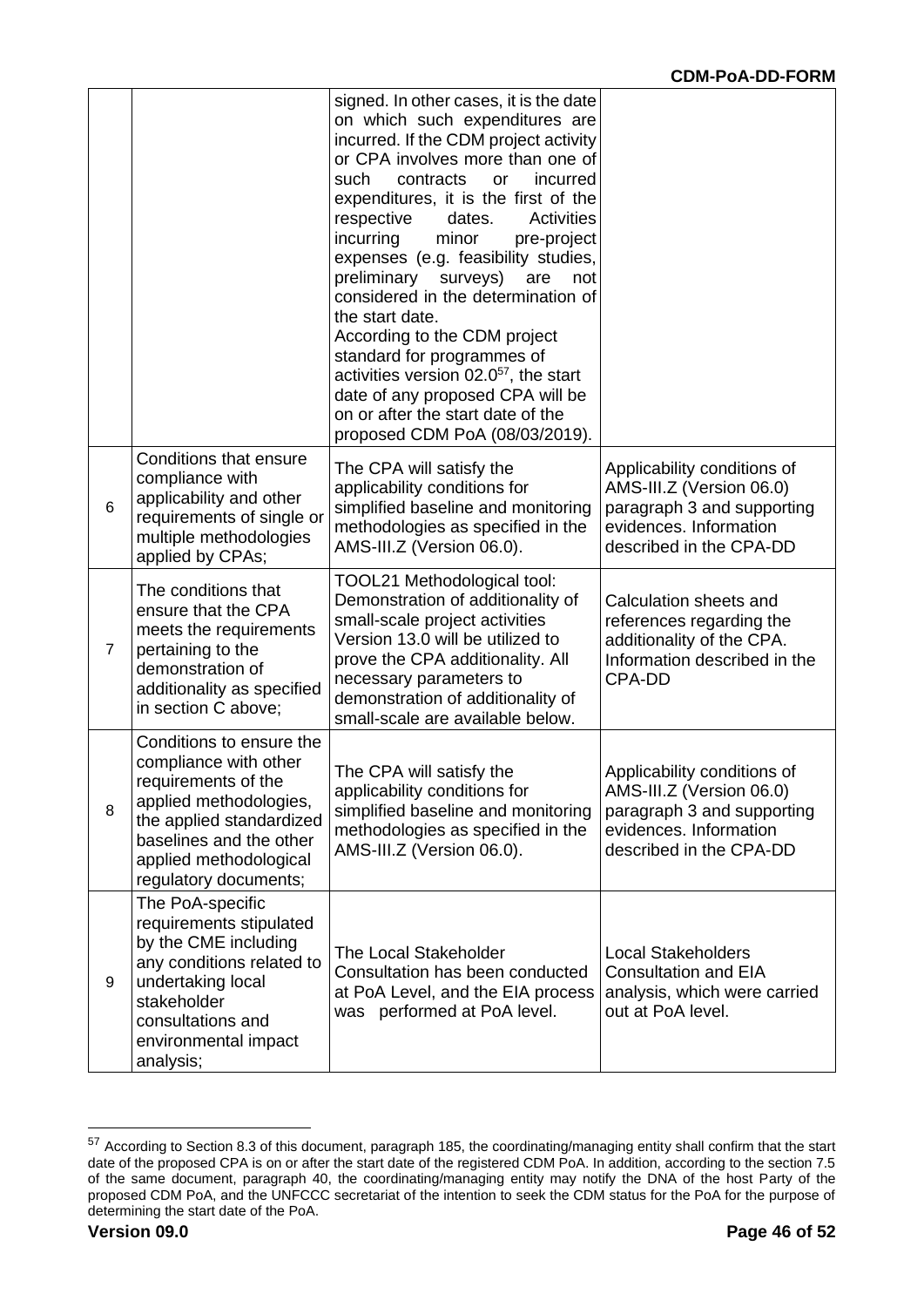| 10 | Conditions to provide an<br>affirmation that funding<br>from Annex I Parties, if<br>any, does not result in a<br>diversion of official<br>development assistance;                                                                                                              | Confirmation that the CPA is not<br>receiving any funding from Annex<br>I parties. If any, it will be confirmed<br>that it does not result in a<br>diversion of ODA                           | Confirmation by CME that<br>there is no funding from<br>Annex I parties for the<br>project.                                                                                                                                                                                             |
|----|--------------------------------------------------------------------------------------------------------------------------------------------------------------------------------------------------------------------------------------------------------------------------------|-----------------------------------------------------------------------------------------------------------------------------------------------------------------------------------------------|-----------------------------------------------------------------------------------------------------------------------------------------------------------------------------------------------------------------------------------------------------------------------------------------|
| 11 | Where applicable, target<br>group (e.g<br>domestic/commercia/ind<br>ustrial, rural/urban, grid-<br>connected/off-grid) and<br>distribution mechanisms<br>(e.g. direct installation)                                                                                            | Not Applicable.                                                                                                                                                                               | Not Applicable.                                                                                                                                                                                                                                                                         |
| 12 | Where applicable, the<br>conditions related to<br>sampling requirements<br>for the PoA in<br>accordance with the<br>"Standard for sampling<br>and surveys for CDM<br>project activities and<br>programme of activities;                                                        | Not Applicable.                                                                                                                                                                               | Not Applicable.                                                                                                                                                                                                                                                                         |
| 13 | Where applicable, the<br>conditions that ensure<br>that every CPA (in<br>aggregate if it comprises<br>of independent subunits)<br>meets the small-scale or<br>microscale threshold<br>and remains within those<br>thresholds throughout<br>the crediting period of<br>the CPA; | The sum of the GHG emissions<br>reductions of the CPA shall be<br>within 60 ktCO2e/year throughout<br>the crediting period.                                                                   | Calculation sheets and<br>references regarding to the<br>annual emission reductions<br>generated by the CPA.                                                                                                                                                                            |
| 14 | Where applicable, the<br>requirements for the<br>debundling check, in<br>case the CPAs belongs<br>to small-scale or<br>microscale project<br>categories.                                                                                                                       | Paragraph 15 of TOOL20<br>Methodological tool - Assessment<br>of debundling for small-scale<br>project activities, Version 04.0.                                                              | Ceramic owner confirms by<br>the contract between CME<br>and ceramic factory owner<br>that within the previous 2<br>years no other of his ceramic<br>industries located in a<br>distance of less than 1 km<br>has been registered as CDM<br>project or included as CDM<br>CPA to a PoA. |
| 15 | Requirements to confirm<br>that the CPA complies<br>with national legislation                                                                                                                                                                                                  | The CPA confirms that:<br>It complies with all<br>applicable environmental<br>regulations;<br>The CPA is legally<br>registered, and;<br>Brick manufacturing is duly<br>$\bullet$<br>licensed. | Operation license and<br>environmental authorizations<br>regarding brick<br>manufacturing activities.                                                                                                                                                                                   |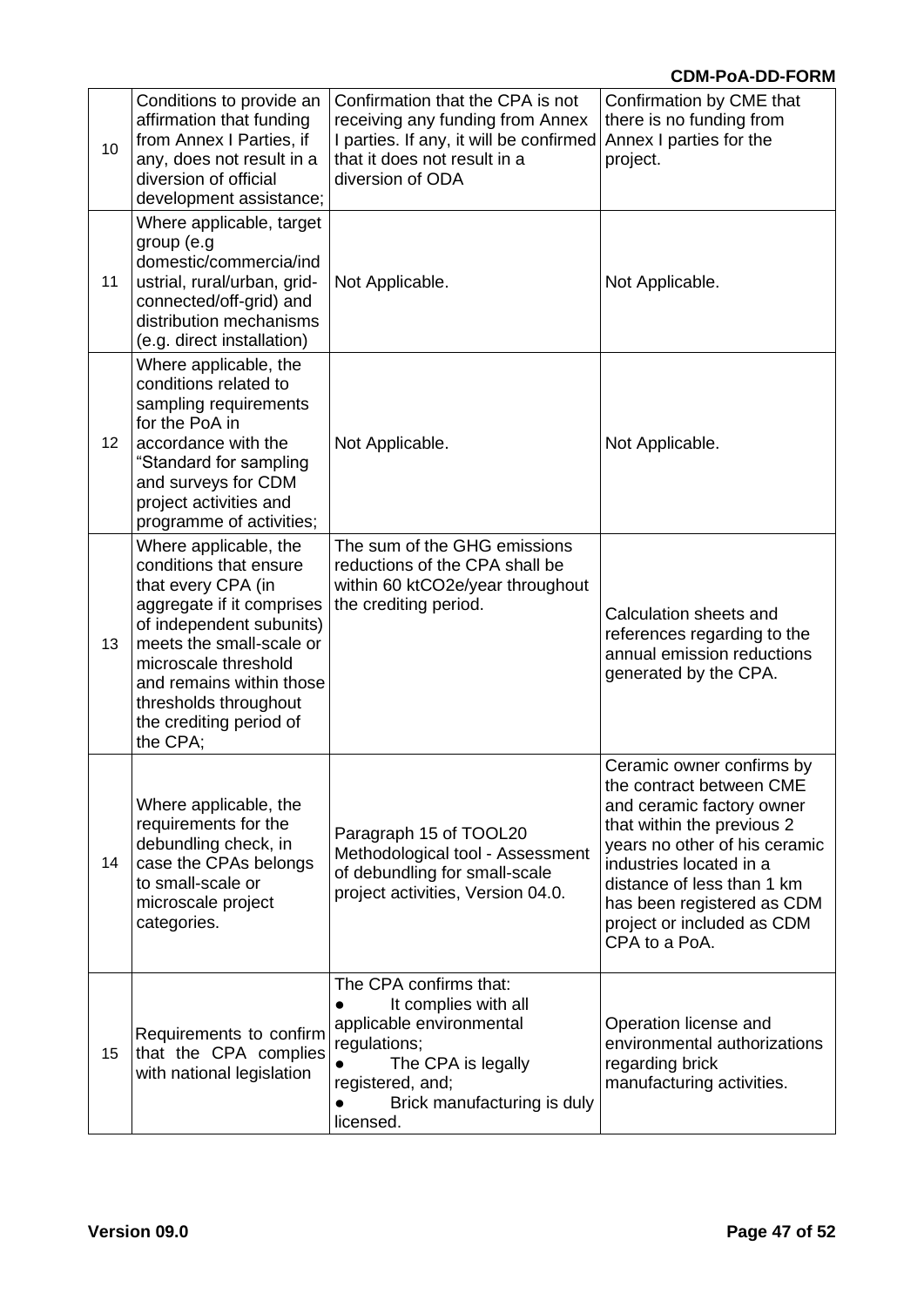According to TOOL21 methodological tool, Demonstration of additionality of small-scale project activities - version 13.0, it is necessary to demonstrate that the CPA would not occur due to one of the following scenarios:

- a) Investment barrier: a financially more viable alternative to the component project activity would have led to higher emissions;
- b) Technological barrier: a less technologically advanced alternative to the component project activity involves lower risks due to the performance uncertainty or low market share of the new technology adopted for the component project activity and so would have led to higher emissions;
- c) Barrier due to prevailing practice: prevailing practice or existing regulatory or policy requirements would have led to implementation of a technology with higher emissions;
- d) Other barriers: without the component project activity, for another specific reason identified by the project participant, such as institutional barriers or limited information, managerial resources, organizational capacity, financial resources, or capacity to absorb new technologies, emissions would have been higher.

[Please describe which barrier will be used to demonstrate the CPA additionality.]

[In case of investment barrier is used, please refer to the input parameters below in order to conduct the investment analysis.

- *Input parameters in case investment analysis is used for demonstration of additionality*

When investment analysis is used to demonstrate additionality, the analysis is conducted on each CPA. In this case, the main input parameters that will be used in the investment analysis are defined below, with a description of how the values for these parameters will be obtained for each CPA. The additionality of each CPA shall then be assessed by using the actual values, applicable to the CPA at the time of inclusion, in the investment analysis conducted for the purpose of demonstrating the additionality of the CPA.

The most suitable financial indicator for the investment comparison analysis is the unit cost of service, more specifically the cost of delivered heat, measured in R\$ per TJ of thermal energy delivered. However, other indicator could be used, such as cost per production, measured in R\$ per thousand of bricks produced. Such indicators are the most appropriate since technology investment and fuel purchase are part of the major cost components for brick production and the variables most affected by this PoA's implementation, which involves fuel switching through acquisition of more efficient technologies.

Therefore, the most important parameters that will be utilized for determining the identified financial indicator, and the description of how these parameters will be obtained, for both baseline and project scenarios, are described in the tables below. These parameters combined determine the total cost for a given output.

| Input parameter                                  | Unit                            | Description of how parameters will be<br>obtained                                                                        |
|--------------------------------------------------|---------------------------------|--------------------------------------------------------------------------------------------------------------------------|
| Cost of non-renewable biomass                    | R\$/tonne or R\$/m <sup>3</sup> | Receipts, historical data or other documents<br>from ceramic industry regarding the<br>purchase of non-renewable biomass |
| Quantity of non-renewable<br>biomass consumption | Tonne or m <sup>3</sup>         | Receipts, historical data or other documents<br>from ceramic industry regarding the<br>purchase of non-renewable biomass |
| Production capacity with baseline<br>kiln(s)     | <b>Bricks</b>                   | Internal reports or other documents                                                                                      |
| Remaining lifetime of baseline<br>equipment      | Years                           | Expert analysis, internal reports or other<br>documents                                                                  |

**Table 2.** Main input parameters for performing an investment analysis for this CPA in the baseline scenario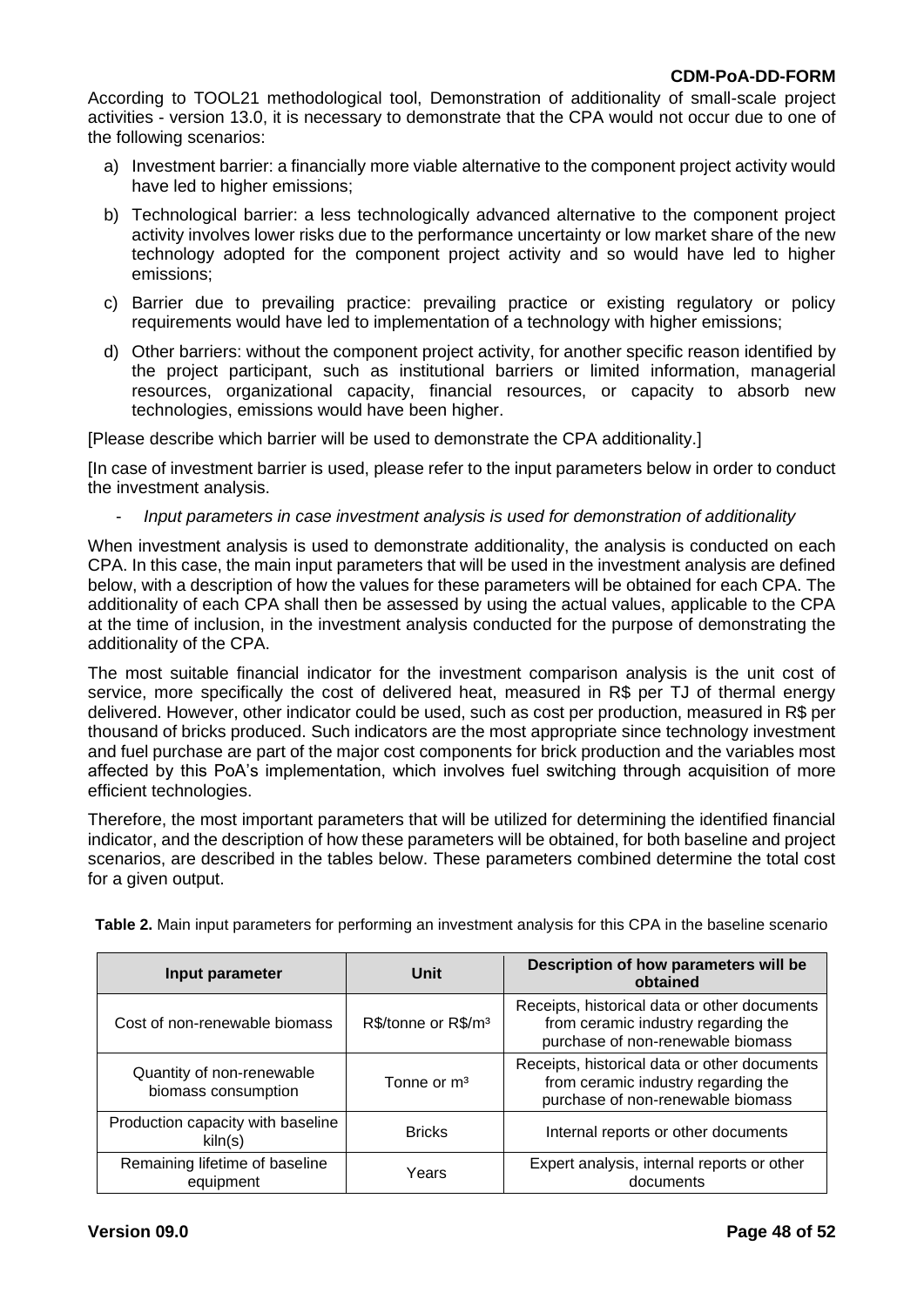| Investments in the baseline kiln(s)<br>and other Capital Expenditure<br>(CAPEX). Applicable in cases<br>where baseline kiln(s) shall be<br>replaced/discarded, when<br>remaining lifetime is lower than<br>CPA crediting period | R\$                     | Contracts, invoices, receipts or other<br>documents regarding the investment for the<br>reform/modernization of baseline kiln                           |
|---------------------------------------------------------------------------------------------------------------------------------------------------------------------------------------------------------------------------------|-------------------------|---------------------------------------------------------------------------------------------------------------------------------------------------------|
| <b>Operational Expenditures</b><br>(OPEX), which include at least:<br>Labor costs<br>Electrical energy costs                                                                                                                    | R\$                     | Invoices, receipts, historical data or other<br>documents from ceramic industry regarding<br>the operational expenditures in the baseline<br>scenario   |
| Dryer consumption of fuel in the<br>baseline, if applicable                                                                                                                                                                     | Tonne or m <sup>3</sup> | Receipts, historical data or other documents<br>from ceramic industry regarding the<br>consumption of fuel in the dryer during the<br>baseline scenario |
| Net Calorific Value (NCV) of each<br>fuel type                                                                                                                                                                                  | TJ/tonne                | Scientific articles, technical reports or other<br>literature data                                                                                      |
| Specific gravity of each fuel type,<br>if necessary                                                                                                                                                                             | Tonne/m <sup>3</sup>    | Scientific articles, technical reports or other<br>literature data                                                                                      |

**Table 3.** Main input parameters for performing an investment analysis for this CPA in the project scenario

| Input parameter                                                                                              | Unit                                                                  | Description of how parameters will be<br>obtained                                                                                                                           |
|--------------------------------------------------------------------------------------------------------------|-----------------------------------------------------------------------|-----------------------------------------------------------------------------------------------------------------------------------------------------------------------------|
| Cost of renewable biomass                                                                                    | R\$/tonne or R\$/m <sup>3</sup><br>for each renewable<br>biomass type | Receipts, invoices or other documents<br>regarding the purchase of renewable<br>biomass                                                                                     |
| Quantity of renewable biomass<br>consumption                                                                 | Tonne or m <sup>3</sup>                                               | Receipts, historical data or other documents<br>from ceramic industry regarding the<br>purchase of renewable biomass                                                        |
| Production capacity with project<br>kiln(s)                                                                  | <b>Bricks</b>                                                         | Internal reports or other documents                                                                                                                                         |
| Technology investment for the<br>utilization of renewable biomass                                            | R\$                                                                   | Kiln and/or Dryer acquisition contract,<br>invoices, receipts or other documents<br>regarding the investment in new technology<br>(acquisition, installation and operation) |
| Infrastructure investment and<br>other CAPEX for the utilization of<br>renewable biomass                     | R\$                                                                   | Invoices, receipts or other documents<br>regarding infrastructure construction                                                                                              |
| Losses regarding experimental<br>tests with new technology and<br>renewable biomass                          | R\$                                                                   | Internal reports or other documents                                                                                                                                         |
| <b>Operational Expenditures</b><br>(OPEX), which include at least:<br>Labor costs<br>Electrical energy costs | R\$                                                                   | Invoices, receipts, historical data or other<br>documents from ceramic industry regarding<br>the operational expenditures in the project<br>scenario                        |
| Dryer consumption of fuel in the<br>project scenario, if applicable                                          | Tonne or m <sup>3</sup>                                               | Receipts, historical data or other documents<br>from ceramic industry regarding the<br>consumption of fuel in the dryer during the<br>project scenario                      |
| Net Calorific Value (NCV) of each<br>fuel type                                                               | TJ/tonne                                                              | Scientific articles, technical reports or other<br>literature data                                                                                                          |
| Specific gravity of each fuel type,<br>if necessary                                                          | Tonne/m <sup>3</sup>                                                  | Scientific articles, technical reports or other<br>literature data                                                                                                          |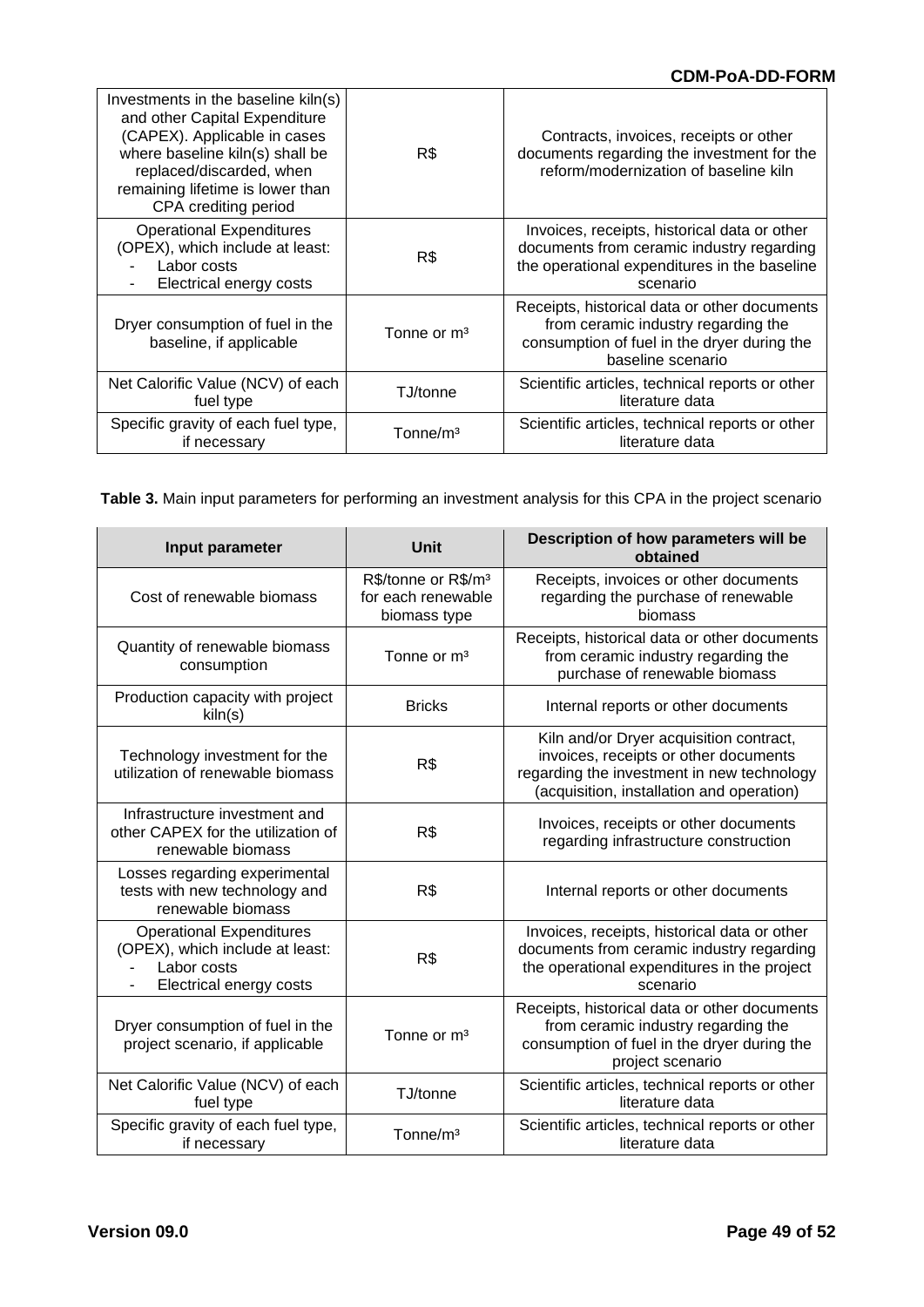Please, include a comparison of the applied financial indicator between the baseline and project scenarios and include a brief analysis.]

[In case access-to-finance barrier is used, please provide relevant justification that the project activity could not access appropriate capital without consideration of the CDM revenues. Best practice examples include but are not limited to, the demonstration of limited access to capital in the absence of the CDM, such as a statement from the financing institution that the revenues from the CDM are critical in the approval of the investment.]

[In case other barrier is used to demonstrate additionality, please provide relevant justification and evidence.]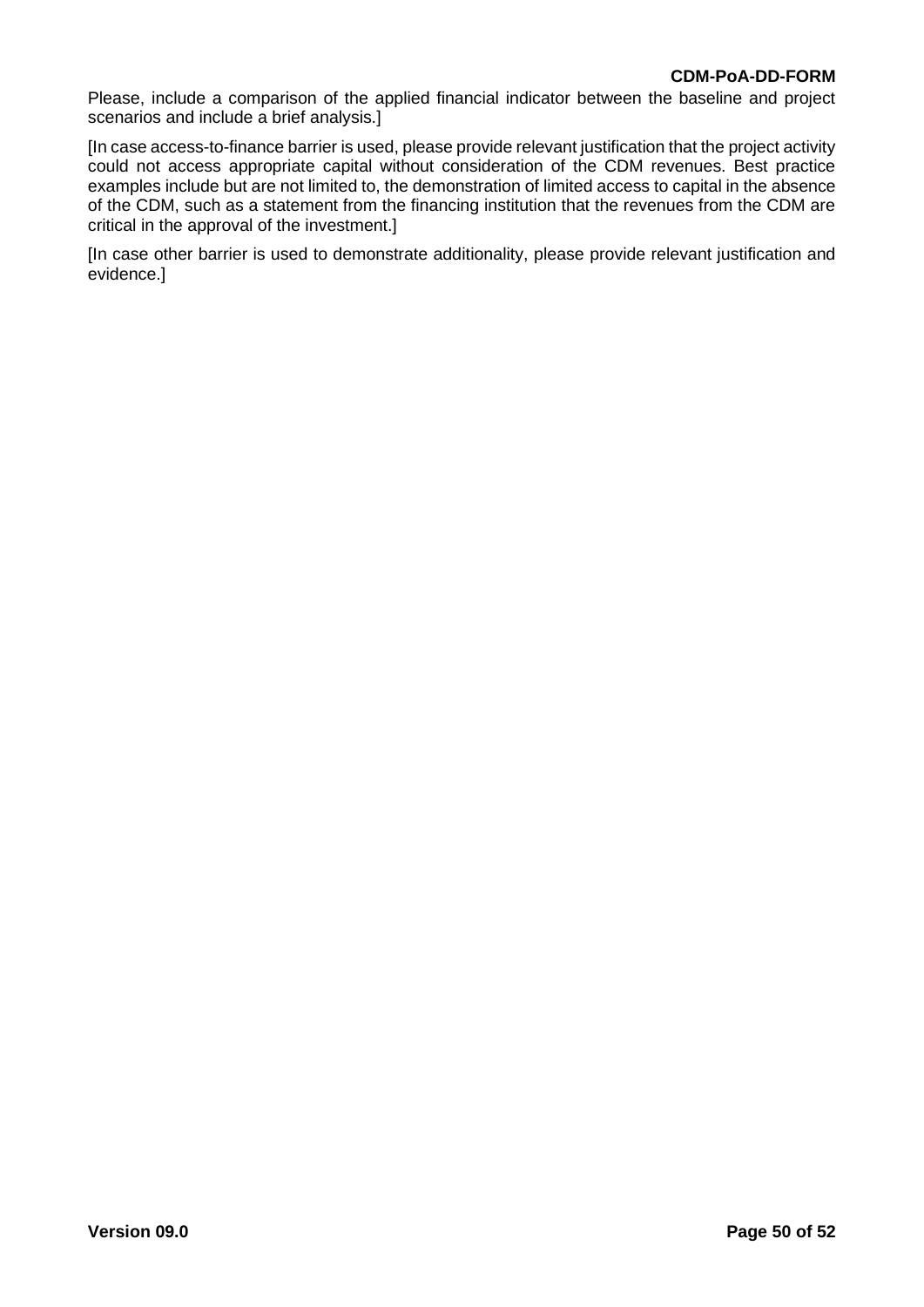# **CDM-PoA-DD-FORM Appendix 1. Contact information of coordinating/managing entity and project participants**

| <b>Coordinating/managing</b><br>and/or<br>entity<br>project<br>participants | X.<br>Coordinating/managing entity<br>Project participant<br>X                                                                                                                 |
|-----------------------------------------------------------------------------|--------------------------------------------------------------------------------------------------------------------------------------------------------------------------------|
| <b>Organization name</b>                                                    | Clean Sistemas de Automação Industrial EIRELI                                                                                                                                  |
| <b>Country</b>                                                              | <b>Brazil</b>                                                                                                                                                                  |
| <b>Address</b>                                                              | Bacelar,<br>368<br>23<br>Rua<br>Doutor<br>conjunto<br>$\overline{\phantom{a}}$<br>São<br><b>SP</b><br>Vila<br>Clementino<br>Paulo,<br>$\blacksquare$<br>CEP 04026-001 - Brazil |
| <b>Telephone</b>                                                            | +55 11 2649 0036                                                                                                                                                               |
| <b>Fax</b>                                                                  |                                                                                                                                                                                |
| E-mail                                                                      | stefano@c-lean.com                                                                                                                                                             |
| Website                                                                     | www.c-lean.com                                                                                                                                                                 |
| <b>Contact person</b>                                                       | <b>Stefano Merlin</b>                                                                                                                                                          |

# **Appendix 2. Affirmation regarding public funding**

Not applicable.

**Appendix 3. Applicability of methodologies and standardized baselines**

Not applicable.

**Appendix 4. Further background information on ex ante calculation of emission reductions**

Not applicable.

**Appendix 5. Further background information on monitoring plan**

Not applicable.